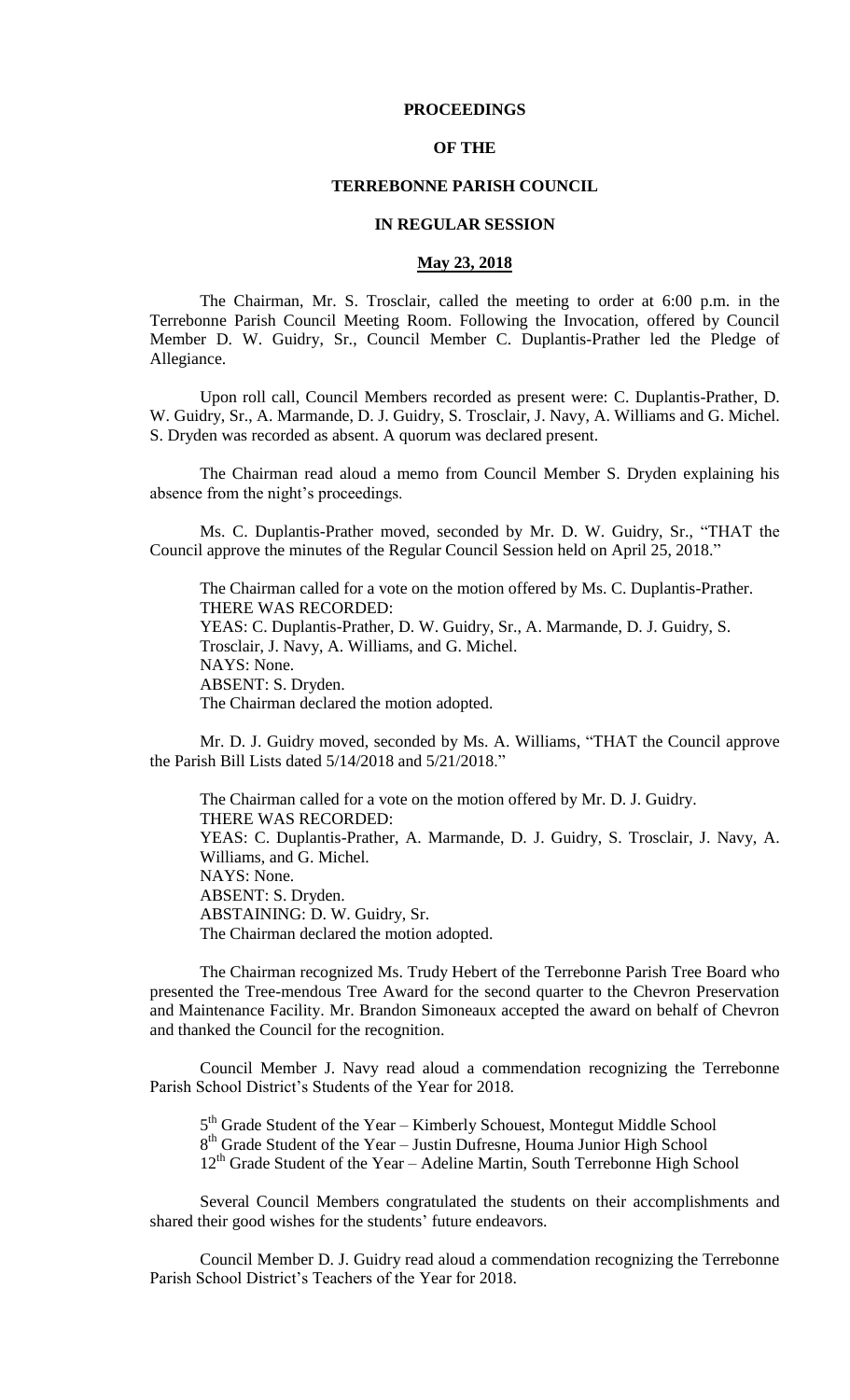Elementary Teacher of the Year – April Marcel, Dularge Elementary School Middle School Teacher of the Year – Bryan Scott, Montegut Middle School High School Teacher of the Year – Katy Ledet, South Terrebonne High School

Several Council Members congratulated the teachers for their successes and thanked all teachers for their hard work and dedication towards education.

Council Member A. Williams read aloud a commendation recognizing the Terrebonne Parish School District's Principals of the Year for 2018.

Elementary Principals of the Year – Kanika Smith and Casannah Moses, Southdown Primary and Southdown Upper Elementary Schools Middle School Principal of the Year – Jennifer Pitre, Montegut Middle School High School Principal of the Year – Blaise Pellegrin, Ellender Memorial High School

Several Council Members congratulated the principals on their successes in managing their schools through additional difficulties and achieving substantial improvement in the education being provided by their schools.

Council Member J. Navy read aloud a commendation recognizing Ms. Adeline Martin of South Terrebonne High School as the American Legion "Teenager of the Year" for Terrebonne Parish.

Council Member C. Duplantis-Prather congratulated Ms. Martin on her award and thanked all of the night's honorees for their dedication and pride in their work.

The Chairman read aloud a list of the following Terrebonne Parish students who qualified for the Louisiana 4-H State Shooting Sport Competition and presented them with Certificates of Recognition:

Tanner Loney – St. Matthew's Episcopal School Cole Adams – St. Francis' Catholic School Mason Falgout – Covenant Christian Academy Grace Lirette – Montegut Middle School Brandon Parr – Homeschool Cade Bergeron – Covenant Christian Academy Jolie Borskey – Covenant Christian Academy Chase Adams – Vandebilt Catholic High School Madison Authement – Montegut Middle School Carter Neil – Montegut Elementary Madeline Cunningham – Covenant Christian Academy Koy Authement – St. Bernadette Catholic School Landon Boudreaux – St. Matthew's Episcopal School Ryan Welch – St. Francis' Catholic School Ian Hall – St. Francis' Catholic School Cohen Lucas – Houma Christian School Kullen Duplantis – Montegut Middle School Jade Boudreaux – South Terrebonne High School Austin Lucas – Houma Christian School Kader Wilson – Vandebilt Catholic High School Kal Wilson – Vandebilt Catholic High School Kraken Authement – Vandebilt Catholic High School Jason Danos – Terrebonne High School Dawson LeBoeuf – South Terrebonne High School Rory Bergeron – Terrebonne High School Christian Williamson – Terrebonne High School

The Chairman recognized Ms. Cherie Roger, Terrebonne 4-H Youth Development Agent, who thanked the Council for the recognition and then gave a brief overview of the Shooting Sports program offered by the LSU AgCenter's 4-H organization. She then thanked the parent-volunteers who assisted in providing the program to the students.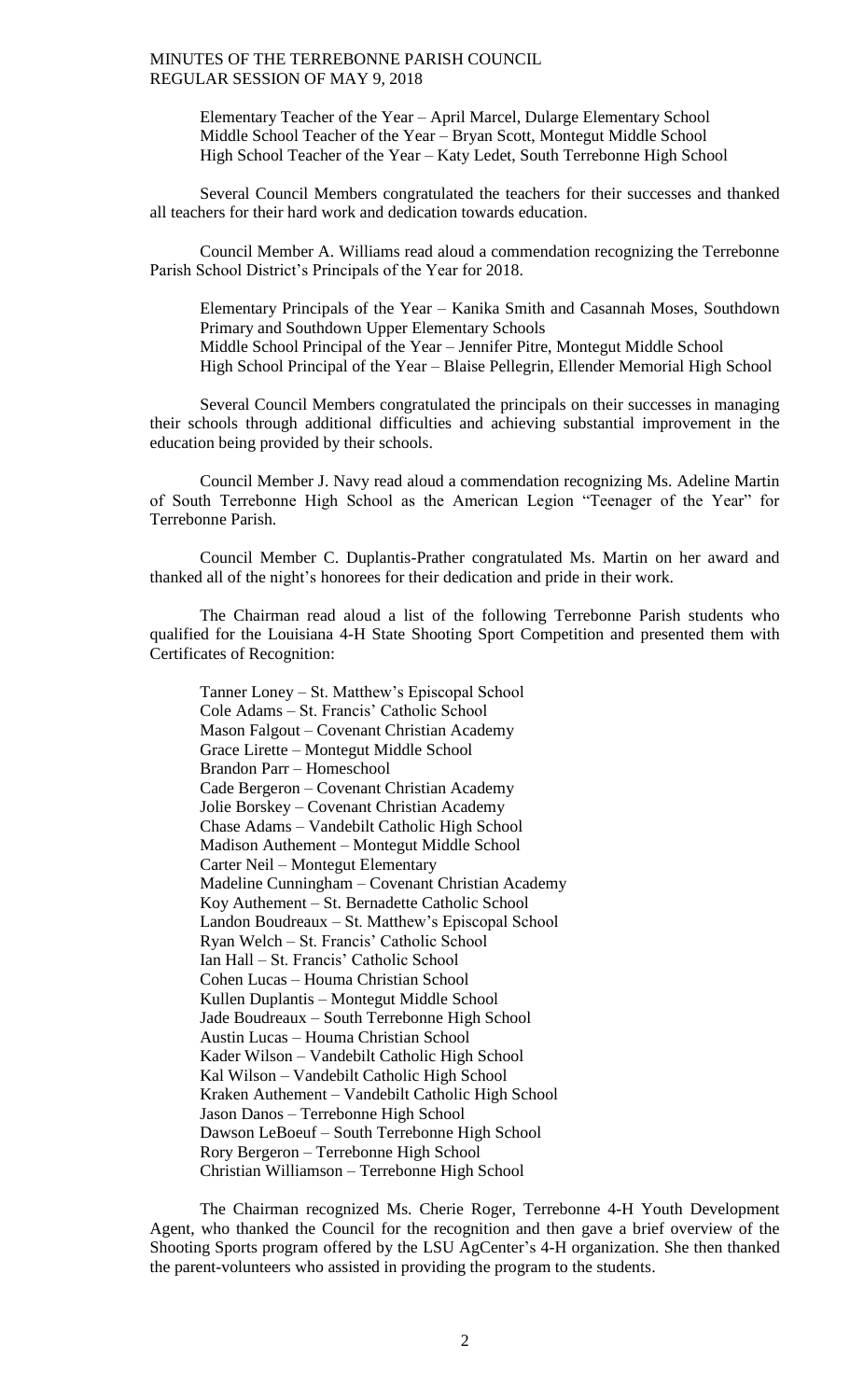Several Council Members congratulated Ms. Roger and the students for their accomplishments in competing at the state level and shared their optimism for greater positive impacts through the many programs provided by 4-H.

Mr. G. Michel moved, seconded by Ms. C. Duplantis-Prather, "THAT, it now being 6:30 p.m., the Council open public hearings."

The Chairman called for a vote on the motion offered by Mr. G. Michel. THERE WAS RECORDED: YEAS: C. Duplantis-Prather, D. W. Guidry, Sr., A. Marmande, D. J. Guidry, S. Trosclair, J. Navy, and G. Michel. NAYS: None. ABSENT: A. Williams and S. Dryden. The Chairman declared the motion adopted.

The Chairman recognized the public for comments on the following:

A. A proposed ordinance to amend the 2018 Adopted Operating Budget and Budgeted Positions of the Terrebonne Parish Consolidated Government for the following items and to provide for related matters:

| I.  | Sewerage Department, transfer positions                      |
|-----|--------------------------------------------------------------|
|     | a. Sewer Treatment, (\$92,066)                               |
|     | b. Sewer Administration, \$92,066                            |
| H.  | General Fund-Animal Shelter, \$2,000                         |
| TTT | LOURN: $\mathbf{A}$ is the set $\mathbf{A}$ and $\mathbf{A}$ |

III. LCLE Victims Assistance, \$77,000.

There were no comments from the public on the proposed ordinance.

Mr. D. J. Guidry moved, seconded by Ms. A. Williams, "THAT the Council close the aforementioned public hearing."

The Chairman called for a vote on the motion offered by Mr. D. J. Guidry. THERE WAS RECORDED: YEAS: C. Duplantis-Prather, D. W. Guidry, Sr., A. Marmande, D. J. Guidry, S. Trosclair, J. Navy, A. Williams, and G. Michel. NAYS: None. ABSENT: S. Dryden. The Chairman declared the motion adopted.

Upon Council Member C. Duplantis-Prather's request, Ms. Kandace Mauldin, Chief Financial Officer, stated that \$38,000 of a \$40,000 Petsmart grant for the Animal Shelter had been amended at a previous meeting, and that this amendment was to account for the remaining \$2,000 of the grant's \$40,000 total.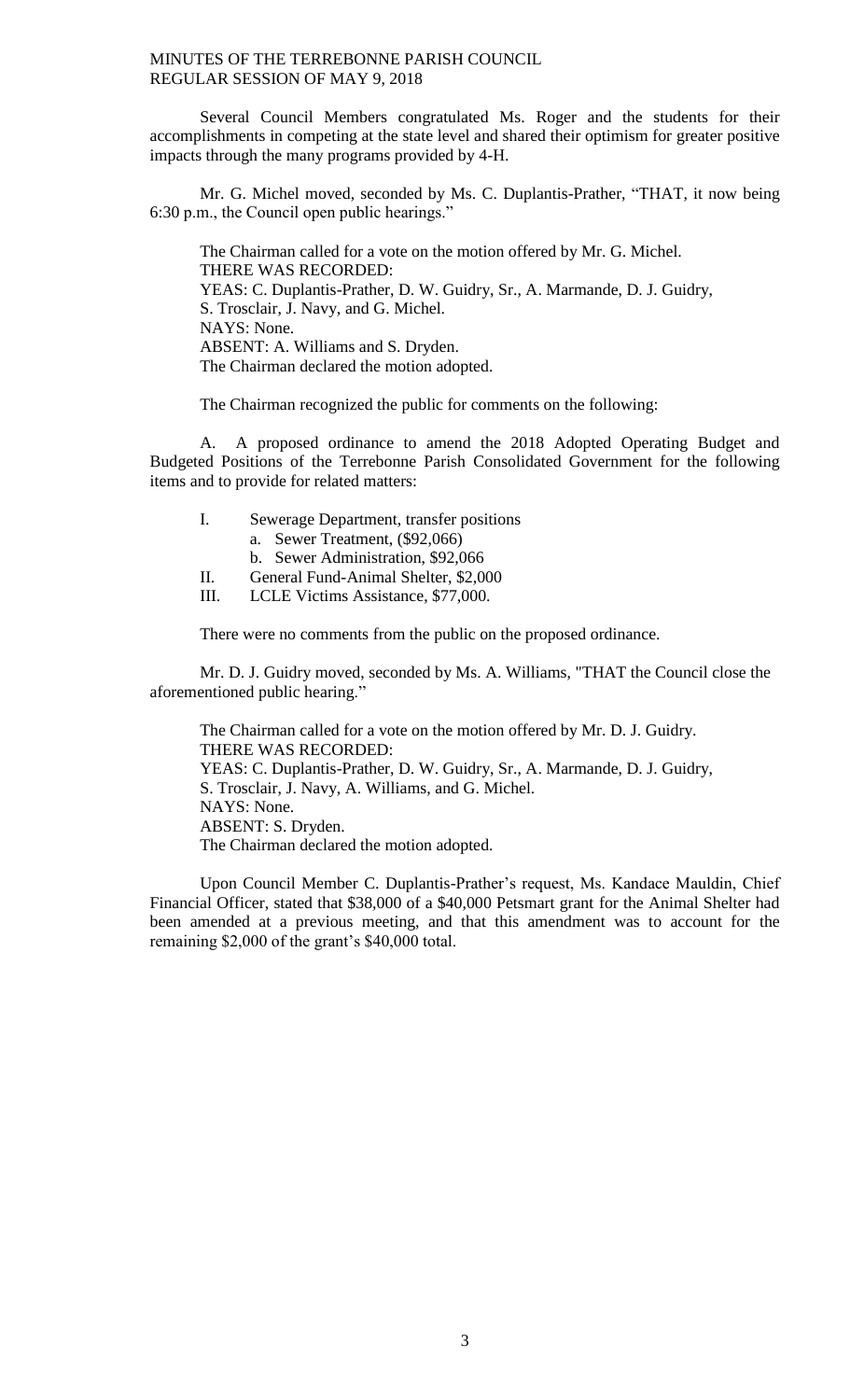OFFERED BY: MR. D. J. GUIDRY SECONDED BY: MS. C. DUPLANTIS-PRATHER

#### **ORDINANCE NO. 8962**

AN ORDINANCE TO AMEND THE 2018 ADOPTED OPERATING BUDGET AND BUDGETED POSITIONS OF THE TERREBONNE PARISH CONSOLIDATED GOVERNMENT FOR THE FOLLOWING ITEMS AND TO PROVIDE FOR RELATED MATTERS.

- **I.** SEWERAGE DEPARTMENT-TRANSFER POSITIONS **A.** SEWER TREATMENT, (\$92,066)
	- **B.** SEWER ADMINISTRATION, \$92,066
- **II.** GENERAL FUND-ANIMAL SHELTER, \$2,000
- **III.** LCLE VICTIMS ASSISTANCE, \$77,000

#### **SECTION I**

**WHEREAS**, Administration is requesting to transfer the three Environmental Compliance Specialist budgeted positions from Sewer Treatment to Sewer Administration, and

**WHEREAS**, the budgeted dollars for this transfer will be \$92,066.

**NOW, THEREFORE BE IT ORDAINED**, by the Terrebonne Parish Council, on behalf of the Terrebonne Parish Consolidated Government, that the 2018 Adopted Operating Budget and budgeted positions be amended to recognize the necessary transfer for the Sewerage Division. (Attachment A)

# **SECTION II**

**WHEREAS**, the Animal Shelter has received a \$2,000 grant from the Petsmart Charities Grant, and

**WHEREAS**, the grant funds will be used for the Terrebonne Parish cat spay/neuter program in the Other Fees account.

**NOW, THEREFORE BE IT FURTHER ORDAINED,** by the Terrebonne Parish Council, on behalf of the Terrebonne Parish Consolidated Government, that the 2018 Adopted Operating Budget be amended for the Animal Shelter. (Attachment B)

#### **SECTION III**

**WHEREAS,** the Houma Police Department of the Terrebonne Parish Consolidated Government has been approved for additional funding for a grant from the Louisiana Commission on Law Enforcement and the Administration of Criminal Justice CVA #2877 in the amount of \$77,000, and

**WHEREAS**, the grant provides funding for various equipment to be used by the Houma Police Department for direct services towards victims, and

**WHEREAS**, the grant will fund \$61,600 and the Parish's share will be \$15,400 for a total of \$77,000.

**NOW, THEREFORE BE IT FURTHER ORDAINED**, by the Terrebonne Parish Council, on behalf of the Terrebonne Parish Consolidated Government, that the 2018 Adopted Operating of the Terrebonne Parish Consolidated Government be amended for the grant from the Louisiana Commission on Law Enforcement and the Administration of Criminal Justice. (Attachment C)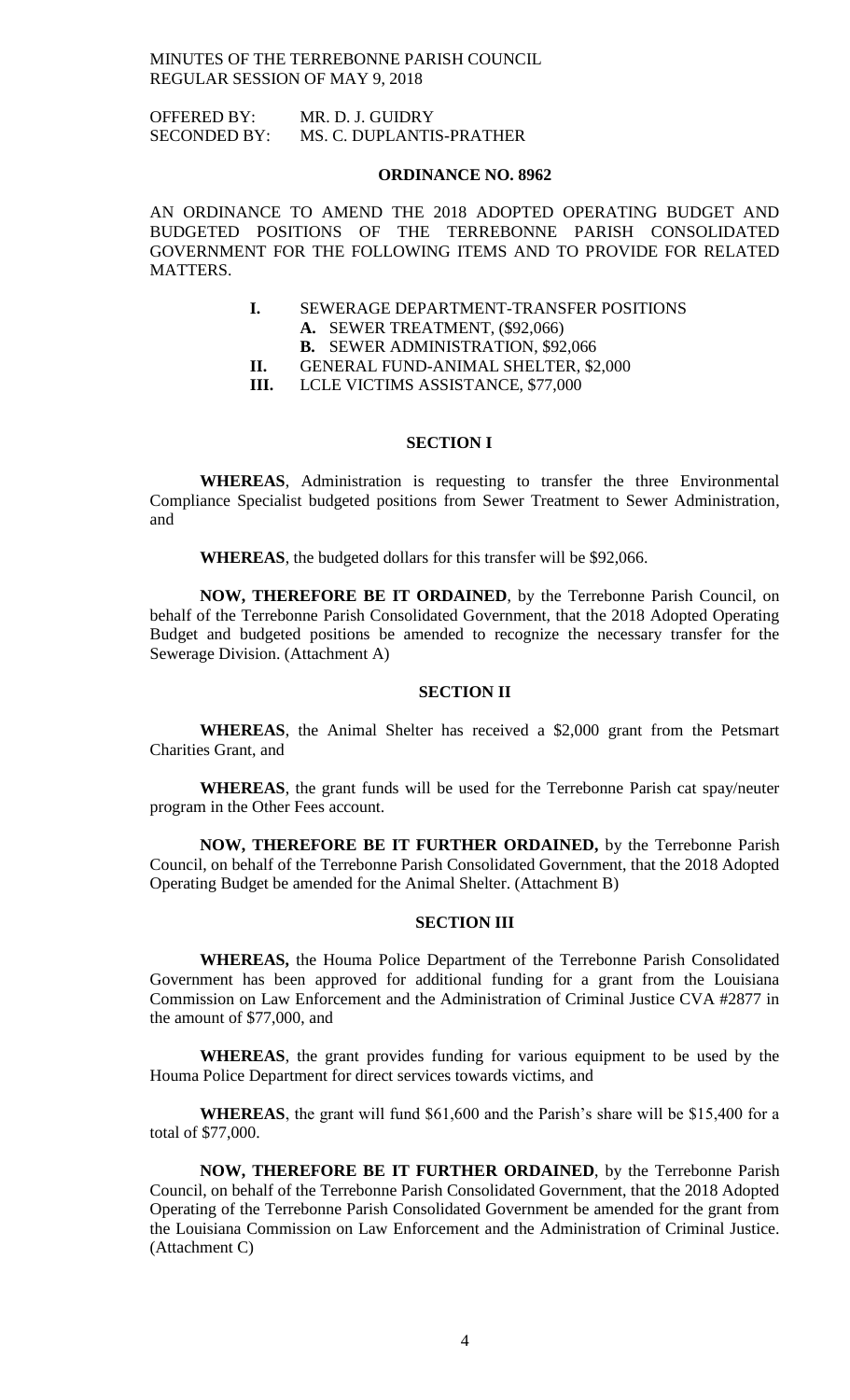### **SECTION IV**

If any word, clause, phrase, section or other portion of this ordinance shall be declared null, void, invalid, illegal, or unconstitutional, the remaining words, clauses, phrases, sections and other portions of this ordinance shall remain in full force and effect, the provisions of this ordinance hereby being declared to be severable.

#### **SECTION V**

This ordinance shall become effective upon approval by the Parish President or as otherwise provided in Section 2-13(b) of the Home Rule Charter for a Consolidated Government for Terrebonne Parish, whichever occurs sooner.

This ordinance, having been introduced and laid on the table for at least two weeks, was voted upon as follows:

THERE WAS RECORDED: YEAS: C. Duplantis-Prather, D.W. Guidry, Sr., A. Marmande, D.J. Guidry, S. Trosclair, J. Navy, and A. Williams. NAYS: None. NOT VOTING: None. ABSTAINING: None. ABSENT: G. Michel and S. Dryden. The Chairman declared the ordinance adopted on this, the 23rd day of May 2018.

# **ATTACHMENT A - Sewerage**

|                             | 2017    |           |         |
|-----------------------------|---------|-----------|---------|
|                             | Adopted | Change    | Amended |
| Salaries & Wages            | 333,962 | 54,867    | 388,829 |
| Overtime                    | 9,000   | 2,000     |         |
| <b>FICA</b>                 | 21,263  | 3,526     | 24,789  |
| Medicare                    | 4,973   | 825       | 5,798   |
| Pension                     | 25,722  | 4,265     | 29,987  |
| Unemployment Compensation   | 5,145   | 853       | 5,998   |
| <b>Workers Compensation</b> | 8,214   | 1,253     | 9,467   |
| Group Insurance             | 99,242  | 24,500    | 123,742 |
|                             |         |           |         |
| Salaries & Wages            | 604,906 | (54,867)  | 550,039 |
| Overtime                    | 45,000  | (2,000)   | 43,000  |
| <b>FICA</b>                 | 40,294  | (3, 526)  | 36,768  |
| Medicare                    | 9,424   | (825)     | 8,599   |
| Pension                     | 48,743  | (4, 265)  | 44,478  |
| Unemployment Compensation   | 9,749   | (853)     | 8,896   |
| <b>Workers Compensation</b> | 31,672  | (1, 253)  | 30,419  |
| Group Insurance             | 161,450 | (24, 500) | 136,950 |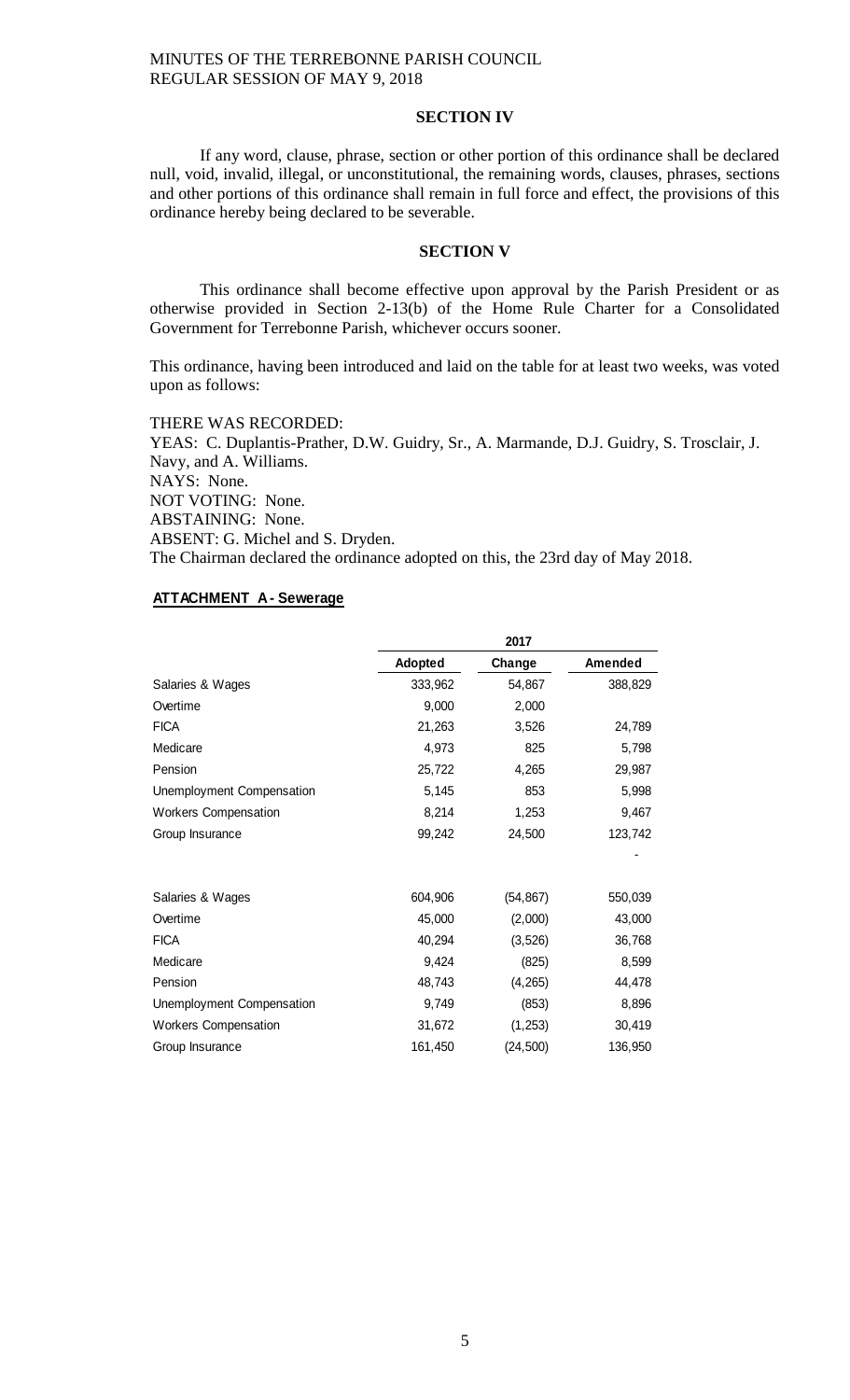# **ATTACHMENT A - Sewer Administration**

|                                 | 2018    |                                   |   |     |        |        |
|---------------------------------|---------|-----------------------------------|---|-----|--------|--------|
|                                 | Adopted | MIN<br>Change<br>Amended<br>Level |   |     |        | MID    |
|                                 |         |                                   |   |     |        |        |
| <b>Environmental Compliance</b> |         | 3                                 | 3 | 106 | 27.275 | 34.094 |

# **ATTACHMENT A - Sewer Treatment**

|                                 | 2018                                         |     |  |     |        |        |
|---------------------------------|----------------------------------------------|-----|--|-----|--------|--------|
|                                 | MIN<br>Change<br>Amended<br>Adopted<br>Level |     |  |     |        | MID    |
|                                 |                                              |     |  |     |        |        |
| <b>Environmental Compliance</b> | -3                                           | (3) |  | 106 | 27.275 | 34.094 |

# **ATTACHMENT B - Animal Shelter**

|                         |                | 2018          |         |
|-------------------------|----------------|---------------|---------|
|                         | <b>Adopted</b> | <b>Change</b> | Amended |
|                         |                |               |         |
| Fund balance (decrease) | n/a            | (2,000)       | n/a     |
| <b>Other Fees</b>       | 38,000         | 2,000         | 40,000  |

# **ATTACHMENT C - Houma Police Department**

|                                  | 2018                     |               |          |
|----------------------------------|--------------------------|---------------|----------|
|                                  | <b>Adopted</b>           | <b>Change</b> | Amended  |
| Multi Task Force                 | $\overline{\phantom{0}}$ | (61,600)      | (61,600) |
| Transfer from Public Safety Fund | $\overline{\phantom{0}}$ | (15,400)      | (15,400) |
| <b>Computer Equipment</b>        |                          | 54,500        | 54,500   |
| Machinery & Equipment            |                          | 22,500        | 22,500   |
| Transfer to OJP-LCLE             |                          | 15,400        | 15,400   |
| Fund Balance (decrease)          | n/a                      | (15, 400)     | n/a      |

The Chairman recognized the public for comments on the following:

B. A proposed ordinance to enact Section 2-272 in Article XII, Division 1, to implement mandatory Continuing Education Requirements for members of any boards, committees and commissions appointed by the Terrebonne Parish Council; and to, for organizational purposes, rename Article XII, Abolish Section 2-1 of Article I, Chapter 2, of the Terrebonne Parish Code of Ordinances, and re-enact same, in its entirety, at Section 2-271 of Article XII, Division 1; providing for related matters.

There were no comments from the public on the proposed ordinance.

Mr. J. Navy moved, seconded by Mr. D. J. Guidry, "THAT the Council close the aforementioned public hearing."

The Chairman called for a vote on the motion offered by Mr. J. Navy. THERE WAS RECORDED: YEAS: C. Duplantis-Prather, D. W. Guidry, Sr., A. Marmande, D. J. Guidry, S. Trosclair, J. Navy, A. Williams, and G. Michel. NAYS: None. ABSENT: S. Dryden. The Chairman declared the motion adopted.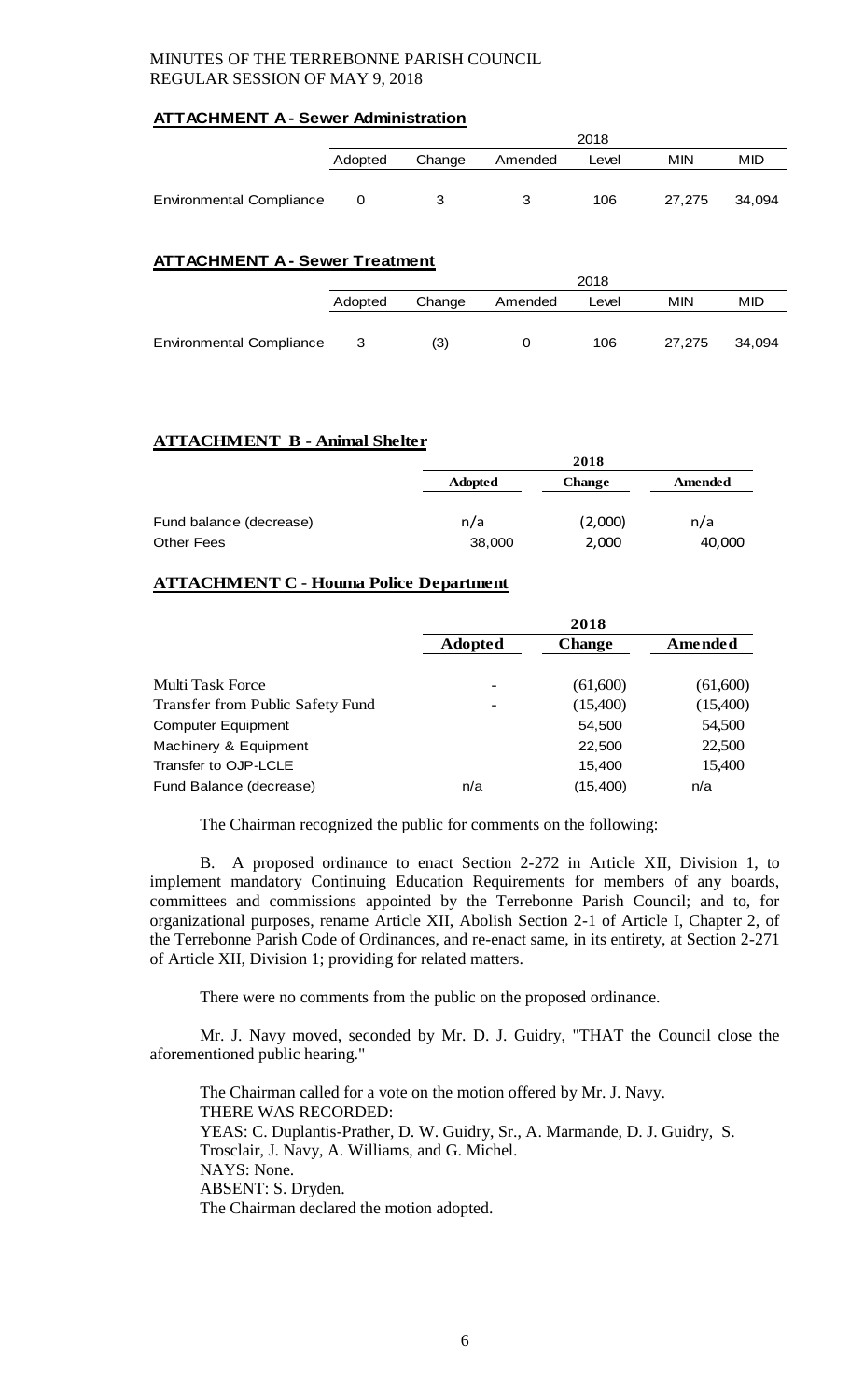OFFERED BY: MR. J. NAVY SECONDED BY: MR. D. J. GUIDRY

# **ORDINANCE NO. 8963**

AN ORDINANCE TO ENACT SECTION 2-272 IN ARTICLE XII, DIVISION 1, TO IMPLEMENT MANDATORY CONTINUING EDUCATION REQUIREMENTS FOR MEMBERS OF ANY BOARDS, COMMITTEES AND COMMISSIONS APPOINTED BY THE TERREBONNE PARISH COUNCIL; AND TO, FOR ORGANIZATIONAL PURPOSES, RENAME ARTICLE XII, ABOLISH SECTION 2-1 OF ARTICLE I, CHAPTER 2, OF THE TERREBONNE PARISH CODE OF ORDINANCES, AND RE-ENACT SAME, IN ITS ENTIRETY, AT SECTION 2-271 OF ARTICLE XII, DIVISION 1; AND TO PROVIDE FOR RELATED MATTERS.

**WHEREAS**, Section 1 – 06 of the Home Rule Charter for the Parish of Terrebonne provides that the parish government shall have the right, power and authority to pass all ordinances requisite or necessary to promote, protect and preserve the general welfare, safety, health, peace and good order of the parish, including, but not by way of limitation, the right, power and authority to pass ordinances on all subject matter necessary, requisite or proper for the management of the parish affairs, and all other subject matter without exception, subject only to the limitations that the same shall not be inconsistent with the Constitution or expressly denied by the general law applicable to the parish; and

**WHEREAS**, Article X. § 21 of the Louisiana Constitution requires the Legislature to "enact a code of ethics for all officials and employees of the state and its political subdivisions"; and

**WHEREAS**, Louisiana Revised Statutes 42:1101, *et seq.*, contains the Louisiana Code of Governmental Ethics ("Ethics Code"); and

**WHEREAS,** the Terrebonne Parish Council desires to ensure public confidence in the integrity of government, to guarantee the independence and impartiality of elected officials and public employees, to ensure governmental decisions and policy are made in the proper channel of the government structure, and to ensure public office and employment are not used for private gain; and

**WHEREAS**, in furtherance of this goal, the Terrebonne Parish Council desires to implement mandatory training for all members of boards, committees, and commissions, who are appointed by the Terrebonne Parish Council, regardless of status as an existing or newly appointed member, in the event a training session and/or seminar is offered by the Terrebonne Parish District Attorney's Office regarding governmental ethics, open meetings law, dual office holding, cultural diversity, public relations, fiduciary accountability and responsibility, the understanding public millages, and other matters relative thereto; and

**WHEREAS**, to establish the above mandatory training requiring, the Terrebonne Parish Council desires to enact Section 2-272 of the Terrebonne Parish Code of Ordinances to implement the above requirements in the event said training is offered by the Terrebonne Parish District Attorney's Office in any calendar year; and

**WHEREAS,** as a matter of reorganization, TPCG desires to rename Article XII of the Code of Ordinances, abolish Section 2-1 of the Terrebonne Parish Code of Ordinances and reenact the said section, in its entirety, at Section 2-271 of the Terrebonne Parish Code of Ordinances;

**NOW, THEREFORE, BE IT ORDAINED** by the Terrebonne Parish Council on behalf of the Terrebonne Parish Consolidated Government that:

### **SECTION I**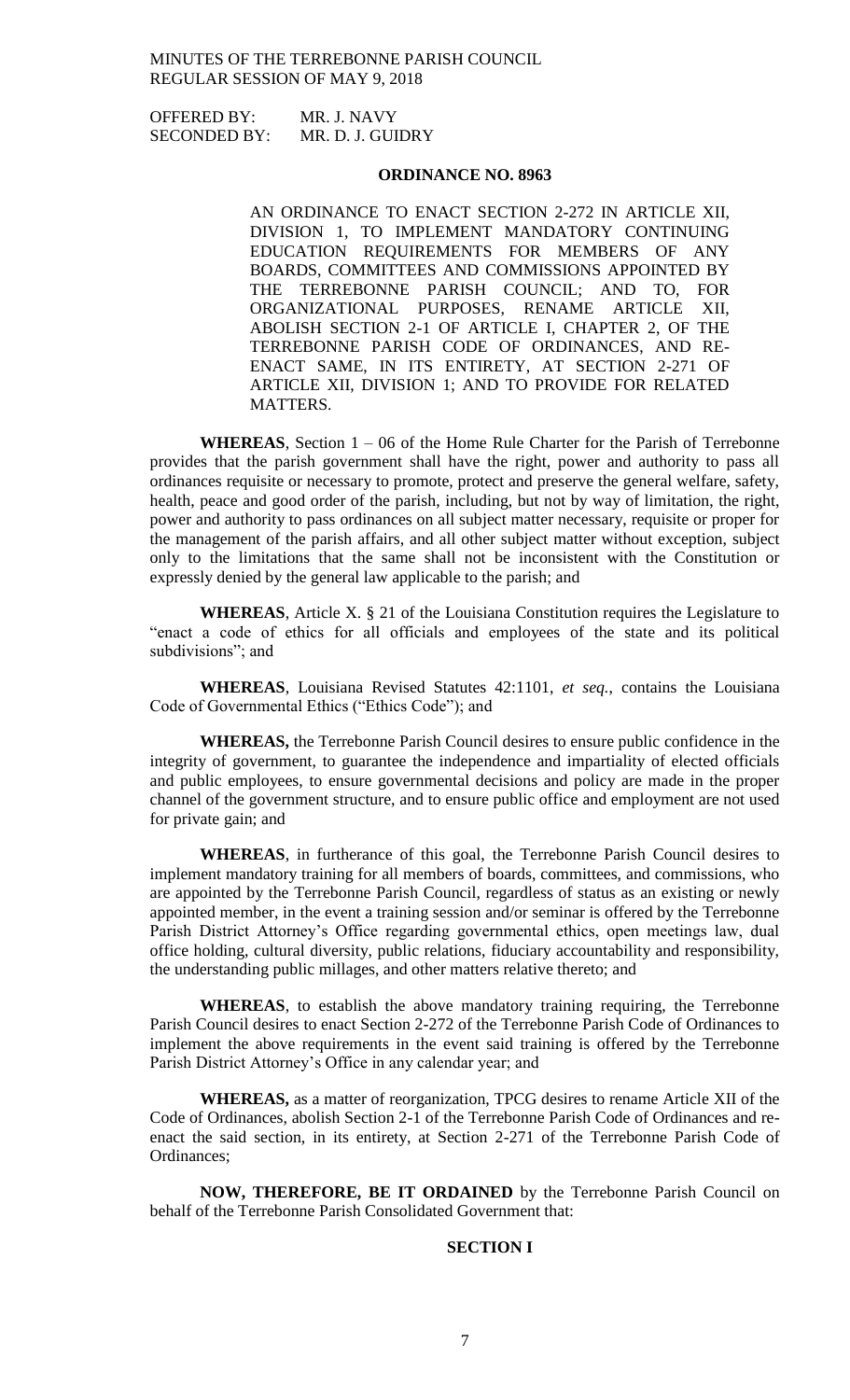Section 2-1 of Article I, Chapter 2 of the Terrebonne Parish Code of Ordinances shall be and is hereby abolished and reserved for future use.

### **SECTION II**

# ARTICLE XII. – "BOARDS, COMMISSIONS, ETC." shall be and is hereby renamed ARTICLE XII. – "BOARDS, COMMISSIONS, SPECIAL DISTRICTS, AND AGENCIES."

#### **SECTION III**

Section 2-271 of Article XII, Division 1 of the Terrebonne Parish Code of Ordinances shall be and is hereby enacted, in its entirety, as follows:

#### **Sec. 2-271. – Special districts and agencies to submit proposed budgets.**

All special districts and agencies created by the council shall submit their proposed budgets to the council prior to the beginning of their fiscal years.

# **SECTION IV**

Section 2-272 of Article XII, Division 1 of the Terrebonne Parish Code of Ordinances shall be and is hereby enacted, in its entirety, as follows:

## **Sec. 2-272. – Mandatory continuing education for appointed members of boards, commissions, and committees.**

- (a) All members of boards, commissions, and committees appointed by the Terrebonne Parish Council shall complete annual continuing education in each calendar year in which the Terrebonne Parish District Attorney's Office offers training and/or seminars regarding governmental ethics, open meetings laws, dual office holding, cultural diversity, public relations, fiduciary accountability and responsibility, public millages, or any other matters relative to the responsibilities of the appointed members.
- (b) Members shall be required to acknowledge, in writing, receipt of ethics and dual-office holding policies, and the Human Resources Department of the Terrebonne Parish Consolidated Government shall retain copies of the written acknowledgements.
- (c) This Section shall be required in addition to the requirements of the Louisiana Code of Governmental Ethics.

#### **SECTION V**

Any and all sections and subsections of Article I and Article XII of the Terrebonne Parish Code of Ordinances not amended herein shall remain the same and in full force and effect.

#### **SECTION VI**

If any word, clause, phrase, section, or other portion of this ordinance shall be declared null, void, invalid, illegal, or unconstitutional, the remaining words, clauses, phrases, sections, and other portions of this ordinance shall remain in full force and effect, the provisions of this ordinance hereby being declared to be severable.

#### **SECTION VII**

This ordinance shall become effective upon approval by the Parish President or as otherwise provided in Section 2-13(b) of the Home Rule Charter for a Consolidated Government for Terrebonne Parish, whichever occurs sooner.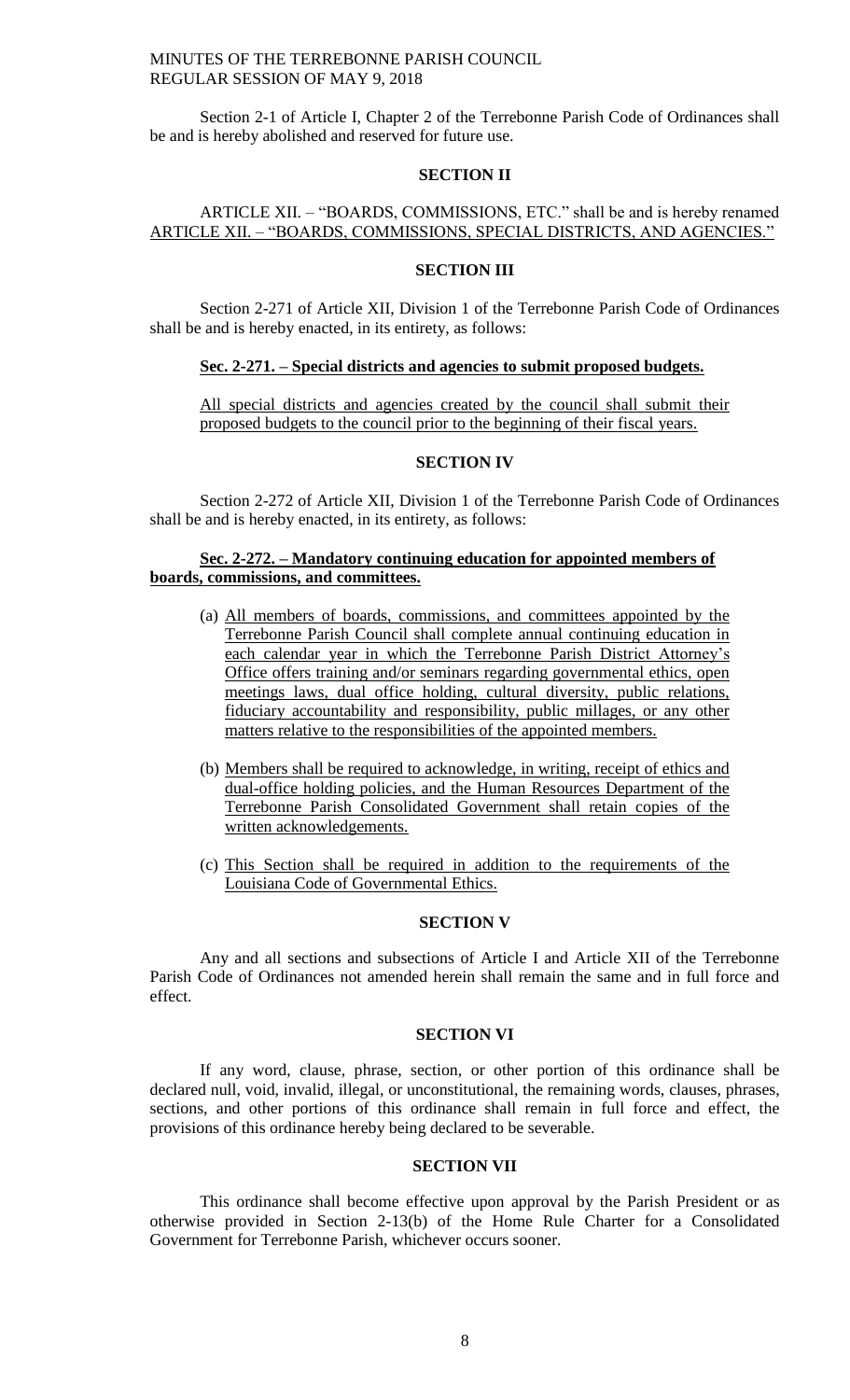This ordinance, having been introduced and laid on the table for at least two weeks, was voted upon as follows:

THERE WAS RECORDED: YEAS: C. Duplantis-Prather, D.W. Guidry, Sr., A. Marmande, D.J. Guidry, S. Trosclair, J. Navy, A. Williams, and G. Michel. NAYS: None. NOT VOTING: None. ABSTAINING: None. ABSENT: S. Dryden. The Chairman declared the ordinance adopted on this, the 23rd day of May 2018.

The Chairman recognized the public for comments on the following:

C. A proposed ordinance to revoke and/or dedicate certain portions of servitudes in reference to property along Little Bayou Black that are owned by Linton Road Company, LLC and Westside Capital, LLC in connection with the exchange and grant of new servitudes and immoveable property acquisitions to TPCG by the aforementioned owners, for the Forced Drainage Project 1-1A (Statewide Flood Control) Phase 4 Pump Station.

There were no comments from the public on the proposed ordinance.

Mr. D. W. Guidry, Sr. moved, seconded by Ms. C. Duplantis-Prather, "THAT the Council close the aforementioned public hearing."

The Chairman called for a vote on the motion offered by Mr. D. W. Guidry, Sr.

THERE WAS RECORDED: YEAS: C. Duplantis-Prather, D. W. Guidry, Sr., A. Marmande, D. J. Guidry, S. Trosclair, J. Navy, A. Williams, and G. Michel. NAYS: None. ABSENT: S. Dryden. The Chairman declared the motion adopted.

OFFERED BY: MR. D. W. GUIDRY, SR. SECONDED BY: MR. G. MICHEL

#### **ORDINANCE NO. 8964**

AN ORDINANCE TO REVOKE AND/OR DE-DEDICATE CERTAIN PORTIONS OF SERVITUDES IN REFERENCE TO PROPERTY ALONG LITTLE BAYOU BLACK, LOCATED IN SECTIONS 101 & 102, T17S-R17E AND OWNED BY LINTON ROAD COMPANY, L.L.C. AND WESTSIDE CAPITAL, L.L.C. IN CONNECTION WITH THE EXCHANGE AND GRANT OF NEW SERVITUDES AND IMMOVABLE PROPERTY ACQUISITIONS TO TPCG BY THE AFORESTATED OWNERS; AND TO PROVIDE FOR OTHER MATTERS THERETO.

**WHEREAS,** Section 2-11(11) of the Terrebonne Parish Charter requires an ordinance to acquire or convey any land or property on behalf of the Parish Government; and

**WHEREAS**, in connection with Forced Drainage Project 1-1A (Statewide Flood Control) Phase 4 Pump Station, Parish Project No. 02-DRA-28 and other drainage needs, and Ordinance No. 8889, the Terrebonne Parish Consolidated Government Administration recommends to the Terrebonne Parish Council that for and in consideration of the mutual benefits and advantages to be derived from the Parish Government acquiring (1) Lots 4B, 5B and 6B of Block 2 of the Subdivision Titled Bayouside Lots Along 311 Matherne Realty Partnership, L.L.C. in Sections 5, 101, 102, T17S-R17E, Terrebonne Parish, Louisiana, and containing 27,916.5 sq. ft., 0.641 acres and more particularly shown on the map entitled "RE-SUBDIVISION OF PORTIONS OF LOTS 4, 5, & 6 OF BLOCK 1 OF THE SUBDIVISION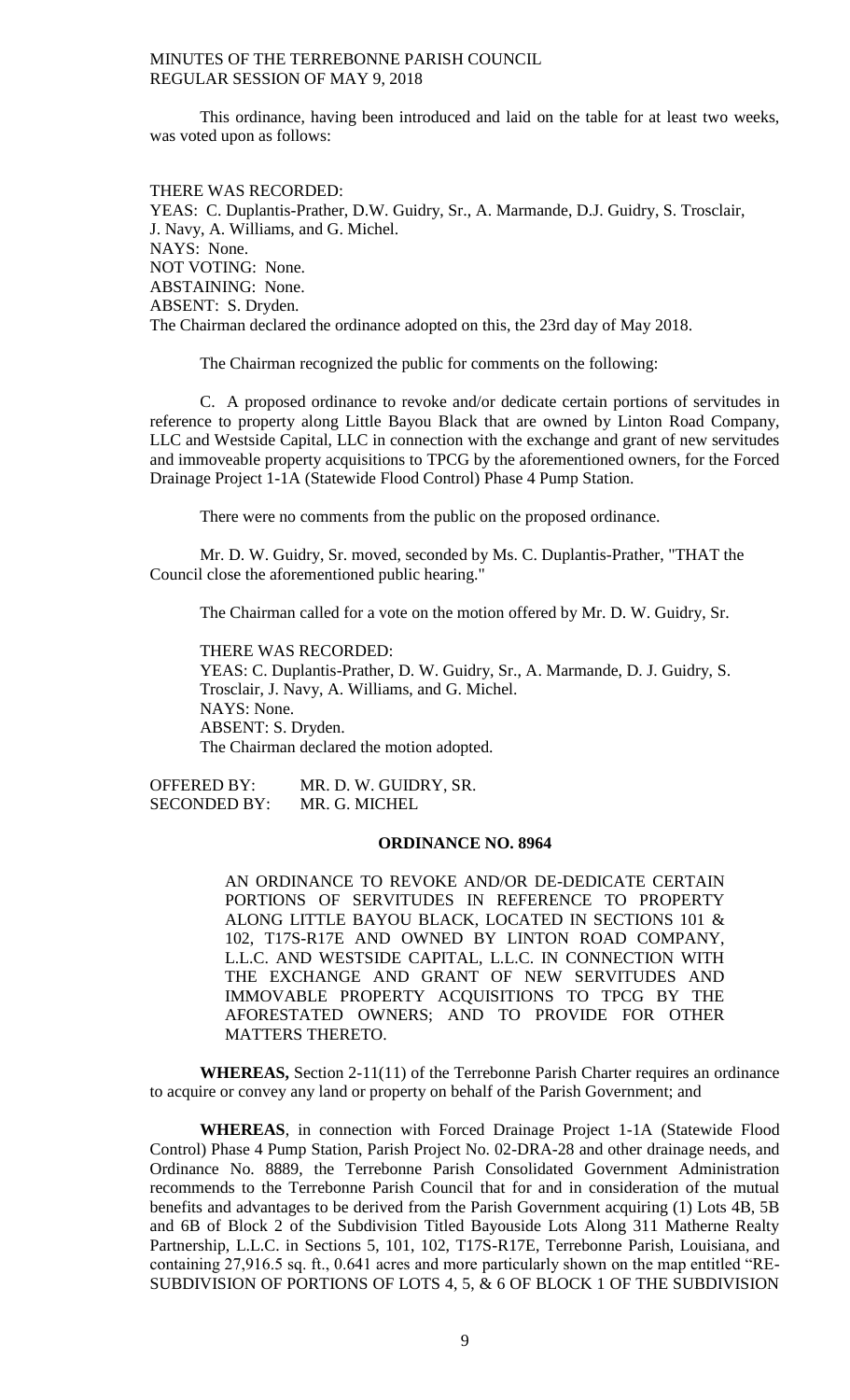TITLED BAYOUSIDE LOTS ALONG 311 MATHERNE REALTY PARTNERSHIP, L.L.C. IN SECTIONS 5, 101, 102, T17S-R17E, TERREBONNE PARISH, LOUISIANA" prepared by T. Baker Smith under date of April 11, 2018, recorded on April 26, 2018 in COB 2534, page 664, under Entry No. 1557007 referred to herein by reference thereto, and other possible interests in and to immovable property, and (2) the servitudes for drainage and/or public utilities labeled "PROPOSED TPCG SERVITUDE "A", AREA = 0.229 AC", and "PROPOSED TPCG SERVITUDE "B" AREA =  $0.091$  AC", all as shown on the plat entitled "TERREBONNE PARISH CONSOLIDATED GOVERNMENT, PROPOSED SERVITUDE FOR PUMP STATION ACCESS ON PROPERTY BELONGING TO LINTON ROAD COMPANY, LLC, LOCATED IN SECTIONS 101 & 102, T17S-R17E, TERREBONNE PARISH, LOUISIANA" prepared by T. Baker Smith under date of February 19, 2018, with a revision date of April 18, 2018 and attached hereto as Exhibit "A", and (3) the servitude labeled "PROPOSED TPCG SERVITUDE "C", AREA =  $0.133$  AC", as shown on the plat entitled "TERREBONNE PARISH CONSOLIDATED GOVERNMENT, PROPOSED SERVITUDE FOR PUMP STATION ACCESS ON PROPERTY BELONGING TO WESTSIDE CAPITAL, L.L.C., LOCATED IN SECTIONS 101 & 102, T17S-R17E, TERREBONNE PARISH, LOUISIANA" prepared by T. Baker Smith under date of February 19, 2018, with a revision date of April 18, 2018, and attached hereto as Exhibit "B"; and

That the Terrebonne Parish Consolidated Government in exchange for the aforedescribed Lots 4B, 5B and 6B and other possible interests in and to immovable property and the servitudes referred to above consents to the revocation and/or de-dedication of portions of certain servitudes (1) labeled as "DE-DEDICATE 25' OF EXISTING TPCG SERVITUDE (AREA 2)" and (2) labeled as "DE-DEDICATE 50' OF EXISTING TPCG SERVITUDE (AREA 1)" on the plat attached hereto as Exhibit "A" and (3) labeled as "DE-DEDICATE 25' OF EXISTING TPCG SERVITUDE (AREA 3)" on the plat attached hereto as Exhibit "B", all as more particularly described below, as they are no longer needed for any public purpose; and

### **SECTION I**

**NOW THEREFORE, BE IT ORDAINED** that the Terrebonne Parish Council, in regular session convened, acting pursuant to the authority vested in it by the Constitution and laws of the State of Louisiana, and pursuant to the Home Rule Charter for a Consolidated Government, has determined that the following described servitudes:

- 1. REVOCATION AND/OR DE-DEDICATION OF PORTIONS OF CERTAIN SERVITUDES BY TERREBONNE PARISH CONSOLIDATED GOVERNMENT a. A certain portion of a servitude being Twenty-five (25') feet of an existing Fifty (50') feet wide servitude in the Parish of Terrebonne, State of Louisiana, located in Section 101 and 102, T17S-R17E, and designated as "DE-DEDICATE 25' OF EXISTING TPCG SERVITUDE (AREA 2)" and being more particularly shown on that map entitled "TERREBONNE PARISH CONSOLIDATED GOVERNMENT, PROPOSED SERVITUDE FOR PUMP STATION ACCESS ON PROPERTY BELONGING TO LINTON ROAD COMPANY, LLC, LOCATED IN SECTIONS 101 & 102, T17S-R17E, TERREBONNE PARISH, LOUISIANA" prepared by T. Baker Smith under date of February 19, 2018 with a revision date of April 18, 2018, and attached hereto and made a part hereof as Exhibit "A";
	- b. A certain portion of a servitude being Fifty (50') feet of an existing Fifty (50') feet wide servitude in the Parish of Terrebonne, State of Louisiana, located in Section 101 and 102, T17S-R17E, and designated as "DE-DEDICATE 50' OF EXISTING TPCG SERVITUDE (AREA 1)" and being more particularly shown on that map entitled "TERREBONNE PARISH CONSOLIDATED GOVERNMENT, PROPOSED SERVITUDE FOR PUMP STATION ACCESS ON PROPERTY BELONGING TO LINTON ROAD COMPANY, LLC, LOCATED IN SECTIONS 101 & 102, T17S-R17E, TERREBONNE PARISH, LOUISIANA" prepared by T. Baker Smith under date of February 19, 2018, with a revision date of April 18, 2018, and attached hereto and made a part hereof as Exhibit "A"; and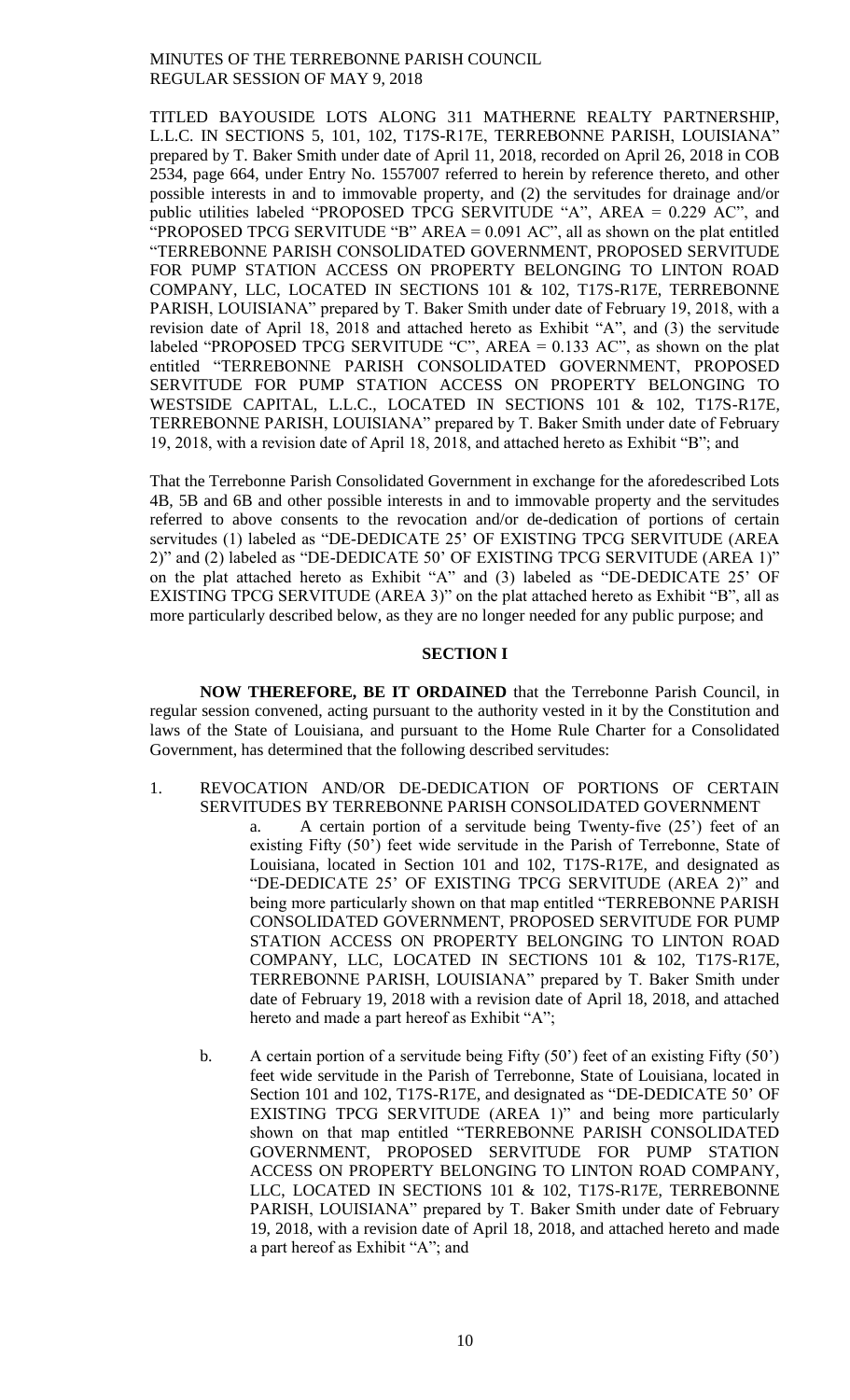c. A certain portion of a servitude being Twenty-five (25') feet of an existing Fifty (50') feet wide servitude in the Parish of Terrebonne, State of Louisiana, located in Section 101 and 102, T17S-R17E, and designated as "DE-DEDICATE 25' OF EXISTING TPCG SERVITUDE (AREA 3)" and being more particularly shown on that map entitled "TERREBONNE PARISH CONSOLIDATED GOVERNMENT, PROPOSED SERVITUDE FOR PUMP STATION ACCESS ON PROPERTY BELONGING TO WESTSIDE CAPITAL, L.L.C., LOCATED IN SECTIONS 101 & 102, T17S-R17E, TERREBONNE PARISH, LOUISIANA" prepared by T. Baker Smith under date of February 19, 2018, with a revision date of April 18, 2018, and attached hereto and made a part hereof as Exhibit "B".

are no longer needed for public purposes, and the Terrebonne Parish Council does hereby revoke and/or de-dedicate that certain portions of servitudes, and only those certain portions described under number "1" above, in connection with the exchange and grant of new servitudes and immovable property acquisition as referenced above.

## **SECTION II**

If any word, clause, phrase, section or other portion of this ordinance shall be declared null, void, invalid, illegal, or unconstitutional, the remaining words, clauses, phrases, sections and other portions of this ordinance shall remain in full force and effect, the provisions of this ordinance hereby being declared to be severable.

#### **SECTION III**

This ordinance shall become effective upon approval by the Parish President or as otherwise provided in Section 2-13(b) of the Home Rule Charter for a Consolidated Government for Terrebonne Parish, whichever occurs sooner.

This ordinance, having been introduced and laid on the table for at least two weeks, was voted upon as follows:

#### THERE WAS RECORDED:

YEAS: C. Duplantis-Prather, D.W. Guidry, Sr., A. Marmande, D.J. Guidry, S. Trosclair, J. Navy, A. Williams, and G. Michel. NAYS: None. NOT VOTING: None. ABSTAINING: None. ABSENT: S. Dryden. The Chairman declared the ordinance adopted on this, the 23rd day of May 2018.

The Chairman recognized the public for comments on the following:

D. A proposed ordinance to establish a "4-Way Stop" at the intersection of Tulip Street and Tulsa Street.

There were no comments from the public on the proposed ordinance.

Mr. G. Michel moved, seconded by Mr. D. J. Guidry, "THAT the Council close the aforementioned public hearing."

The Chairman called for a vote on the motion offered by Mr. G. Michel. THERE WAS RECORDED: YEAS: C. Duplantis-Prather, D. W. Guidry, Sr., A. Marmande, D. J. Guidry, S. Trosclair, J. Navy, A. Williams, and G. Michel. NAYS: None. ABSENT: S. Dryden. The Chairman declared the motion adopted.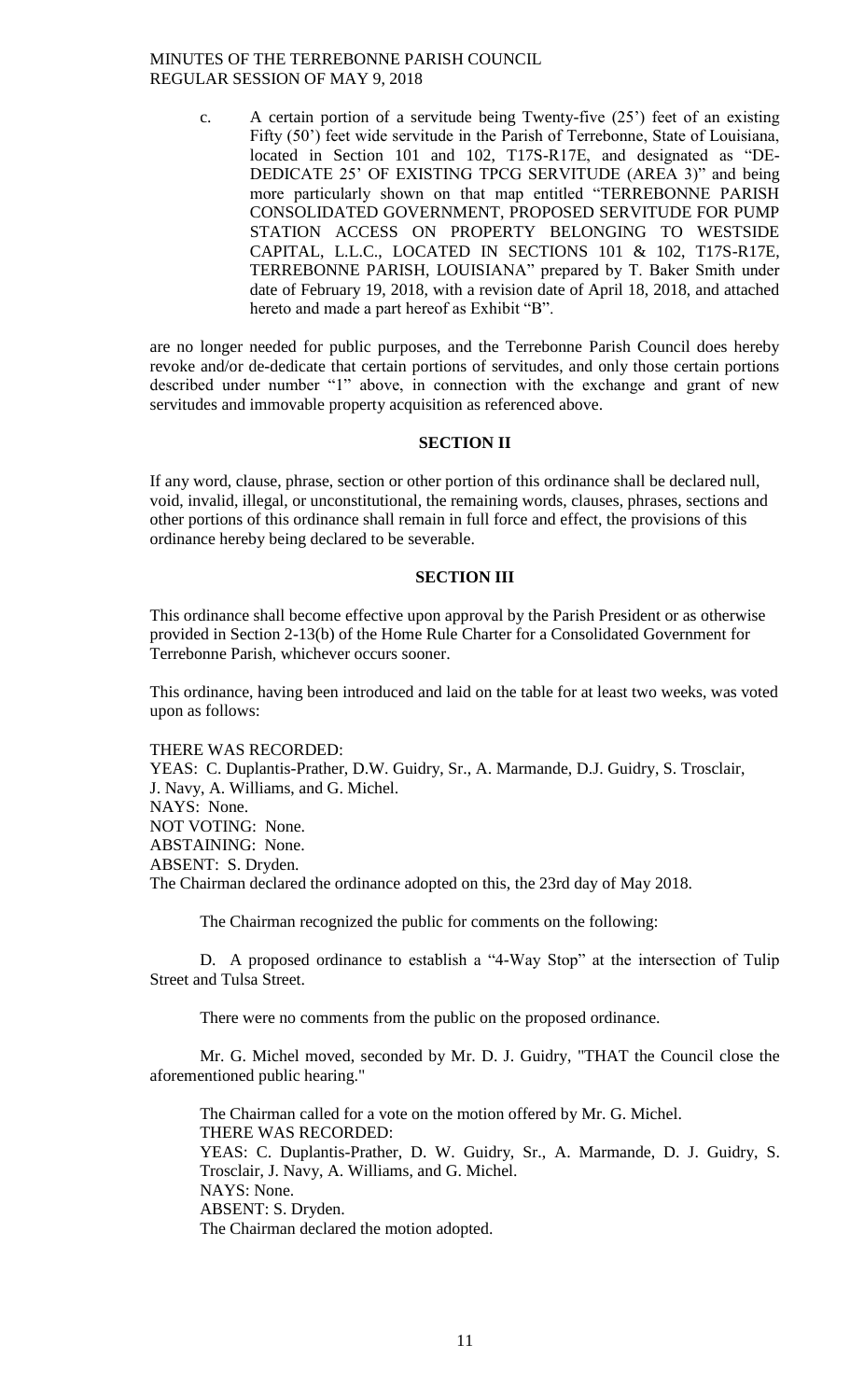OFFERED BY: MR. G. MICHEL SECONDED BY: MR. D. J. GUIDRY

### **ORDINANCE NO. 8965**

AN ORDINANCE AMENDING THE PARISH CODE OF TERREBONNE PARISH, CHAPTER 18, MOTOR VEHICLES AND TRAFFIC, ARTICLE IV. OPERATION OF VEHICLES, DIVISION 2. PARISH, SECTION 18-87. FOUR-WAY STOP INTERSECTIONS, SO AS TO ESTABLISH A "4 WAY STOP" AT THE INTERSECTION OF TULIP STREET AND TULSA STREET, TO AUTHORIZE THE INSTALLATION OF THE REQUIRED SIGNS; AND TO ADDRESS OTHER MATTERS RELATIVE THERETO.

# **SECTION I**

**BE IT ORDAINED** by the Terrebonne Parish Council, in regular session convened, acting pursuant to the authority invested in it by the Constitution and laws of the State of Louisiana, the Home Rule Charter for a Consolidated Government for Terrebonne Parish, and including, but not limited to, LSA R.S. 33:1368 and other statutes of the State of Louisiana, to amend the Parish Codes of Terrebonne Parish, Chapter 18. Motor Vehicles and Traffic, Article IV. Operation of Vehicles, Division 2. Parish, Section 18-87. Four-Way Stop Intersections, so as to establish a "4 Way Stop" at the intersection of Tulip Street and Tulsa Street as follows:

### **CHAPTER 18. MOTOR VEHICLES AND TRAFFIC ARTICLE IV. OPERATION OF VEHICLES DIVISION 2. PARISH SECTION 18-87. FOUR-WAY STOP INTERSECTIONS**

The intersection of Tulip Street and Tulsa Street shall hereby be established as a "4 Way Stop" and the appropriate "4 Way Stop" signs shall be erected and maintained at said location. Any vehicle traveling at the aforementioned location shall respect and adhere to the signs as posted.

### **SECTION II**

If any word, clause, phrase, section or other portion of this ordinance shall be declared null, void, invalid, illegal, or unconstitutional, the remaining words, clauses, phrases, sections or other portions of this ordinance shall remain in full force and effect, the provisions of this section hereby being declared to be severable.

#### **SECTION III**

Any ordinance or part thereof in conflict herewith is hereby repealed.

#### **SECTION IV**

This ordinance shall become effective upon approval by the Parish President or as otherwise provided in Section 2-13 (b) of the Home Rule Charter for Consolidated Government for Terrebonne Parish, whichever occurs sooner.

This ordinance, having been introduced and laid on the table for at least two weeks, was voted upon as follows:

THERE WAS RECORDED: YEAS: C. Duplantis-Prather, D.W. Guidry, Sr., A. Marmande, D.J. Guidry, S. Trosclair, J. Navy, A. Williams, and G. Michel. NAYS: None. NOT VOTING: None. ABSTAINING: None. ABSENT: S. Dryden.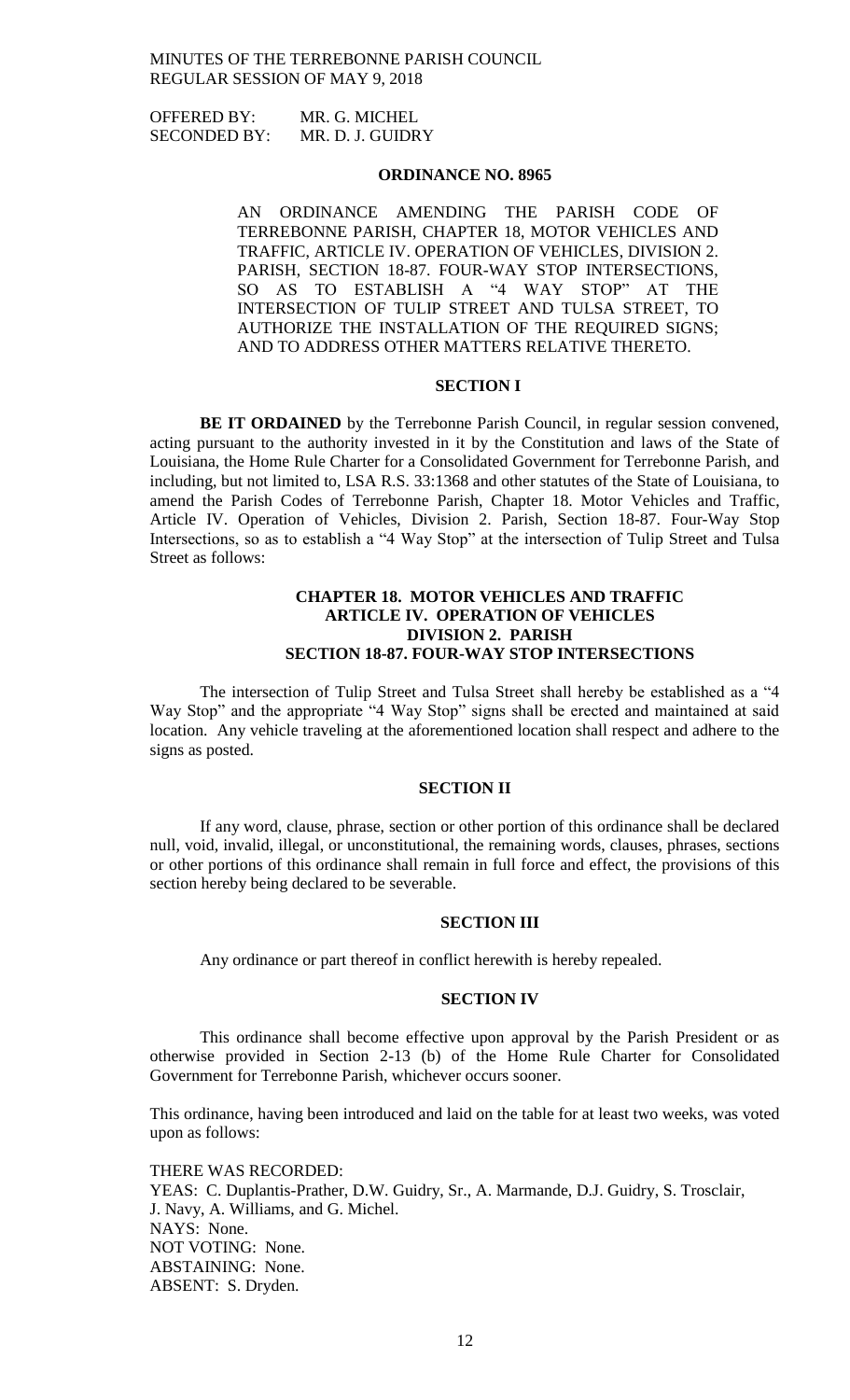The Chairman declared the ordinance adopted on this, the 23rd day of May 2018.

Mr. D. W. Guidry, Sr. moved, seconded by Ms. C. Duplantis-Prather, "THAT the Council continue with the regular order of business."

The Chairman called for a vote on the motion offered by Mr. D. W. Guidry, Sr. THERE WAS RECORDED: YEAS: C. Duplantis-Prather, D. W. Guidry, Sr., A. Marmande, D. J. Guidry, S. Trosclair, J. Navy, A. Williams, and G. Michel. NAYS: None. ABSENT: S. Dryden. The Chairman declared the motion adopted.

OFFERED BY: MR. D. W. GUIDRY, SR. SECONDED BY: MR. G. MICHEL

#### **ORDINANCE NO. 8964**

AN ORDINANCE TO REVOKE AND/OR DE-DEDICATE CERTAIN PORTIONS OF SERVITUDES IN REFERENCE TO PROPERTY ALONG LITTLE BAYOU BLACK, LOCATED IN SECTIONS 101 & 102, T17S-R17E AND OWNED BY LINTON ROAD COMPANY, L.L.C. AND WESTSIDE CAPITAL, L.L.C. IN CONNECTION WITH THE EXCHANGE AND GRANT OF NEW SERVITUDES AND IMMOVABLE PROPERTY ACQUISITIONS TO TPCG BY THE AFORESTATED OWNERS; AND TO PROVIDE FOR OTHER MATTERS THERETO.

**WHEREAS**, Section 2-11(11) of the Terrebonne Parish Charter requires an ordinance to acquire or convey any land or property on behalf of the Parish Government; and

**WHEREAS**, in connection with Forced Drainage Project 1-1A (Statewide Flood Control) Phase 4 Pump Station, Parish Project No. 02-DRA-28 and other drainage needs, and Ordinance No. 8889, the Terrebonne Parish Consolidated Government Administration recommends to the Terrebonne Parish Council that for and in consideration of the mutual benefits and advantages to be derived from the Parish Government acquiring (1) Lots 4B, 5B and 6B of Block 2 of the Subdivision Titled Bayouside Lots Along 311 Matherne Realty Partnership, L.L.C. in Sections 5, 101, 102, T17S-R17E, Terrebonne Parish, Louisiana, and containing 27,916.5 sq. ft., 0.641 acres and more particularly shown on the map entitled "RE-SUBDIVISION OF PORTIONS OF LOTS 4, 5, & 6 OF BLOCK 1 OF THE SUBDIVISION TITLED BAYOUSIDE LOTS ALONG 311 MATHERNE REALTY PARTNERSHIP, L.L.C. IN SECTIONS 5, 101, 102, T17S-R17E, TERREBONNE PARISH, LOUISIANA" prepared by T. Baker Smith under date of April 11, 2018, recorded on April 26, 2018 in COB 2534, page 664, under Entry No. 1557007 referred to herein by reference thereto, and other possible interests in and to immovable property, and (2) the servitudes for drainage and/or public utilities labeled "PROPOSED TPCG SERVITUDE "A", AREA = 0.229 AC", and "PROPOSED TPCG SERVITUDE "B"  $AREA = 0.091 AC$ ", all as shown on the plat entitled "TERREBONNE PARISH CONSOLIDATED GOVERNMENT, PROPOSED SERVITUDE FOR PUMP STATION ACCESS ON PROPERTY BELONGING TO LINTON ROAD COMPANY, LLC, LOCATED IN SECTIONS 101 & 102, T17S-R17E, TERREBONNE PARISH, LOUISIANA" prepared by T. Baker Smith under date of February 19, 2018, with a revision date of April 18, 2018 and attached hereto as Exhibit "A", and (3) the servitude labeled "PROPOSED TPCG SERVITUDE "C", AREA =  $0.133$  AC", as shown on the plat entitled "TERREBONNE PARISH CONSOLIDATED GOVERNMENT, PROPOSED SERVITUDE FOR PUMP STATION ACCESS ON PROPERTY BELONGING TO WESTSIDE CAPITAL, L.L.C., LOCATED IN SECTIONS 101 & 102, T17S-R17E, TERREBONNE PARISH, LOUISIANA" prepared by T. Baker Smith under date of February 19, 2018, with a revision date of April 18, 2018, and attached hereto as Exhibit "B"; and

That the Terrebonne Parish Consolidated Government in exchange for the afore described Lots 4B, 5B and 6B and other possible interests in and to immovable property and the servitudes referred to above consents to the revocation and/or de-dedication of portions of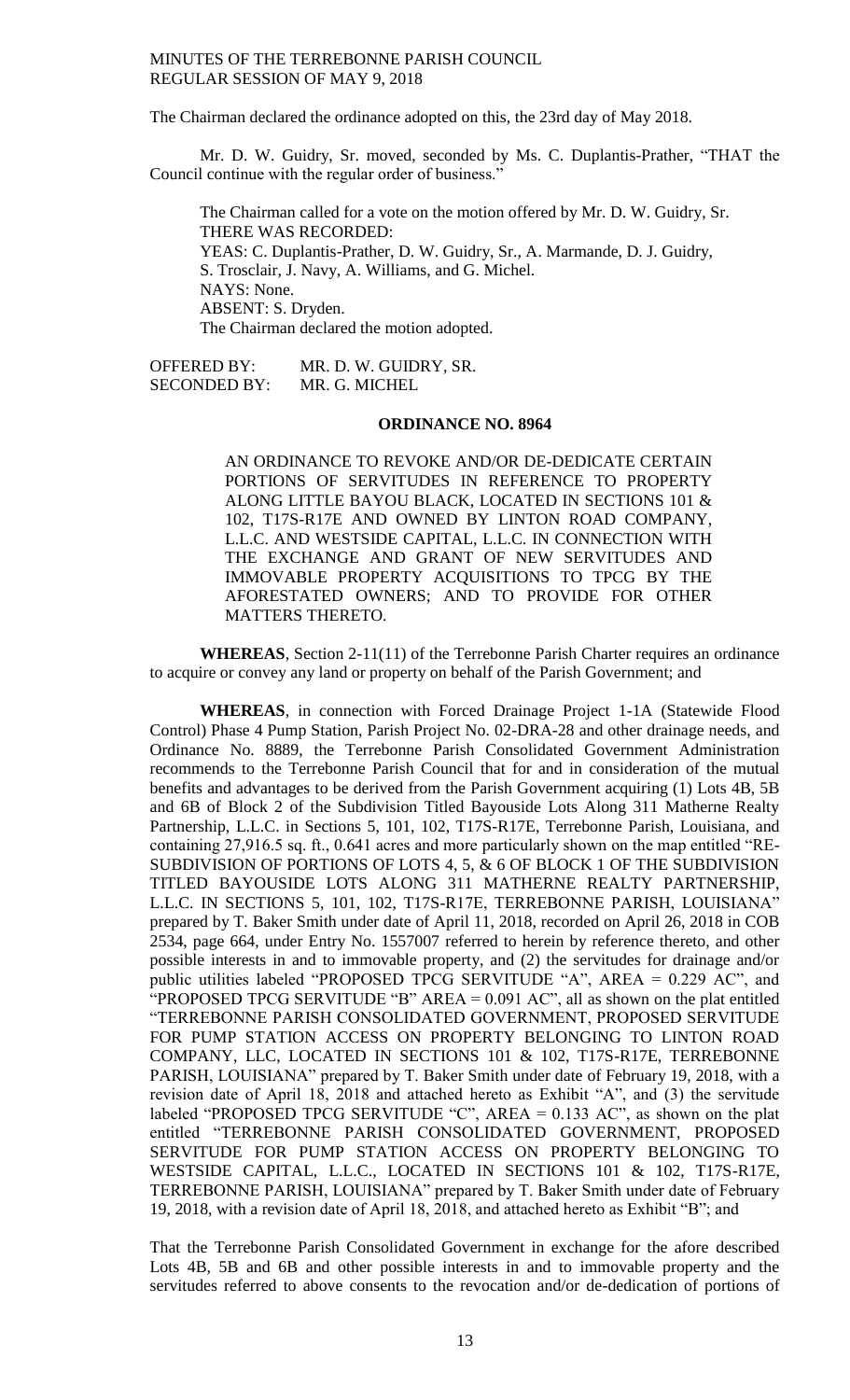certain servitudes (1) labeled as "DE-DEDICATE 25' OF EXISTING TPCG SERVITUDE (AREA 2)" and (2) labeled as "DE-DEDICATE 50' OF EXISTING TPCG SERVITUDE (AREA 1)" on the plat attached hereto as Exhibit "A" and (3) labeled as "DE-DEDICATE 25' OF EXISTING TPCG SERVITUDE (AREA 3)" on the plat attached hereto as Exhibit "B", all as more particularly described below, as they are no longer needed for any public purpose; and

#### **SECTION I**

NOW THEREFORE, BE IT ORDAINED that the Terrebonne Parish Council, in regular session convened, acting pursuant to the authority vested in it by the Constitution and laws of the State of Louisiana, and pursuant to the Home Rule Charter for a Consolidated Government, has determined that the following described servitudes:

# 1. REVOCATION AND/OR DE-DEDICATION OF PORTIONS OF CERTAIN SERVITUDES BY TERREBONNE PARISH CONSOLIDATED GOVERNMENT

- a. A certain portion of a servitude being Twenty-five (25') feet of an existing Fifty (50') feet wide servitude in the Parish of Terrebonne, State of Louisiana, located in Section 101 and 102, T17S-R17E, and designated as "DE-DEDICATE 25' OF EXISTING TPCG SERVITUDE (AREA 2)" and being more particularly shown on that map entitled "TERREBONNE PARISH CONSOLIDATED GOVERNMENT, PROPOSED SERVITUDE FOR PUMP STATION ACCESS ON PROPERTY BELONGING TO LINTON ROAD COMPANY, LLC, LOCATED IN SECTIONS 101 & 102, T17S-R17E, TERREBONNE PARISH, LOUISIANA" prepared by T. Baker Smith under date of February 19, 2018 with a revision date of April 18, 2018, and attached hereto and made a part hereof as Exhibit "A";
- b. A certain portion of a servitude being Fifty (50') feet of an existing Fifty (50') feet wide servitude in the Parish of Terrebonne, State of Louisiana, located in Section 101 and 102, T17S-R17E, and designated as "DE-DEDICATE 50' OF EXISTING TPCG SERVITUDE (AREA 1)" and being more particularly shown on that map entitled "TERREBONNE PARISH CONSOLIDATED GOVERNMENT, PROPOSED SERVITUDE FOR PUMP STATION ACCESS ON PROPERTY BELONGING TO LINTON ROAD COMPANY, LLC, LOCATED IN SECTIONS 101 & 102, T17S-R17E, TERREBONNE PARISH, LOUISIANA" prepared by T. Baker Smith under date of February 19, 2018, with a revision date of April 18, 2018, and attached hereto and made a part hereof as Exhibit "A"; and
- c. A certain portion of a servitude being Twenty-five (25') feet of an existing Fifty (50') feet wide servitude in the Parish of Terrebonne, State of Louisiana, located in Section 101 and 102, T17S-R17E, and designated as "DE-DEDICATE 25' OF EXISTING TPCG SERVITUDE (AREA 3)" and being more particularly shown on that map entitled "TERREBONNE PARISH CONSOLIDATED GOVERNMENT, PROPOSED SERVITUDE FOR PUMP STATION ACCESS ON PROPERTY BELONGING TO WESTSIDE CAPITAL, L.L.C., LOCATED IN SECTIONS 101 & 102, T17S-R17E, TERREBONNE PARISH, LOUISIANA" prepared by T. Baker Smith under date of February 19, 2018, with a revision date of April 18, 2018, and attached hereto and made a part hereof as Exhibit "B".

are no longer needed for public purposes, and the Terrebonne Parish Council does hereby revoke and/or de-dedicate that certain portions of servitudes, and only those certain portions described under number "1" above, in connection with the exchange and grant of new servitudes and immovable property acquisition as referenced above.

# **SECTION II**

If any word, clause, phrase, section or other portion of this ordinance shall be declared null, void, invalid, illegal, or unconstitutional, the remaining words, clauses, phrases, sections and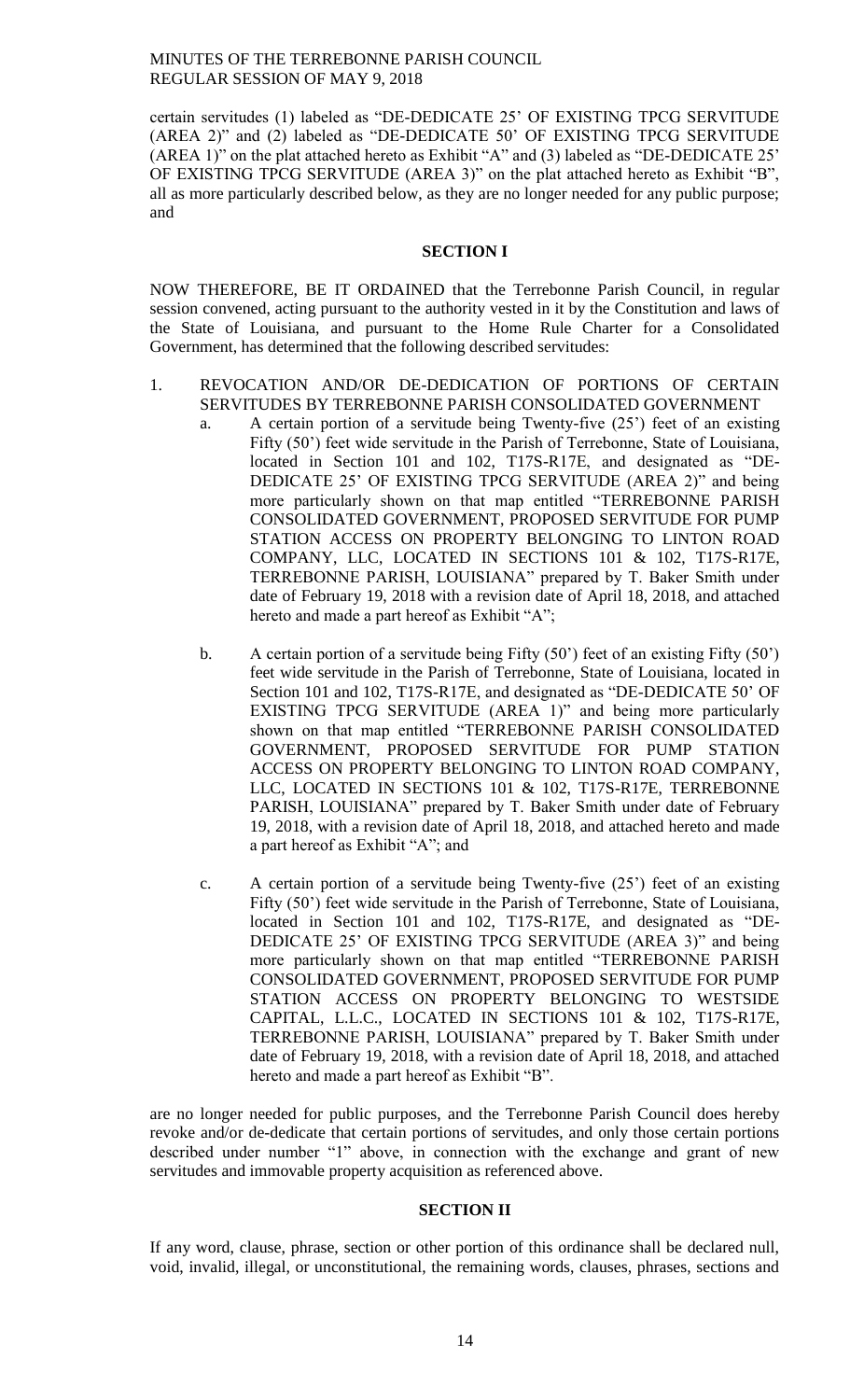other portions of this ordinance shall remain in full force and effect, the provisions of this ordinance hereby being declared to be severable.

# **SECTION III**

This ordinance shall become effective upon approval by the Parish President or as otherwise provided in Section 2-13(b) of the Home Rule Charter for a Consolidated Government for Terrebonne Parish, whichever occurs sooner.

This ordinance, having been introduced and laid on the table for at least two weeks, was voted upon as follows:

THERE WAS RECORDED: YEAS: C. Duplantis-Prather, D.W. Guidry, Sr., A. Marmande, D.J. Guidry, S. Trosclair, J. Navy, A. Williams, and G. Michel. NAYS: None. NOT VOTING: None. ABSTAINING: None. ABSENT: S. Dryden. The Chairman declared the ordinance adopted on this, the 23rd day of May 2018.

The Chairman recognized Mr. Jerry Osbourne, who gave a brief overview of the procedure required to call a bond or tax election by a Parish-appointed organization. **\*(RESOLUTION VOTED ON AFTER LENGTHY DISCUSSION)**

Council Member J. Navy stated that a portion of the \$2,500,000 to be obtained was to be allocated toward providing repairs and renovations for the Mechanicville Gym. He then asked that the members of the Recreation District No. 11 present at the meeting explain some of the particulars associated with the resolution and the projects that would be addressed by the funding, once obtained.

The Chairman recognized Mr. Scott Jenkins, Recreation District No. 11 Accountant, gave a brief overview of the district's available funding and five-year capital projects plan.

Council Member J. Navy shared some of his concerns regarding the repairs intended to be completed through the potential bond funding and a lack of investment into the Mechanicville Gym as compared to other facilities in the district.

Mr. Jenkins shared his experiences in dealing with the district with regards to promoting the completion of repairs for the Mechanicville Gym.

The Chairman recognized Mr. Vincent Fusilier, Recreation District No. 11 Chairman, who shared his resolve toward seeing the renovation of the Mechanicville Gym and the repair of the many parks and playground equipment within the district.

Upon Council Member G. Michel's request, Mr. Jenkins briefly reviewed the district's allocation of funds regarding capital projects which included projected collections for the following year.

Upon Council Member C. Duplantis-Prather's request, Ms. Kandace Mauldin, Chief Financial Officer, stated that a bond had been used to pay for the renovation of the East and West Houma Gyms, along with some funding from FEMA for hurricane recovery, but additional research would need to be completed to provide greater details.

A discussion ensued relative to the potential funding available to the district if a bond was obtained and the conditions and procedures that would be required for the Parish to be considered eligible for a bond.

Council Member D. J. Guidry stated that no information had been provided to the Council prior to the meeting that detailed the use of funding that the bond would provide to Recreation District No. 11 and shared his concerns for the approval of the resolution in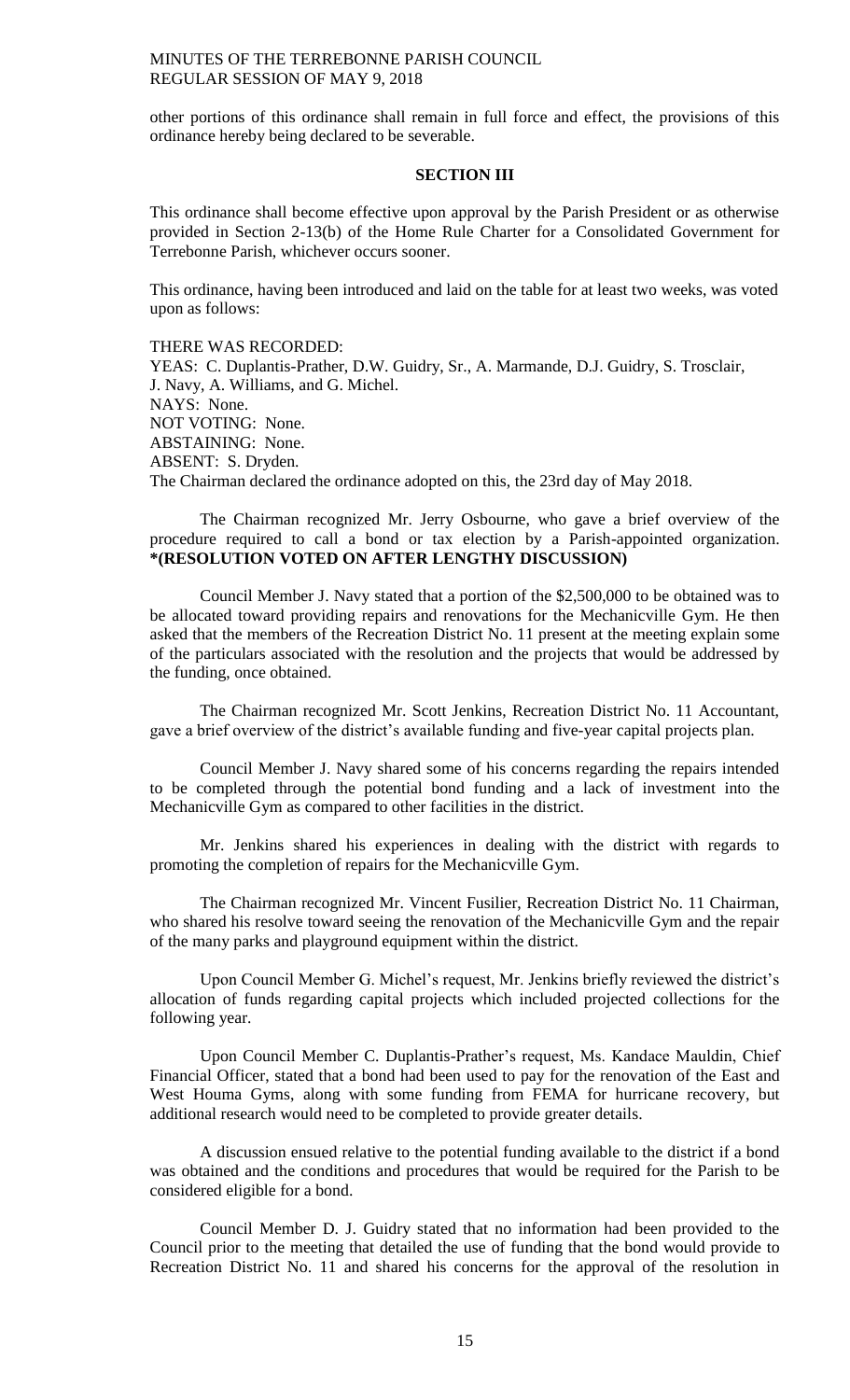question without such information with the district being under fiscal oversight by the Council.

A discussion ensued relative to the potential issues regarding the upkeep of other facilities should the district use only its current funding without seeking a bond to complete the Mechanicville Gym renovation.

Council Member A. Williams shared her concerns regarding potential opposition of the resolution and then commended members of the Recreation District No. 11 board for the improvements she has seen them achieve in recent months.

The Chairman recognized Mr. Kevin Eschete, Recreation District No. 11 board member, who distributed to the Council a copy of the 5 Year Capital Investment Plan and then shared the board's plans for future meetings regarding the prioritization of issues included in the plan.

Several Council Members offered suggestions regarding improving procedures for Recreation District No. 11 and commended the board members for their hard work and continuing desire to learn and improve.

Upon Council Member J. Navy's request, the Chairman recognized Mr. Ronald Rainey, Recreation District No. 11 board member, who shared his concerns for the status of the Mechanicville Gym and the need for a functional facility to recreate the local kids.

OFFERED BY: MR. J. NAVY SECONDED BY: MS. A. WILLIAMS

### **RESOLUTION NO. 18-197**

A resolution approving the issuance, sale and delivery of not exceeding \$2,500,000 of Limited Tax Certificates, in one or more series, of Recreation District No. 11 of the Parish of Terrebonne, State of Louisiana, and other matters relating thereto.

**WHEREAS,** the Board of Commissioners of Recreation District No. 11 of the Parish of Terrebonne, State of Louisiana (the "Issuer"), by resolution adopted on May 10, 2018, proposes to issue not exceeding \$2,500,000 of Limited Tax Certificates (the "Certificates"). The Certificates will bear interest at a rate of not exceeding six percent per centum (6%) per annum and shall mature not later than March 1, 2026. The Certificates will be issued for the purpose of constructing, improving, and maintaining recreational facilities, together with necessary furniture and equipment therefor, and paying the costs of issuance of the Certificates. The Certificates will be issued under the authority of Section 1430 of Title 39 of the Louisiana Revised Statutes of 1950, as amended, and other constitutional and statutory authority.

**WHEREAS,** it is now the desire of the Terrebonne Parish Council to approve the issuance of the Certificates;

**NOW, THEREFORE, BE IT RESOLVED** by the Parish Council of the Parish of Terrebonne, State of Louisiana, acting as the governing authority of the Parish of Terrebonne, State of Louisiana, that:

SECTION 1.In compliance with the provisions of Article VI, Section 15 of the Constitution of the State of Louisiana of 1974, and in accordance with the request of the Board of Commissioners of Recreation District No. 11 of the Parish of Terrebonne, State of Louisiana, this Parish Council hereby approves the issuance and sale of not exceeding \$2,500,000 of Limited Tax Certificates, said Certificates to be issued under the authority and for the purposes stated in the preamble hereto.

SECTION 2. Neither the Parish nor this Parish Council shall be liable in any manner for the payment of the Certificates.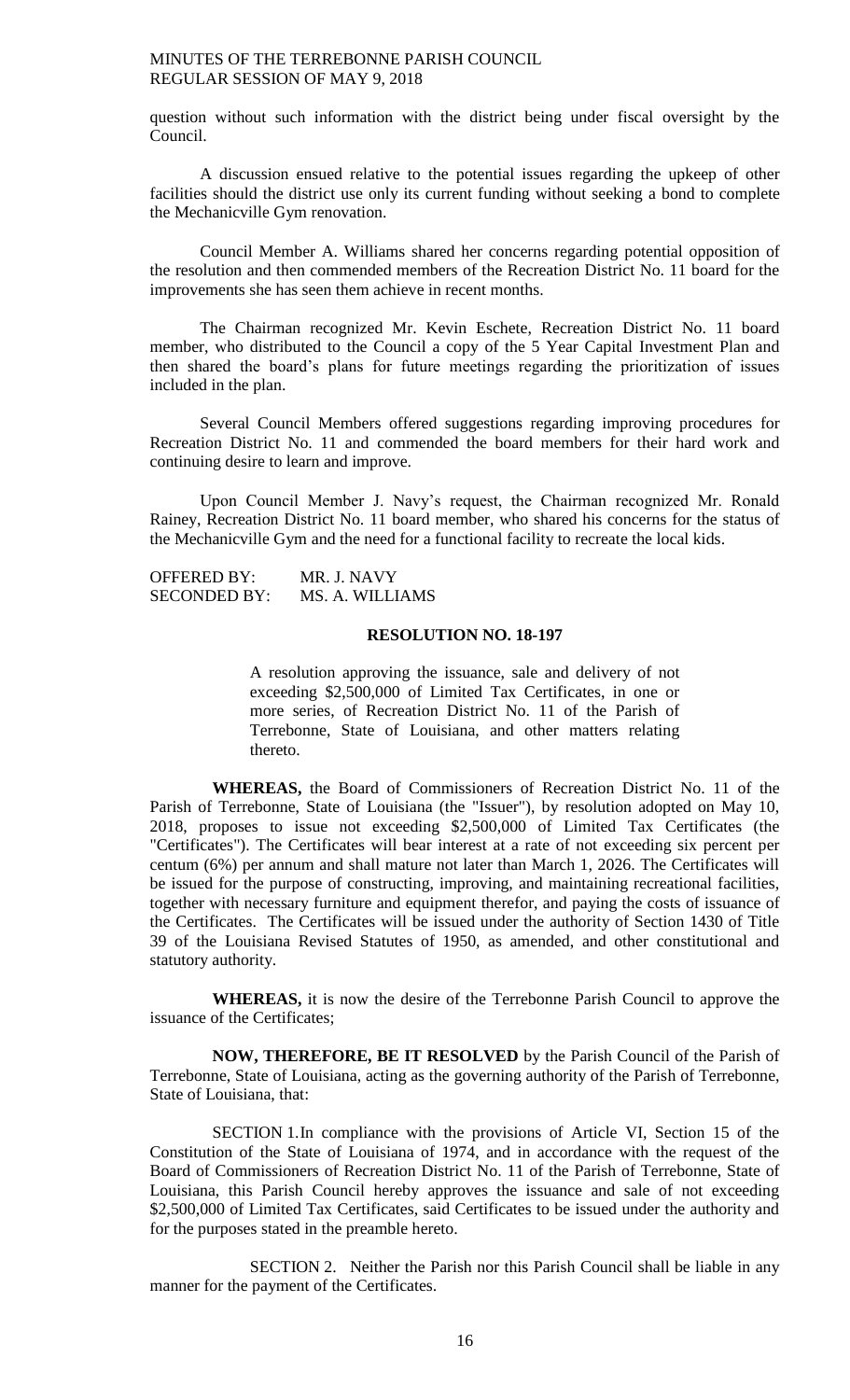#### **THERE WAS RECORDED:**

YEAS: C. Duplantis-Prather, D. W. Guidry, Sr., A. Marmande, D. J. Guidry, S. Trosclair, and J. Navy, A. Williams, and G. Michel. NAYS: None. ABSTAINING: None. ABSENT: S. Dryden. \*The Chairwoman declared the resolution adopted on this the 23rd day of May 2018.

The Chairman recognized Mr. Benjamin Walker, Terrebonne Office of Homeland Security and Emergency Preparedness, who gave a presentation regarding Active Shooter Response Training being provided to schools across Terrebonne Parish.

Upon Council Member D. J. Guidry's request, the Chairman recognized HPD Lt. Carl Beatty, an instructor with the response training, who stated that plans and other safety measures were in place for a response at each school should an incident occur.

Council Member D. J. Guidry shared his concerns for potential response times to incidents in his district and suggested some security measures that could be instated to protect the school children of the district.

Several Council Members shared their experiences and suggestions regarding improving security for schools and other facilities and shared their support for promoting more training and education regarding active shooter response across the Parish.

The Chairman recognized Mr. G. Dove, Parish President, who stated that Administration would continue to work proactively to provide for the safety of the citizens of Terrebonne Parish and thanked the instructors for providing the training program.

The Chairman gave some additional suggestions for improving school safety and encouraged the public to prioritize increasing safety across the Parish.

Lt. Beatty thanked Parish Administration for their support in providing necessary tools and the department heads associated with the program for their encouragement and assistance in providing the training to Terrebonne Parish.

The Chairman recognized Mr. Charles Bellizana, Gibson resident, who requested that he be reinstated to serve on the Recreation District No. 8 Board. He stated that he had been serving on the board for five years, and that he submitted a letter of resignation to the board due to a potentially prolonged illness. He explained that he recovered quicker than anticipated and wanted to be reinstated as a member of the board, but was informed that he could not be reinstated immediately. He then shared his experience and some concerns with the process for reappointment of a member who takes a leave of absence.

Council Member A. Williams stated that she had received and accepted an official letter of resignation from the Recreation District No. 8 Board, and that, because she had received the letter, the position on the board would need to be reopened for two weeks to accept applications before the Council could appoint a member to the position, as per legal procedure. She then encouraged Mr. Bellizana to ensure that he has submitted an application and resume for the position should he wish to be appointed to the board again.

The Chairman recognized Mr. Jason Bergeron, Houma-Terrebonne Chamber of Commerce Chairman, who gave a brief presentation regarding the Chamber's request of the Council for a Systemwide Master Plan for Parish Recreation. He presented a series of five items as reasons for calling for the implementation of a master plan to improve the efficiency and effectiveness of recreation across the Parish.

Mr. D. J. Guidry moved, seconded by Mr. J. Navy, "THAT Mr. Bergeron's time to speak be extended by one minute."

The Chairman called for a vote on the motion offered by Mr. D. J. Guidry. THERE WAS RECORDED: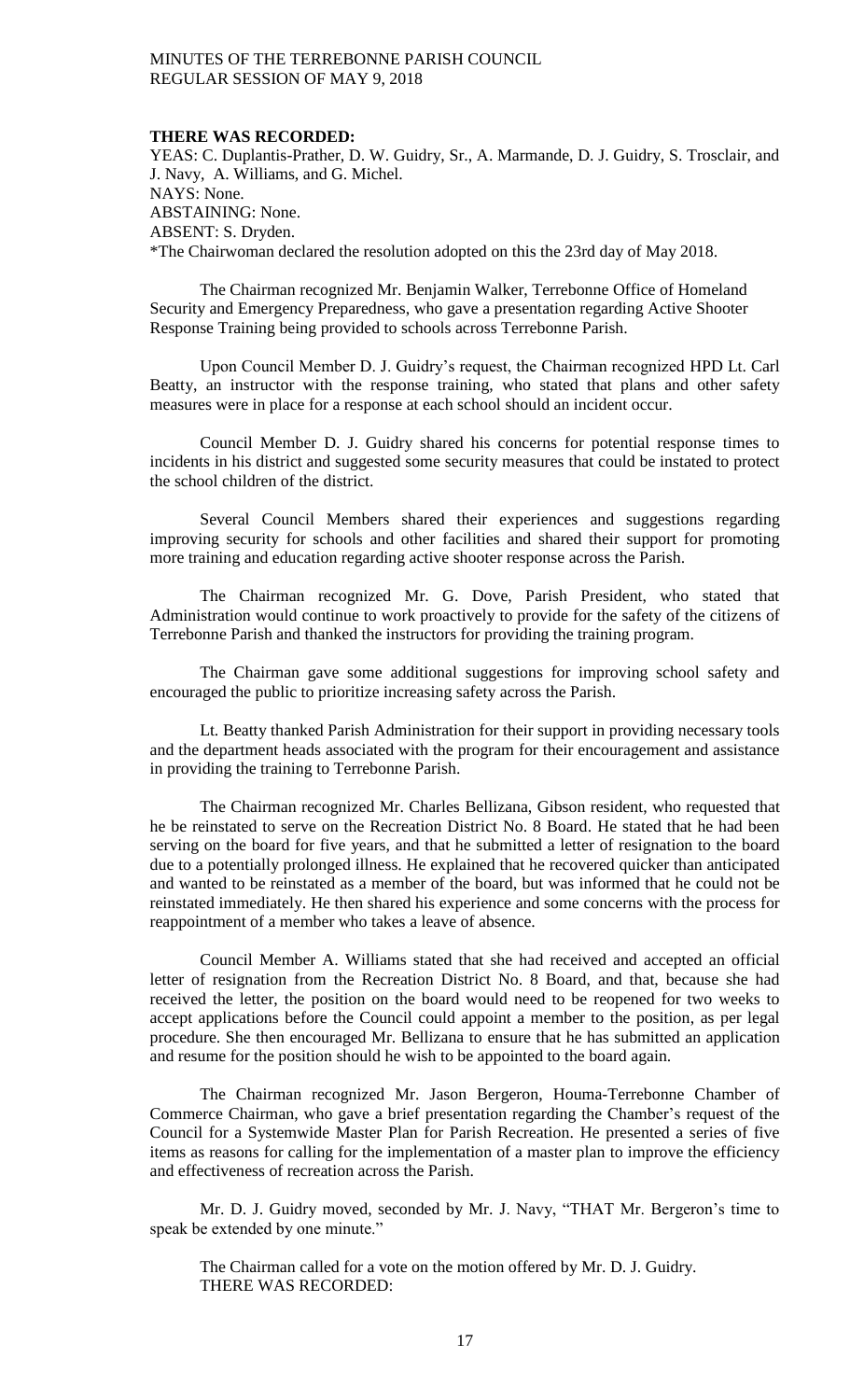YEAS: C. Duplantis-Prather, D. W. Guidry, Sr., A. Marmande, D. J. Guidry, S. Trosclair, J. Navy, A. Williams, and G. Michel. NAYS: None. ABSENT: S. Dryden. The Chairman declared the motion adopted.

Mr. Bergeron then reiterated the desire for a master plan to account for the efficiency of the facility planning, district boards, and other areas that could be improved.

Several Council Members shared their agreement for several of the items presented and offered critiques and suggestions for the Chamber and the public to consider for improving recreation in their local areas.

Council Member J. Navy shared his concerns regarding the potentiality of the consolidation of the recreation districts in order to implement the oversight as desired by the Council and issues associated with a redistribution of tax dollars due to shifts in population.

Several Council Members shared their opposition against the consolidation of the recreation districts and discussed potential obstacles and impacts should a consolidation or similar reorganization be implemented.

Upon C. Duplantis-Prather's request, Mr. Bergeron shared his personal experiences regarding inefficiencies associated with recreational planning and facilities. He then shared a number of programs and efforts being utilized by the Chamber to monitor issues regarding recreation and to promote business in the Parish in specific areas.

Discussion continued relative to potential measures for implementing a master plan or otherwise improving the organization and management of recreation programming and facilities.

The Chairman recognized Mr. Mark Belanger, Maple Avenue Neighborhood Association Co-Chair, who commended the Recreation District No. 11 for their extreme improvement in recent months and shared his concerns for a number of projects to be addressed by the district.

Mr. D. J. Guidry moved, seconded by Ms. Duplantis-Prather, "THAT Mr. Bergeron's time to speak be extended by one minute."

The Chairman called for a vote on the motion offered by Mr. D. J. Guidry. THERE WAS RECORDED: YEAS: C. Duplantis-Prather, D. W. Guidry, Sr., A. Marmande, D. J. Guidry, S. Trosclair, J. Navy, A. Williams, and G. Michel. NAYS: None. ABSENT: S. Dryden. The Chairman declared the motion adopted.

Mr. Belanger then shared his resolve to represent the public at future Recreation District No. 11 meetings and his association's resolve to address issues with cleanup and safety efforts in the Maple Avenue neighborhood.

Several Council Members thanked Mr. Belanger for his efforts and his promotion of improving recreation in his local area.

A discussion ensued relative to the priorities, costs, and necessities of future projects for Recreation District No. 11.

The Chairman recognized Ms. Michelle Cenac, Wood Street resident, shared her recent experiences and concerns regarding dangerous traffic issues at the intersection of Martin Luther King, Jr. Boulevard and Corporate Boulevard. She stated that she had spoken with a few of the Council Members and then asked the Council if there were any measures to she could take to address the intersection which involves a state highway in order to prevent further accidents.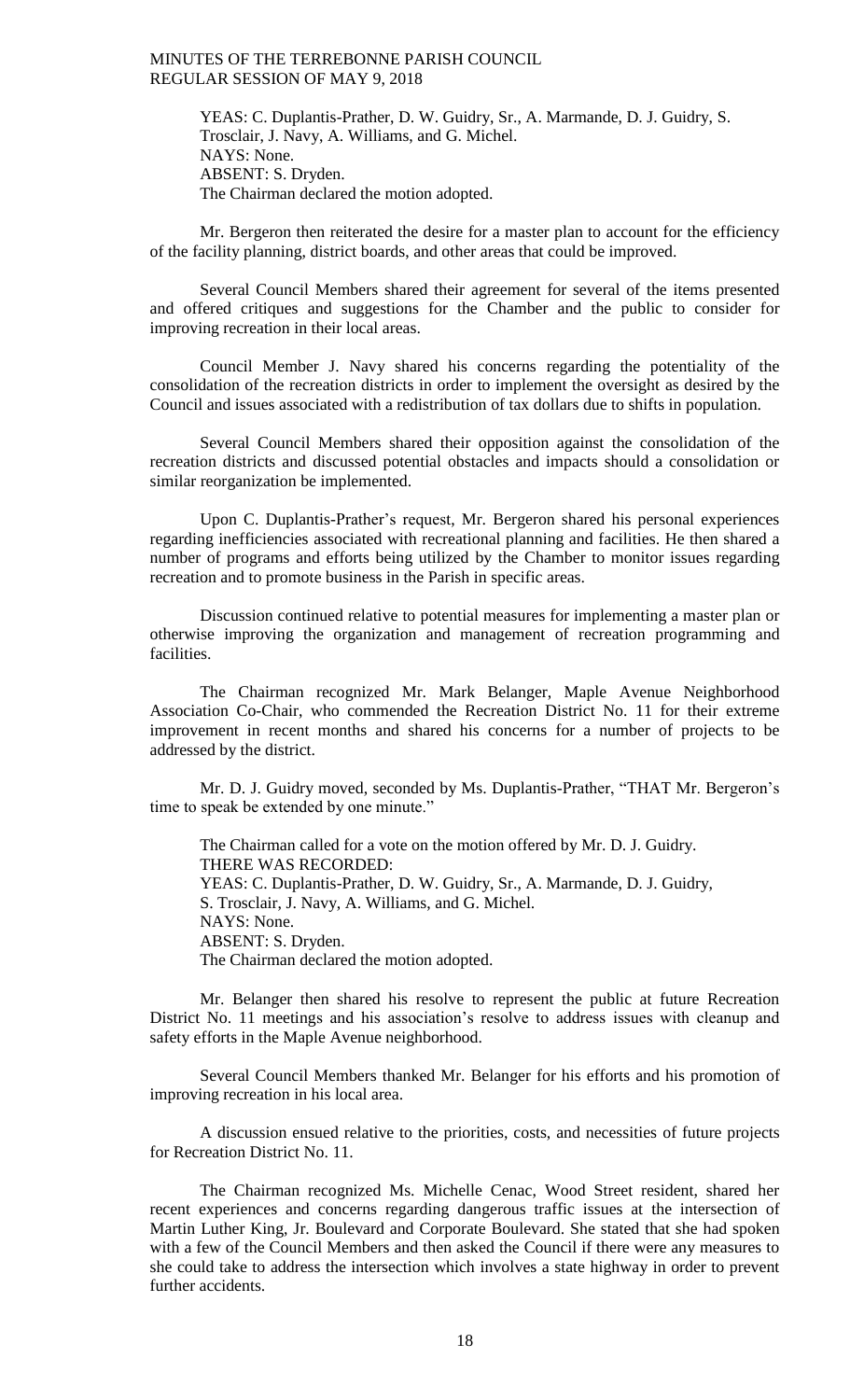Council Member D. J. Guidry stated that, as Chairman of the MPO Committee, he knew that a state study had begun regarding the installation of medians and other safety measures to provide safer turning capacity on Martin Luther King, Jr. Boulevard and encouraged her to attend an upcoming MPO meeting for more information.

Upon Council Member G. Michel's request, Mr. Christopher Pulaski, Planning and Zoning Director, offered to Ms. Cenac instructions to follow in reporting the specific intersection for review with the Louisiana Department of Transportation and Development to potentially see the intersection improved while the study is completed.

Several Council Members shared their concerns regarding the development of Martin Luther King, Jr. Boulevard and the amount of traffic incidents and thanked Ms. Cenac for taking action.

Ms. A. Williams moved, seconded by Mr. G. Michel, "THAT the Council deviate from the regular order of business to discuss Agenda Item 8.-A. Parish President Dove's Appointment of Mr. Dean Schouest as the Civic Center Department Head."

The Chairman called for a vote on the motion offered by Ms. A. Williams. THERE WAS RECORDED: YEAS: C. Duplantis-Prather, D. W. Guidry, Sr., A. Marmande, D. J. Guidry, S. Trosclair, A. Williams, and G. Michel. NAYS: None. ABSENT: J. Navy and S. Dryden. The Chairman declared the motion adopted.

The Chairman recognized Parish President G. Dove who asked that the Council ratify his appointment of Mr. Dean Schouest and then shared his confidence in Mr. Schouest's ability to provide for greater opportunities to see the Civic Center utilized by the community.

Ms. A. Williams moved, seconded by Mr. A. Marmande, "THAT, the Council, in conformance with the requirements of the Parish Code, ratify the Parish President's appointment Mr. Dean Schouest as the Civic Center Department Head." **(\*MOTION VOTED ON AFTER DISCUSSION)**

Council Member G. Michel stated that he would not be supporting the motion due to concerns regarding the requirements listed for the appointment of the position.

Council Member A. Marmande shared his confidence in the appointment in Mr. Schouest and thanked Mr. Schouest for his willingness to serve the Parish.

Upon Council Member D. W. Guidry, Sr.'s request, the Chairman recognized Mr. Dean Schouest, Houma resident, who stated that he, once ratified as Department Head, would be looking to expand and promote the Civic Center as a venue for outside professional conferences, local and regional competitions, and concerts or other performing arts events.

Several Council Members shared their confidence in Mr. Schouest for the position and thanked him for all of his prior service to Terrebonne Parish and offered some suggestions for other events.

The Chairman recognized Parish President G. Dove who stated that Mr. Schouest, once ratified as Department Head, would be scheduled to meet with Administration to receive the necessary training and knowledge required for the position.

**\***The Chairman called for a vote on the motion offered by Ms. A. Williams. THERE WAS RECORDED: YEAS: C. Duplantis-Prather, D. W. Guidry, Sr., A. Marmande, D. J. Guidry, S. Trosclair, J. Navy, and A. Williams. NAYS: G. Michel. ABSENT: S. Dryden. The Chairman declared the motion adopted.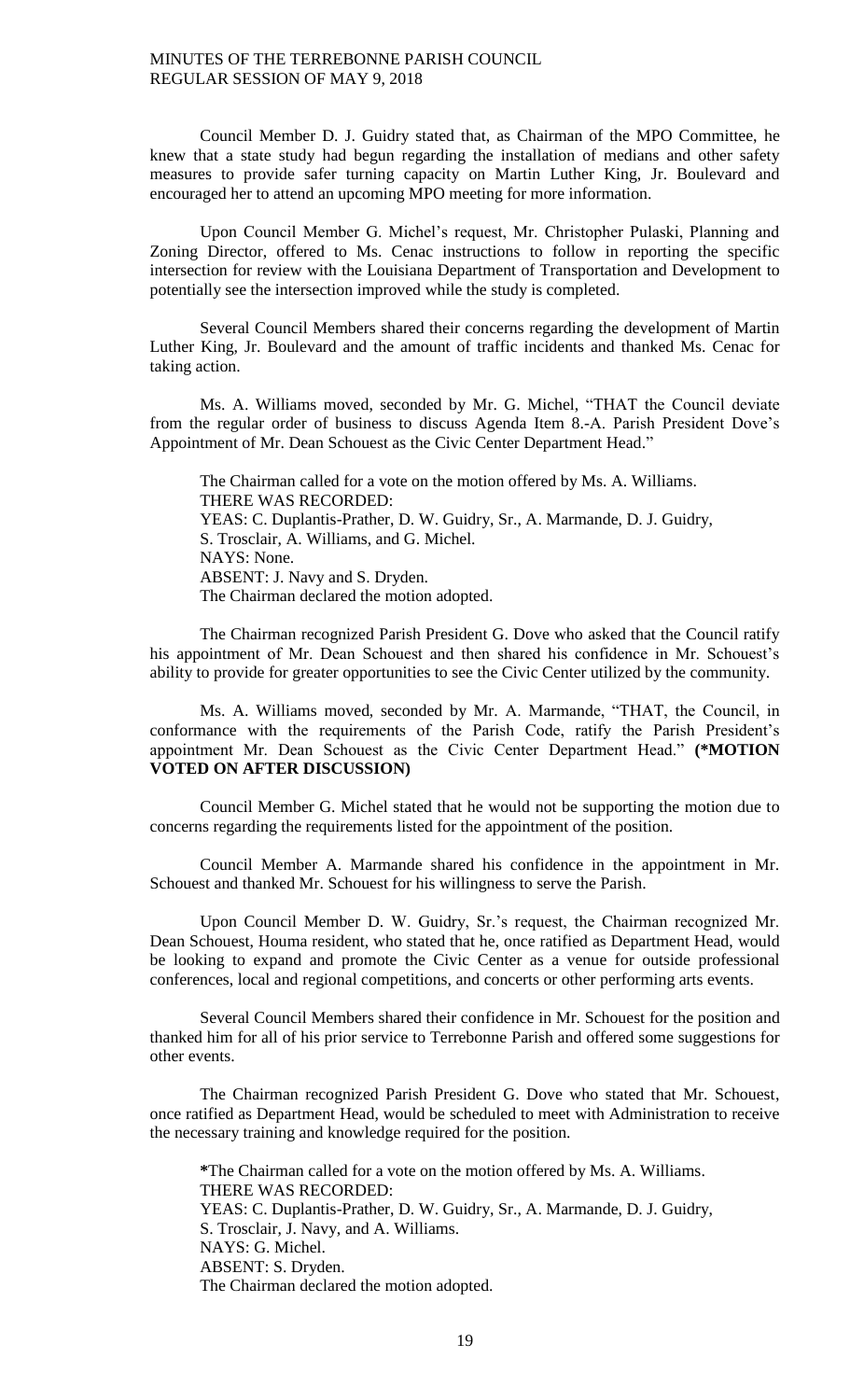Ms. A. Williams moved, seconded Ms. C. Duplantis-Prather, "THAT the Council return to the regular order of business."

The Chairman called for a vote on the motion offered by Mr. A. Marmande. THERE WAS RECORDED: YEAS: C. Duplantis-Prather, D. W. Guidry, Sr., A. Marmande, D. J. Guidry, S. Trosclair, J. Navy, A. Williams, and G. Michel. NAYS: None. ABSENT: S. Dryden. The Chairman declared the motion adopted.

It was at this time that Council Member G. Michel was recorded as leaving the proceedings.

The Chairman called for a report on the Public Services Committee meeting held on 5/21/18, whereupon the Committee Chairman, noting ratification of minutes calls public hearings on June 13, 2018 at 6:30 p.m., rendered the following:

# **PUBLIC SERVICES COMMITTEE**

### **MAY 21, 2018**

The Chairman, Alidore "Al" Marmande, called the Public Services Committee meeting to order at 5:30 p.m. in the Terrebonne Parish Council Meeting Room with an Invocation offered by Committee Member A. Marmande and the Pledge of Allegiance led by Committee Member S. Dryden. Upon roll call, Committee Members recorded as present were: S. Dryden, C. Duplantis-Prather, D. W. Guidry, Sr., A. Marmande, D. J. Guidry, S. Trosclair, J. Navy and A. Williams. Committee Member G. Michel was recorded as entering the proceedings at 5:32 p.m. A quorum was declared present.

Mr. D. J. Guidry, moved, seconded by Mr. D. W. Guidry, Sr., "THAT, the Public Services Committee introduce an ordinance to acquire any and all sites and/or servitudes that are required to facilitate construction and maintenance of the Petit Caillou Lock Structure, Parish Project 16-LOCK-61 and call a public hearing on Wednesday, June 13, 2018 at 6:30 p.m."

The Chairman called for the vote on the motion offered by Mr. Mr. D. J. Guidry. THERE WAS RECORDED: YEAS: S. Dryden, C. Duplantis-Prather, D. W. Guidry, Sr., A. Marmande, D. J. Guidry, S. Trosclair, J. Navy and A. Williams. NAYS: None. ABSENT: G. Michel. The Chairman declared the motion adopted.

*Committee Member G. Michel is recorded as entering the proceedings at this time.* 

| OFFERED BY:         | MS. C. DUPLANTIS-PRATHER |
|---------------------|--------------------------|
| <b>SECONDED BY:</b> | MR. G. MICHEL            |

## **RESOLUTION NO. 18-198**

A resolution authorizing the signing of an agreement with Louisiana Department of Transportation and Development for **LA 182: Roundabout at Hollywood Rd**.

**WHEREAS,** the Louisiana Department of Transportation and Development (LaDOTD) would like to construct a roundabout at the intersection of LA 182 and Hollywood Road, and

**WHEREAS**, the LaDOTD is acquiring property from Poule D'eau Properties, L.L.C.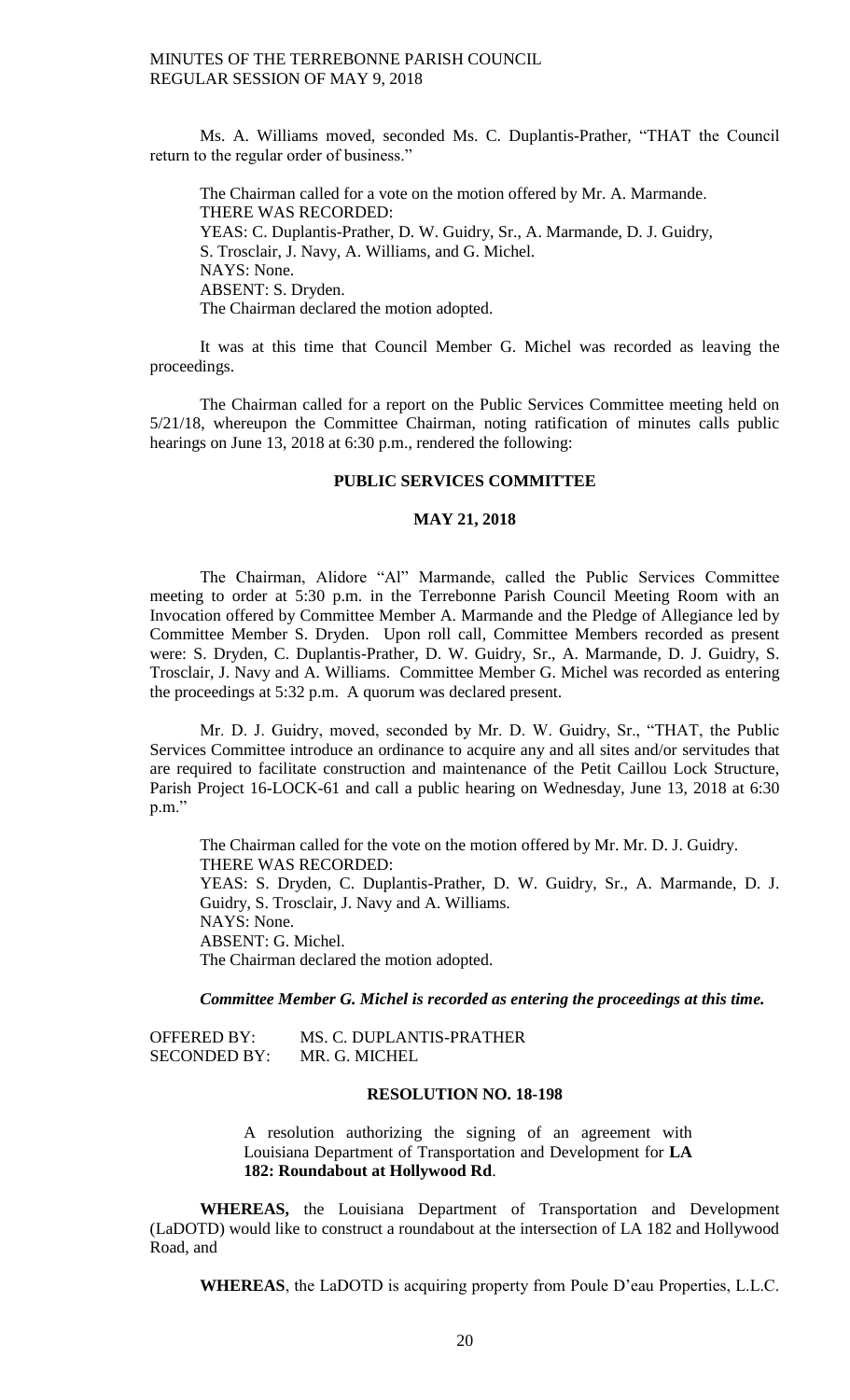for said project, and

**WHEREAS,** the Terrebonne Parish Consolidated Government is listed as an intervener in the agreement between LaDOTD and Poule D'eau Properties, L.L.C., and

**NOW, THEREFORE BE IT FURTHER RESOLVED** by the Terrebonne Parish Council on behalf of Terrebonne Parish Consolidated Government that Parish President Gordon E. Dove be authorized and empowered to sign subsequent agreements and documentation necessary with the Louisiana Department of Transportation and Development for said project.

#### **THERE WAS RECORDED:**

YEAS: S. Dryden, C. Duplantis-Prather, D. W. Guidry, Sr., A. Marmande, D. J. Guidry, S. Trosclair, J. Navy, A. Williams, and G. Michel. NAYS: None. ABSTAINING: None. ABSENT: None. The Chairwoman declared the resolution adopted on this the 21th day of May 2018.

\* \* \* \* \* \* \* \* \*

OFFERED BY: MR. D. J. GUIDRY SECONDED BY: MR. D. W. GUIDRY, SR.

#### **RESOLUTION NO. 18-199**

A resolution ratifying the appointment of the firm of Milford  $\&$ Associates, Inc. to provide professional services for the **Grand Caillou Fuel Tank Replacement Project**; and authorizing the execution of an agreement for these services.

**WHEREAS**, Terrebonne Parish Consolidated Government is required to repair or replace fuel tanks located on the Grand Caillou Road Public Works facility, and

**WHEREAS**, the Terrebonne Parish Consolidated Government is desirous of appointing a firm to provide professional services for the project entitled **Grand Caillou Fuel Tank Replacement Project,** and

**WHEREAS**, the firm of Milford & Associates, Inc. has been selected by Terrebonne Parish President Gordon E. Dove to provide the professional services relative to said project, and

**NOW, THEREFORE BE IT RESOLVED** that the Terrebonne Parish Council does hereby ratify the appointment of the firm of Milford & Associates, Inc. by Terrebonne Parish President Gordon E. Dove for professional services for the **Grand Caillou Fuel Tank Replacement Project**, and

**BE IT FURTHER RESOLVED** that the Terrebonne Parish Council, on behalf of the Terrebonne Parish Consolidated Government, does hereby authorize the execution of an agreement with the firm of Milford & Associates, Inc. by Terrebonne Parish President Gordon E. Dove.

### **THERE WAS RECORDED:**

YEAS: S. Dryden, C. Duplantis-Prather, D. W. Guidry, Sr., A. Marmande, D. J. Guidry, S. Trosclair, J. Navy, A. Williams, and G. Michel. NAYS: None. ABSTAINING: None. ABSENT: None. The Chairwoman declared the resolution adopted on this the 21th day of May 2018.

\* \* \* \* \* \* \* \* \*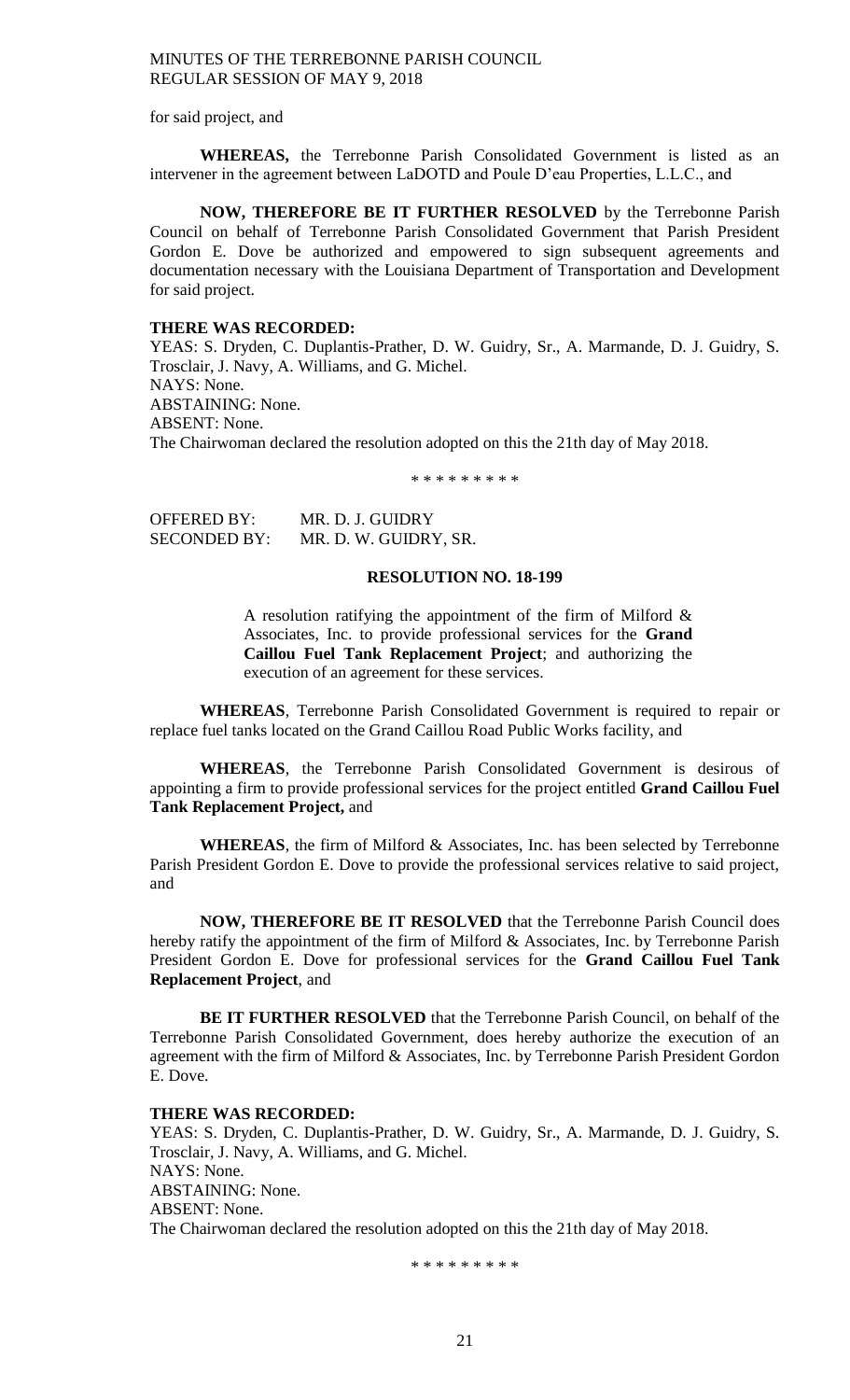OFFERED BY: MR. D. J. GUIDRY SECONDED BY: MR. D. W. GUIDRY, SR.

#### **RESOLUTION NO. 18-200**

A resolution authorizing the execution of Change Order No. 1 for the Construction Agreement for Parish Project No. 15-BRG-12, Mayfield Bridge #1 Project, Terrebonne Parish, Louisiana.

**WHEREAS**, the Terrebonne Parish Consolidated Government entered into a contract dated May 17, 2017 with Coastal Bridge Company, LLC, for Parish Project No. 15-BRG-12, Mayfield Bridge #1 Project, Terrebonne Parish, Louisiana, and

WHEREAS, it is necessary to cover costs associated with unforeseen conditions which require an increase in waterline tie –in requirements, and

**WHEREAS**, it is also necessary to cover costs associated with additional asphalt and embankment needed for utility relocation, repair, and safety improvements, and

**WHEREAS**, additional time of thirty (30) days are needed for material delivery delays and seventy-seven (77) days are waived due to the temporary closure of La 3011 Bridge by LaDOTD for a total increase of thirty (30) days in contract time, and

**WHEREAS**, this change order will increase the overall contract price by Thirty-One Thousand, Two Hundred Dollars and No Cents (\$31,200.00), and

**WHEREAS**, this Change Order No. 1 has been recommended by the Engineer, Milford & Associates, Inc, for this project.

**NOW, THEREFORE BE IT RESOLVED** that the Terrebonne Parish Council on behalf of the Terrebonne Parish Consolidated Government, does hereby approve and authorize the execution by Terrebonne Parish President Gordon E. Dove of Change Order No. 1 to the construction agreement with Coastal Bridge Company, LLC for Parish Project No. 15-BRG-12, Mayfield Bridge #1 Project, Terrebonne Parish, Louisiana, for an increase to the contract amount in the amount of Thirty-One Thousand, Two Hundred Dollars and No Cents (\$31,200.00) with an increase in construction time of thirty (30) days, and

**BE IT FURTHER RESOLVED** that a certified copy of the resolution be forwarded to Engineer, Milford & Associates, Inc.

#### **THERE WAS RECORDED:**

YEAS: S. Dryden, C. Duplantis-Prather, D. W. Guidry, Sr., A. Marmande, D. J. Guidry, S. Trosclair, J. Navy, and A. Williams. NAYS: None. ABSTAINING: None. ABSENT: G. Michel. The Chairwoman declared the resolution adopted on this the 21th day of May 2018.

\* \* \* \* \* \* \* \* \*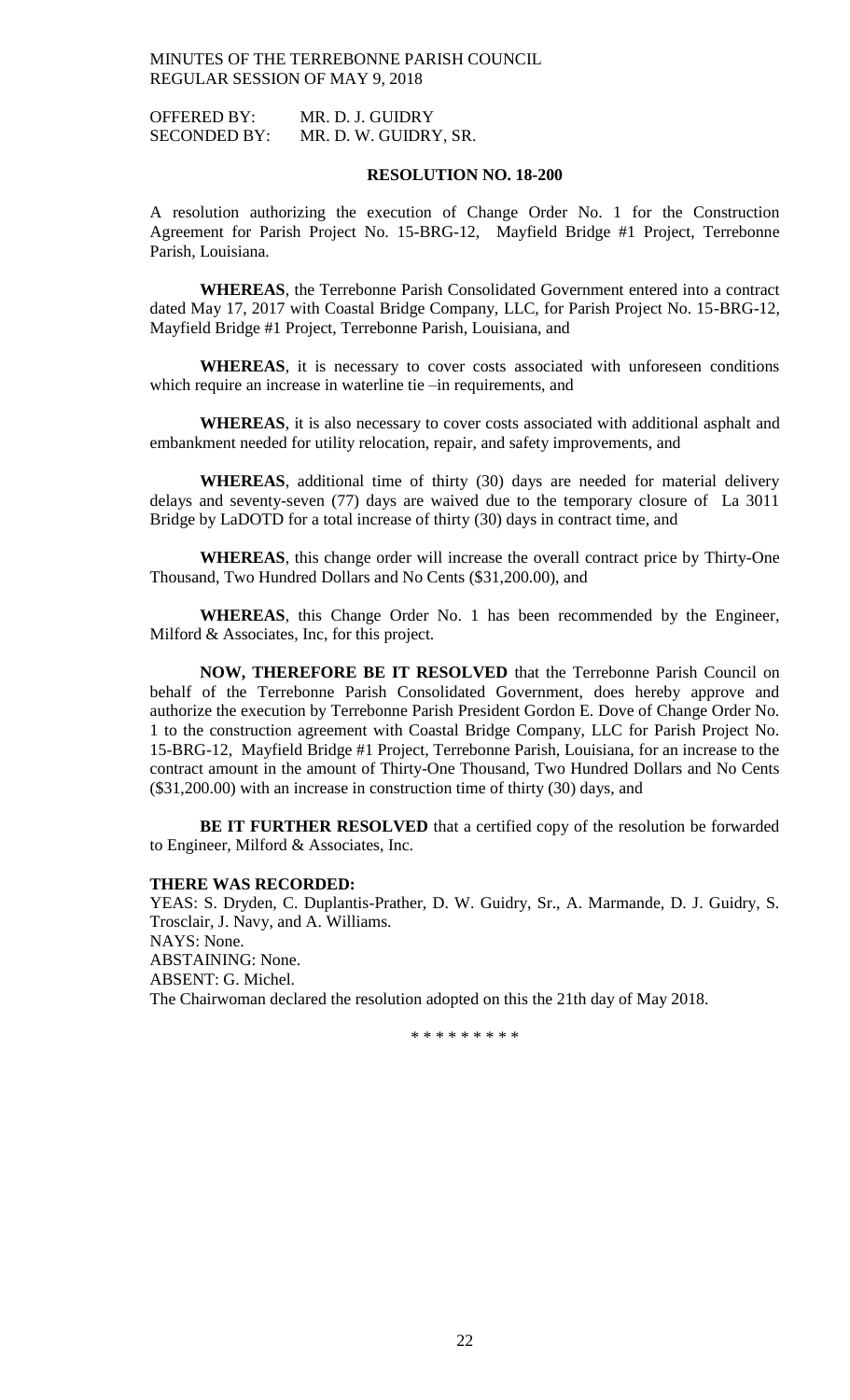| OFFERED BY:         | MR. D. J. GUIDRY |
|---------------------|------------------|
| <b>SECONDED BY:</b> | MR. S. TROSCLAIR |

#### **RESOLUTION NO. 18-201**

A resolution providing for the acceptance of work performed by Coastal Bridge Company, LLC, in accordance with the Certificate of Substantial Completion for Parish Project 15- BRG-12, Mayfield Bridge #1 Project, Terrebonne Parish, Louisiana.

**WHEREAS**, the Terrebonne Parish Consolidated Government entered into a contract dated May 17, 2017 with Coastal Bridge Company, LLC, for Parish Project 15-BRG-12, Mayfield Bridge #1 Project, Terrebonne Parish, Louisiana, as will be seen by reference to said contract which is recorded under Entry No. 1534200 of the records of Terrebonne Parish, and

**WHEREAS**, the work performed has been inspected by authorized representatives of the Owner, Engineer, and Contractor and found to be substantially complete, and

**WHEREAS**, the Engineer for this project, Milford & Associates, Inc., recommends the acceptance of the substantial completion,

**NOW, THEREFORE BE IT RESOLVED** that the Terrebonne Parish Council, on behalf of the Terrebonne Parish Consolidated Government, does hereby accept the work performed, effective as of the date of recording of this resolution, and does authorize and direct the Clerk of Court and Ex-Officio Recorder of Mortgages of Terrebonne Parish to note this acceptance thereof in the margin of the inscription of said contract under Entry No. 1534200 of the Records of Terrebonne Parish, Louisiana, and

**BE IT FURTHER RESOLVED** that a certified copy of the resolution be forwarded to the Milford & Associates, Inc., and

**BE IT FURTHER RESOLVED** that a certified copy of the resolution be recorded in the office of the Clerk of Court of Terrebonne Parish to commence a 45-day clear lien period, and

**BE IT FURTHER RESOLVED** that the Administration is authorized to make payment of retainage upon the presentation of a Clear Lien Certificate.

#### **THERE WAS RECORDED:**

YEAS: S. Dryden, C. Duplantis-Prather, D. W. Guidry, Sr., A. Marmande, D. J. Guidry, S. Trosclair, J. Navy, and A. Williams. NAYS: None. ABSTAINING: None. ABSENT: G. Michel. The Chairwoman declared the resolution adopted on this the 21th day of May 2018.

\* \* \* \* \* \* \* \* \*

Mr. D. W. Guidry, Sr. moved, seconded by Ms. C. Duplantis-Prather, "THAT, the Public Services committee introduce an ordinance to authorize the acquisition of sites and/or servitudes required for the Valhi Drainage Improvements Project; authorize the parish president to execute any and all documents necessary to acquire sites and/or servitudes for the said purposes; to authorize the parish legal staff to commence expropriation proceedings in the event the sites and/or servitudes cannot be obtained conventionally; to declare that the taking, if required, is necessary or useful for the benefit of the public; and to provide for other matters relative thereto and call a public hearing on Wednesday, June 13, 2018 AT 6:30 p.m."

The Chairman called for the vote on the motion offered by Mr. D. W. Guidry, Sr. THERE WAS RECORDED:

YEAS: S. Dryden, C. Duplantis-Prather, D. W. Guidry, Sr., A. Marmande, D. J. Guidry, S. Trosclair, J. Navy, A. Williams and G. Michel.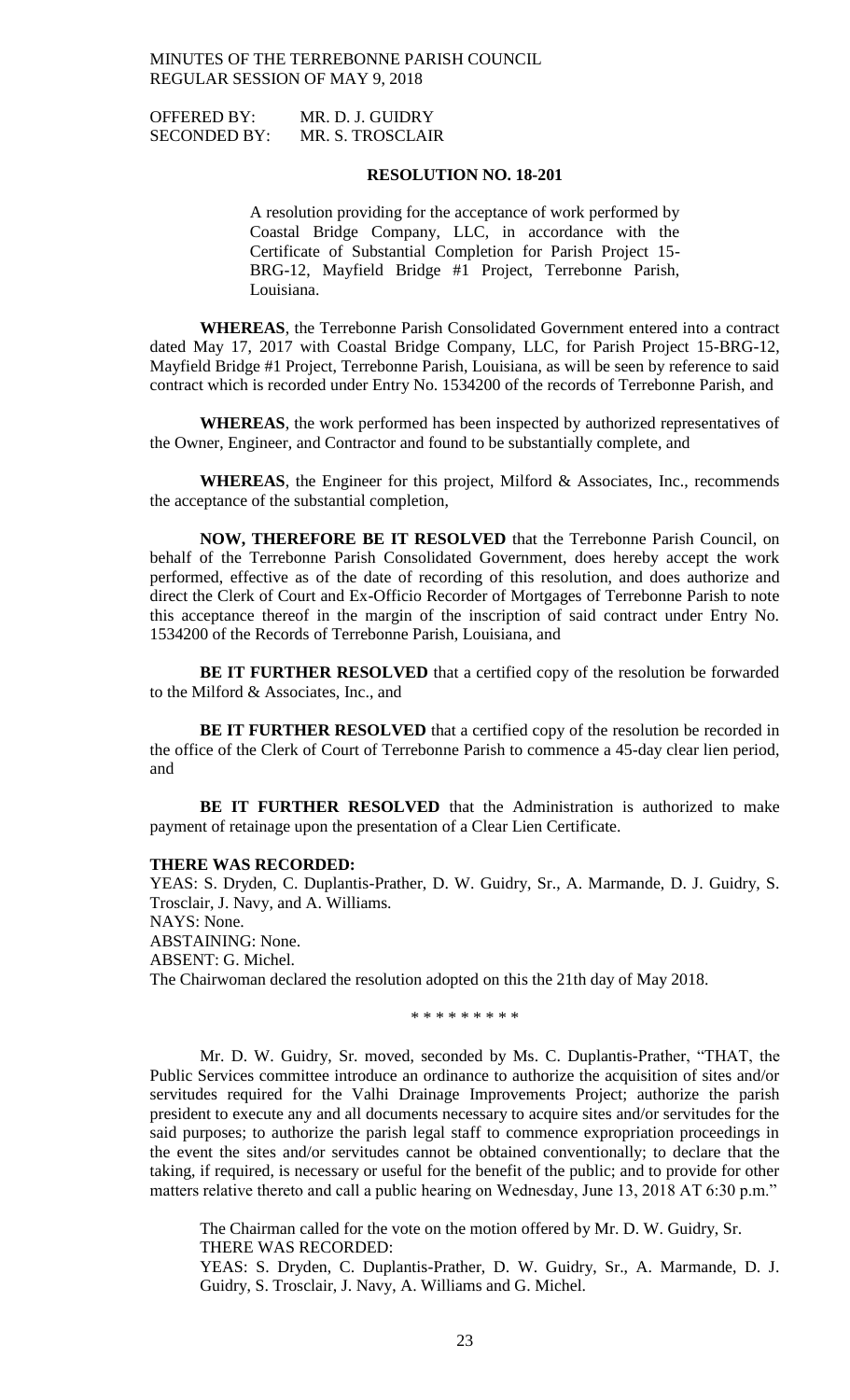> NAYS: None. ABSENT: None. The Chairman declared the motion adopted.

OFFERED BY: MR. D. J. GUIDRY SECONDED BY: MR. S. TROSCLAIR

# **RESOLUTION NO. 18-202**

A resolution authorizing the execution of Change Order No. 2 for Parish Project No. 16- HMGP-29, Critical Facilities Hardening – Generating Station (HMGP), Terrebonne Parish, Louisiana.

**WHEREAS**, the Terrebonne Parish Consolidated Government did receive construction bids on Parish Project No. 16-HMGP-29, Critical Facilities Hardening – Generating Station (HMGP), Terrebonne Parish, Louisiana, and

**WHEREAS**, a permit submitted by the contractor was rejected due to the proposed overhead doors not meeting the 160 mph local requirement, and

**WHEREAS**, the Contractor had re-order the overhead doors to comply with the 160 mph local building requirement, and

**WHEREAS**, a time extension was requested by the Contractor due to the re-order and delivery of the new overhead doors, and

**WHEREAS**, this change order will add One Hundred and Eighty (180) calendar days to the contract as a result of Change Order No. 2, and

**WHEREAS**, this Change Order No. 2 has been recommended by the Engineer, Quality Engineering & Surveying, for this project.

**NOW, THEREFORE, BE IT RESOLVED** that the Terrebonne Parish Council on behalf of the Terrebonne Parish Consolidated Government, does hereby approve and authorize the execution by Terrebonne Parish President Gordon E. Dove of Change Order No. 2 to the construction agreement with Thomassie Construction, Inc. for Parish Project No. 16- HMGP-29, Critical Facilities Hardening – Generating Station (HMGP), Terrebonne Parish, Louisiana, for an increase of One Hundred and Eighty (180) calendar days to the contract, and

**BE IT FURTHER RESOLVED**, that a certified copy of the resolution be forwarded to Engineer, Quality Engineering & Surveying.

#### **THERE WAS RECORDED:**

YEAS: S. Dryden, C. Duplantis-Prather, D. W. Guidry, Sr., A. Marmande, D. J. Guidry, S. Trosclair, J. Navy, A. Williams, and G. Michel. NAYS: None. ABSTAINING: None. ABSENT: None. The Chairwoman declared the resolution adopted on this the 21th day of May 2018.

\* \* \* \* \* \* \* \* \*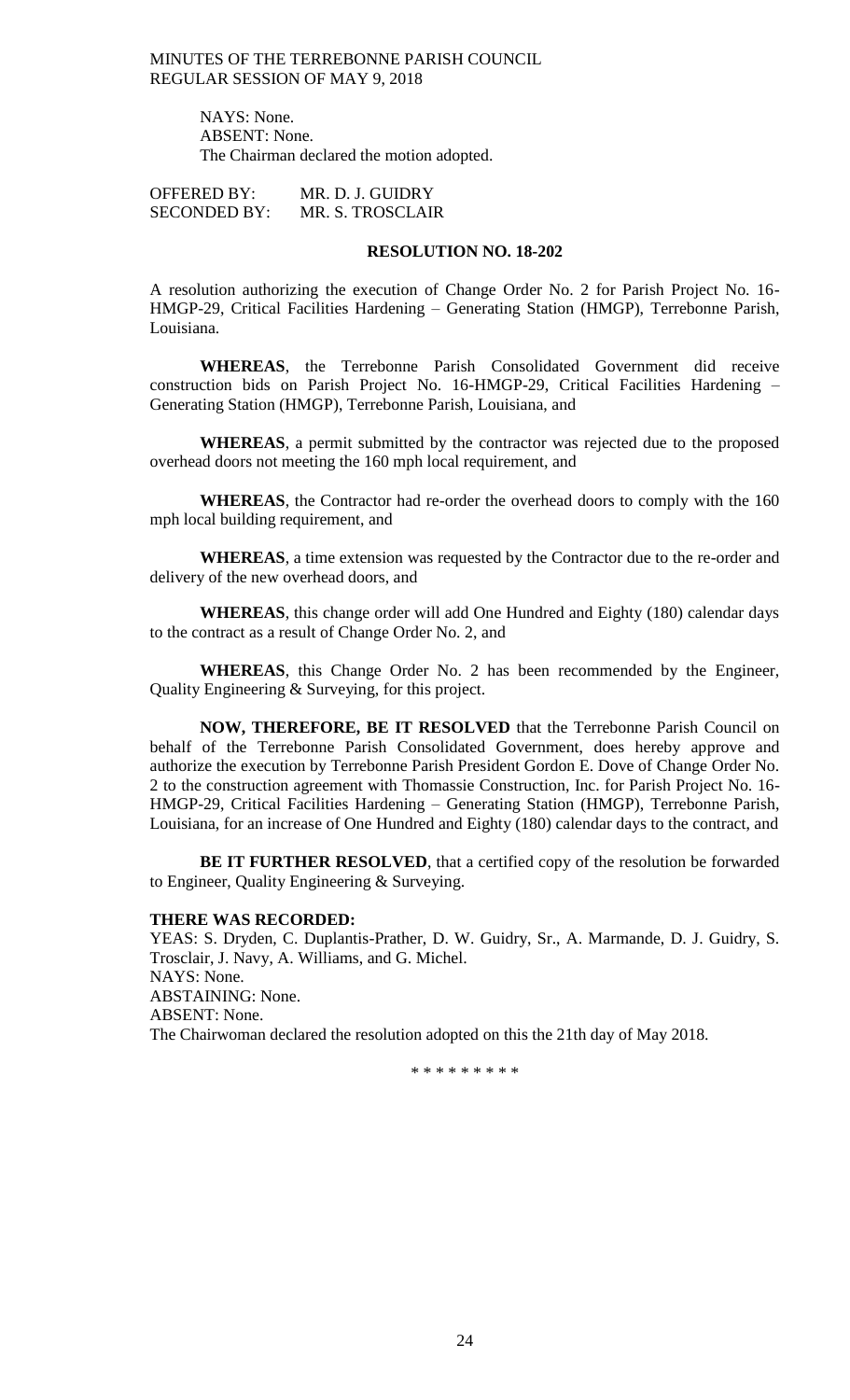| <b>OFFERED BY:</b>  | MR. D. J. GUIDRY |
|---------------------|------------------|
| <b>SECONDED BY:</b> | MR. S. TROSCLAIR |

#### **RESOLUTION NO. 18-203**

# A RESOLUTION PROVIDING APPROVAL OF AMENDMENT NO. 5 TO THE ENGINEERING AGREEMENT FOR PARISH PROJECT NO. 10-SEW-96, ASHLAND WETLAND ASSIMILATION DISCHARGE SYSTEM PROJECT, TERREBONNE PARISH, LOUISIANA.

**WHEREAS,** the Terrebonne Parish Consolidated Government did enter into an engineering agreement with Providence Engineering and Design, LLC dated MARCH 2, 2011, Recordation Number 1368542, for the Ashland Wetland Assimilation Discharge System Project, identified as Parish Project No. 10-SEW-96, and

**WHEREAS,** the Engineering Agreement between Owner and Engineer provides for certain limitations for Additional Services, and

**WHEREAS,** the Engineer has informed the Terrebonne Parish Consolidated Government of the additional costs related to the additional site work needed at and near the old oil well site, and

**WHEREAS,** the Terrebonne Parish Consolidated Government is desirous of having these services continued, therefore, an amendment to the Engineering Agreement is required to provide these services, and

**WHEREAS,** this above work will add an additional service for the additional site work in the amount of \$6,500.00.

**NOW THEREFORE BE IT RESOLVED,** by the Terrebonne Parish Council (Public Services Committee), on behalf of the Terrebonne Parish Consolidated Government, does hereby approve this Amendment No. 5 to the Engineering Agreement for an increase of \$6,500.00 and authorizes Parish President Gordon E. Dove to execute this Amendment No. 5 to the engineering agreement for the Ashland Wetland Assimilation Discharge System Project, Parish Project No. 10-SEW-96, with Providence Engineering and Design, LLC, and

**BE IT FURTHER RESOLVED,** that a certified copy of the resolution be forwarded to the Engineer, Providence Engineering and Design, LLC.

#### **THERE WAS RECORDED:**

YEAS: S. Dryden, C. Duplantis-Prather, D. W. Guidry, Sr., A. Marmande, D. J. Guidry, S. Trosclair, J. Navy, A. Williams, and G. Michel. NAYS: None. ABSTAINING: None. ABSENT: None. The Chairwoman declared the resolution adopted on this the 21th day of May 2018.

\* \* \* \* \* \* \* \*

Ms. C. Duplantis-Prather moved, seconded by Mr. G. Michel, "THAT, the Public Services Committee introduce an ordinance that will amend Ordinance No. 8750 that amended Section 18-88 of the Parish Code and also amending Section 18-87 to establish a "4- Way Stop" at the intersection of Harvey Avenue and Derusso Street and call a public hearing on June 13, 2018 at 6:30 p.m."

The Chairman called for the vote on the motion offered by Ms. C. Duplantis-Prather. THERE WAS RECORDED: YEAS: S. Dryden, C. Duplantis-Prather, D. W. Guidry, Sr., A. Marmande, D. J. Guidry, S. Trosclair, J. Navy, A. Williams and G. Michel. NAYS: None. ABSENT: None. The Chairman declared the motion adopted.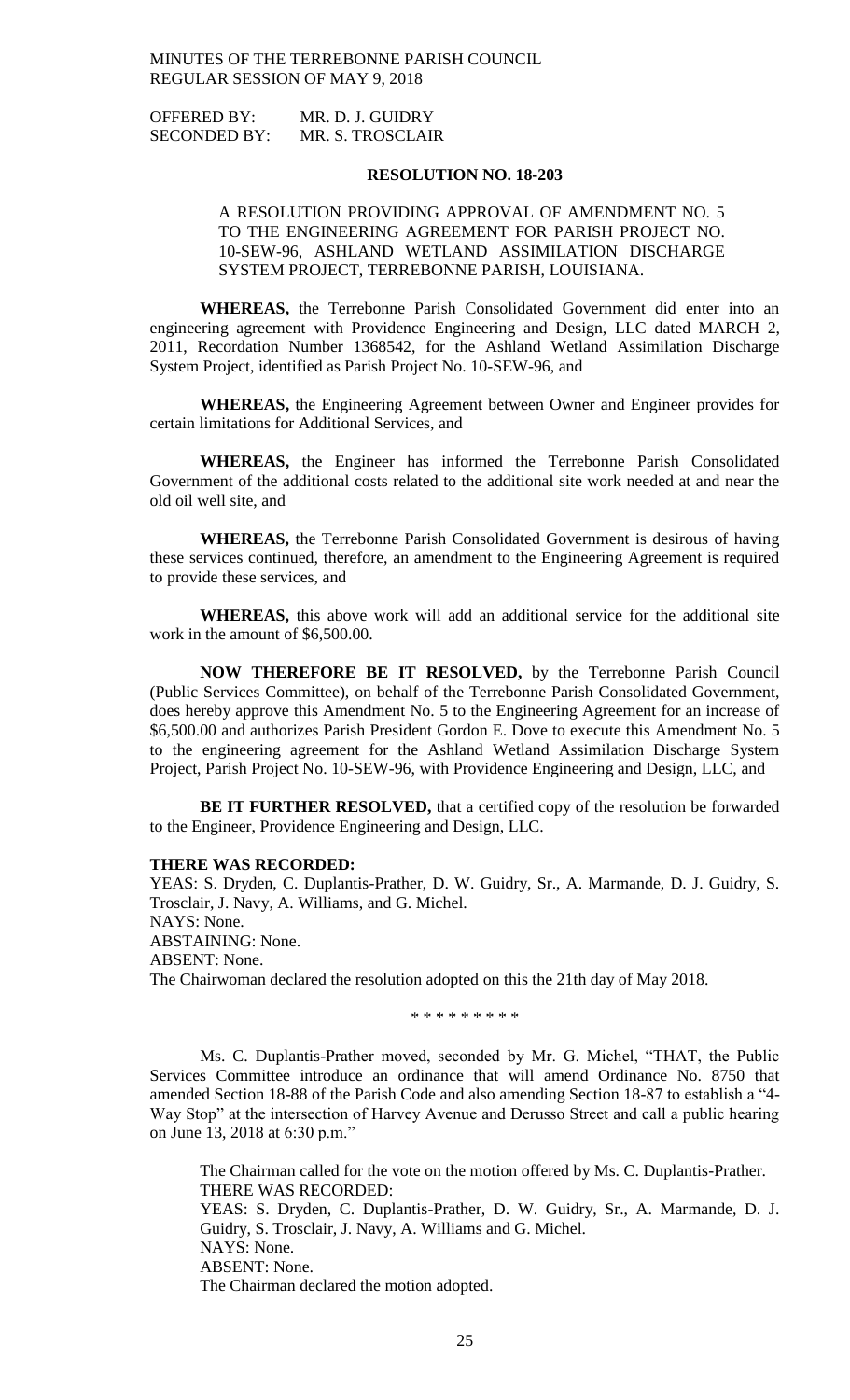Mr. D. W. Guidry, Sr. moved, seconded by Mr. G. Michel, "THAT, there being no further business to come before the Public Services Committee, the meeting be adjourned."

The Chairman called for the vote on the motion offered by Mr. D. W. Guidry, Sr. THERE WAS RECORDED:

YEAS: J. Navy, A. Williams, G. Michel, S. Dryden, C. Duplantis-Prather, D. W. Guidry, Sr., A. Marmande, D. J. Guidry and S. Trosclair. NAYS: None.

ABSENT: None.

The Chairman declared the motion adopted and the meeting was adjourned at 5:35

p.m.

### Alidore Marmande, Chairman

Tammy E. Triggs, Minute Clerk

Mr. A. Marmande moved, seconded by Mr. D. J. Guidry, "THAT the Council accept and ratify the minutes of the Public Services Committee meeting held on 5/21/18."

The Chairman called for a vote on the motion offered by Mr. A. Marmande. THERE WAS RECORDED: YEAS: C. Duplantis-Prather, D. W. Guidry, Sr., A. Marmande, D. J. Guidry, S. Trosclair, and A. Williams. NAYS: None. ABSENT: J. Navy, G. Michel and S. Dryden. The Chairman declared the motion adopted.

The Chairman called for a report on the Budget and Finance Committee meeting held on 5/21/18, whereupon the Committee Chairwoman, noting ratification of minutes calls public hearings on June 13, 2018 at 6:30 p.m., rendered the following:

#### **BUDGET & FINANCE COMMITTEE**

#### **MAY 21, 2018**

The Chairwoman, Arlanda Williams, called the Budget & Finance Committee meeting to order at 5:37 p.m. in the Terrebonne Parish Council Meeting Room with an Invocation offered by Committee Member J. Navy and the Pledge of Allegiance led by Committee Member D. J. Guidry. Upon roll call, Committee Members recorded as present were: S. Dryden, C. Duplantis-Prather, D. W. Guidry, Sr., A, Marmande, D. J. Guidry, S. Trosclair, J. Navy, A. Williams and G. Michel. A quorum was declared present.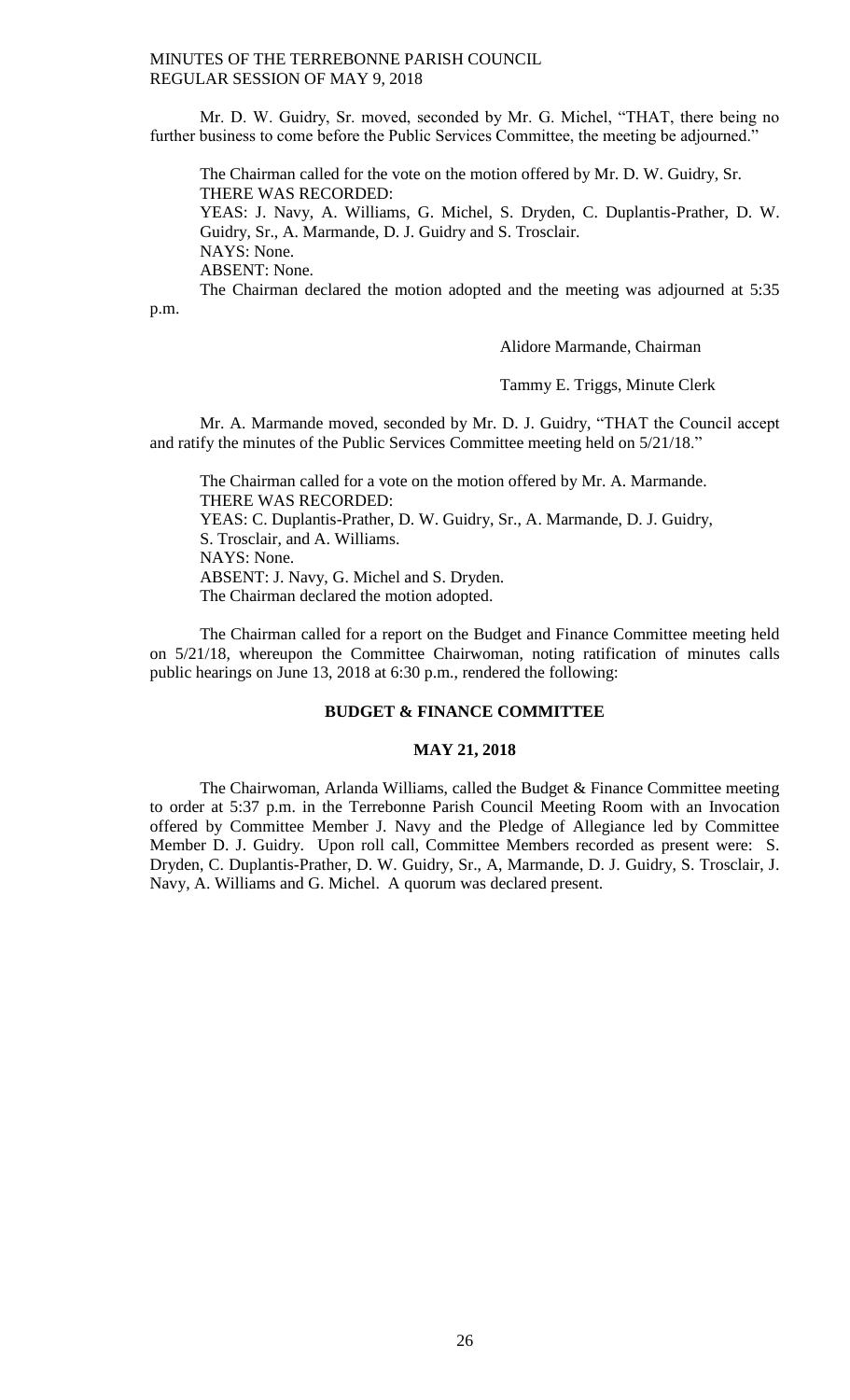OFFERED BY: MR. S. TROSCLAIR SECONDED BY: MR. S. DRYDEN

### **RESOLUTION NO. 18-203**

**WHEREAS,** on May 2, 2016 bids were received by the Terrebonne Parish Consolidated Government (TPCG) for Bid 16-OEPEMG-20 Sanitary Services in Support of Emergency Operation, and

**WHEREAS,** the bids of Active Deployment Systems, Inc. and Bush Fire Services Inc. were accepted as the lowest qualified bids on various equipment, and

**WHEREAS,** we request authorization to implement the final one (1) year option to extend the bid with the aforementioned vendors with all terms, conditions, specifications and pricing structure remaining the same during this extension, and

WHEREAS, Earl Eues, Director of Office of Homeland Security and Emergency Management, agrees the TPCG should utilize the final one (1) year extension as provide for in the bid documents, and

**WHEREAS,** Active Deployment Systems., Inc. and Bush Fire services, Inc. has agreed to extend for the final one (1) year option at the same terms, conditions, specifications and pricing structure as provide for in Bid 16-OEPEMG-20 Sanitary Services in Support of Emergency Operation as per attached documents, and

**NOW, THEREFORE BE IT RESOLVED** by Terrebonne Parish Council (Budget and Finance Committee), on behalf of the Terrebonne Parish Consolidated Government, that the recommendation be approved and the bid for emergency sanitary services be extended for the final one (1) year option as per attached documents.

#### **THERE WAS RECORDED:**

YEAS: S. Dryden, C. Duplantis-Prather, D. W. Guidry, Sr., A. Marmande, D. J. Guidry, S. Trosclair, J. Navy, A. Williams, and G. Michel. NAYS: None. ABSTAINING: None. ABSENT: None. The Chairwoman declared the resolution adopted on this the  $21<sup>st</sup>$  day of May 2018.

\*\*\*\*\*\*\*\*\*\*\*\*\*\*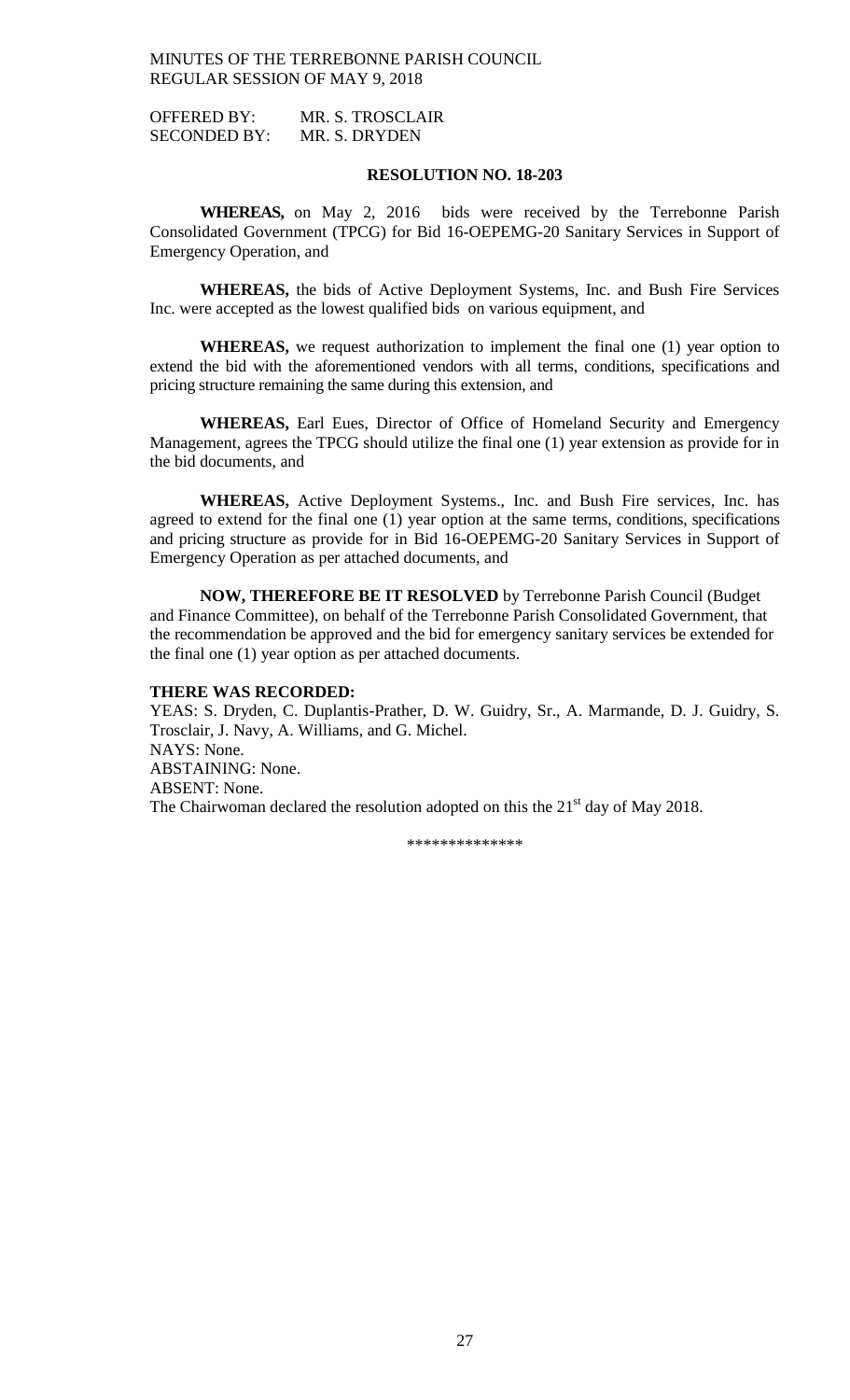Ms. C. Duplantis-Prather moved, seconded by Mr. D. J. Guidry, "THAT, the Budget & Finance Committee introduce an ordinance to declare as surplus two (2) tax properties adjudicated to the Terrebonne Parish Consolidated Government and to acquire authorization to dispose of said properties in accordance with LA R.S. 47:2196; and call a public hearing on said matters on Wednesday, June 13, 2018 at 6:00 p.m.:

1. 108 Louise St.

2. 414 Louise St."

The Chairwoman called for the vote on the motion offered by Ms. C. Duplantis-Prather.

THERE WAS RECORDED:

YEAS: S. Dryden, C. Duplantis-Prather, D. W. Guidry, Sr., A. Marmande, D. J. Guidry, S. Trosclair, J. Navy, A. Williams and G. Michel. NAYS: None. ABSENT: None.

The Chairwoman declared the motion adopted.

The Chairwoman read aloud Agenda Item No. 3 – Introducing an ordinance that will authorize the Parish President to enter into a Cooperative Endeavor with Gospel Assembly Church of Houma, Inc. to facilitate the donation of the adjudicated property located at 307 Palm Avenue for use in low to moderate income housing – and questioned whether or not this item should have been "pulled" from the agenda being that it was held over for two weeks at the last Committee Meeting.

Assistant Parish Attorney M. Neil explained that she is unaware of the process pertaining to the aforementioned matter and she would have to do some research to give an informative answer.

Committee Member C. Duplantis-Prather explained that she had not had time to meet with the appropriate groups by Friday, May 18; therefore, she asked that the item be "pulled" so that she would have time to gather more information pertaining to the intent of the property. She stated that since Friday, she has received the information she needed and is now ready to move forward with this agreement.

Pastor Leo Brown, pastor of the Gospel Assembly Church of Houma, Inc., addressed the Committee relative to the Cooperative Endeavor with the Gospel Assembly Church and the donation of the property located at 307 Palm Avenue. He explained that their church renovates properties to assist and provide housing to low and/or moderate income families and stated that their main goal is to add to a neighborhood, not to devalue it.

Committee Member J. Navy stated that there are a number of "blighted" and/or dilapidated properties in Terrebonne Parish that are in need of repairs and noted that this organization, Gospel Assembly Church of Houma, Inc., is using their own funding to renovate the aforementioned property, which is an asset to the parish. He also explained that the previous Council adopted measures to waive fees for non-profit organizations that were interested in renovating and/or purchasing adjudicated properties.

Parish Attorney M. Neil explained that if an item was previously deferred to the next meeting, the item should be placed on the agenda to allow the Council to take action, defer action, or pull from the agenda; stating that a motion to add the item back on the agenda at this time would be appropriate.

The Chairwoman called for comments from the public on adding the item regarding the donation of adjudicated property located at 307 Palm Avenue back into the agenda; there were none.

Mr. D. J. Guidry moved, seconded by Mr. S. Dryden, "THAT, the Budget and Finance Committee close comments from the public regarding the aforementioned add-on."

The Chairwoman called for the vote on the motion offered by Mr. D. J. Guidry. THERE WAS RECORDED: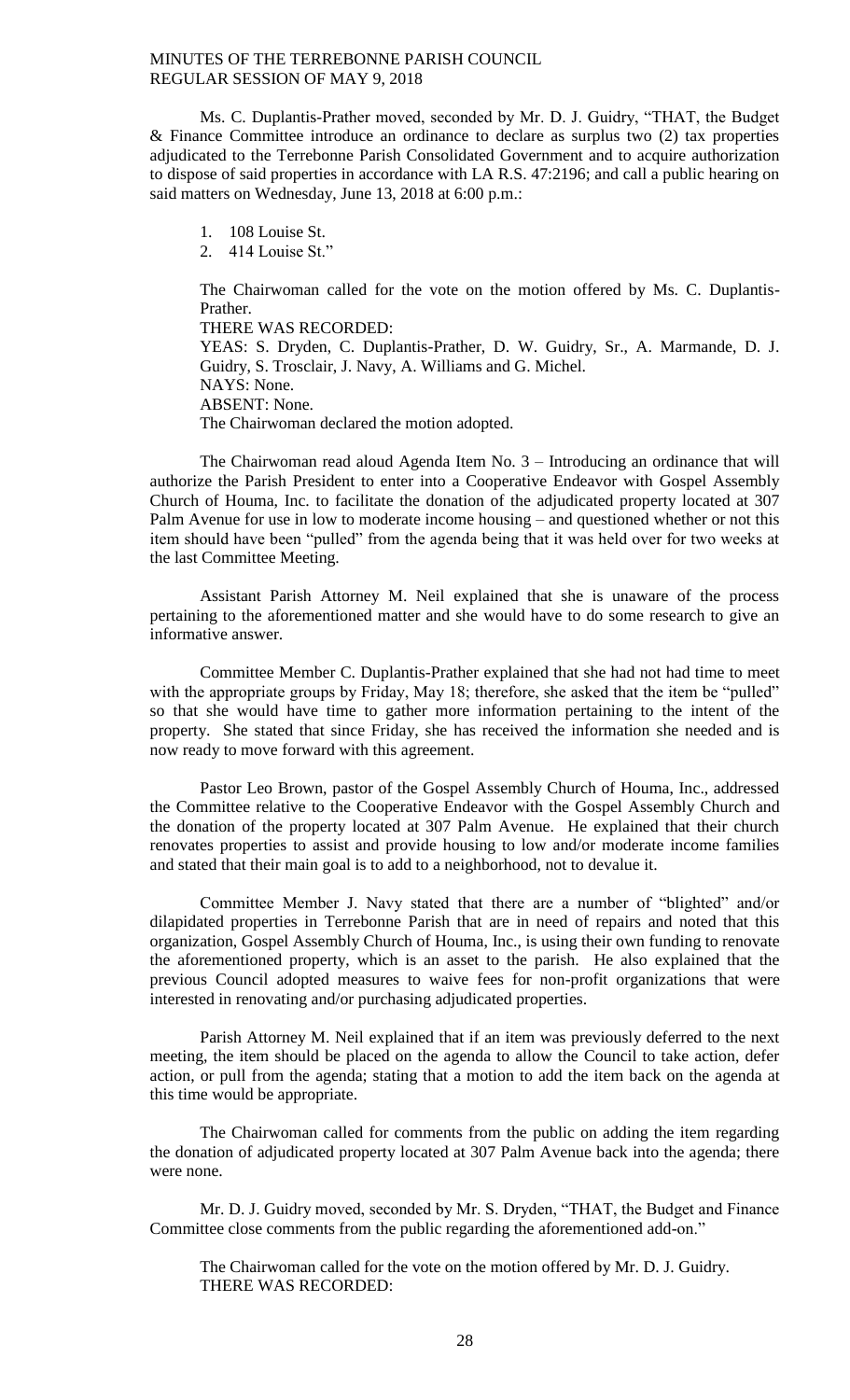YEAS: S. Dryden, C. Duplantis-Prather, D. W. Guidry, Sr., A. Marmande, D. J. Guidry, S. Trosclair, J. Navy, A. Williams and G. Michel. NAYS: None. ABSENT: None. The Chairwoman declared the motion adopted.

Ms. C. Duplantis-Prather moved, seconded unanimously, "THAT, the Budget & Finance Committee *re-add* the aforementioned item back on the agenda and introduce an ordinance that will authorize the Parish President to enter into a Cooperative Endeavor with Gospel Assembly Church of Houma, Inc. to facilitate the donation of the adjudicated property located at 307 Palm Avenue for use in low to moderate income housing and call a public hearing on Wednesday, June 13, 2018 at 6:30 p.m."

The Chairwoman called for the vote on the motion offered by Ms. C. Duplantis-Prather.

THERE WAS RECORDED:

YEAS: S. Dryden, C. Duplantis-Prather, D. W. Guidry, Sr., A. Marmande, D. J. Guidry, S. Trosclair, J. Navy, A. Williams and G. Michel. NAYS: None. ABSENT: None. The Chairwoman declared the motion adopted.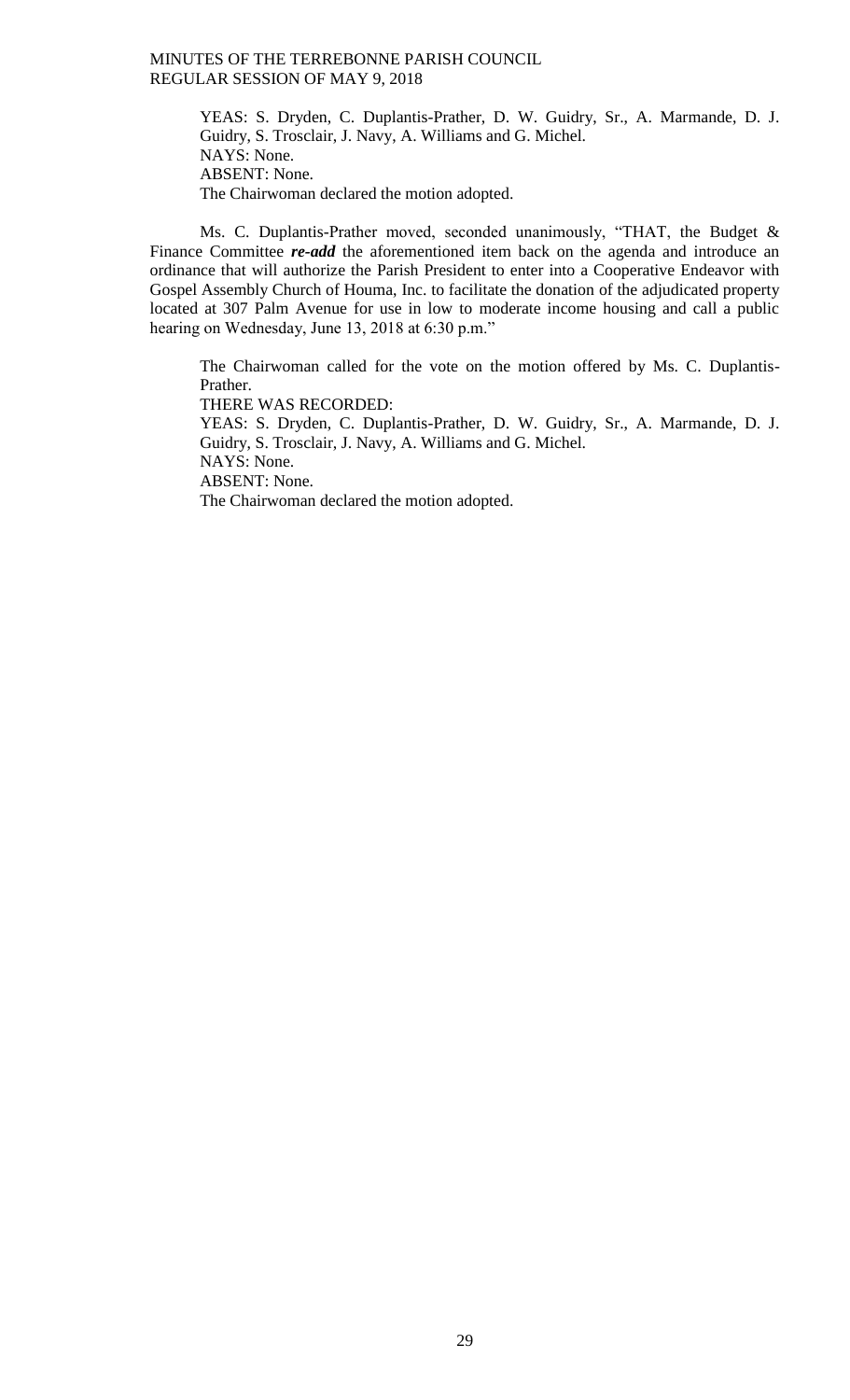# OFFERED BY: MS. C. DUPLANTIS-PRATHER SECONDED BY: MR. D. J. GUIDRY

# **RESOLUTION NO. 18-204**

RESOLUTION AUTHORIZING THE PARISH PRESIDENT TO EXECUTE ON BEHALF OF THE TERREBONNE PARISH CONSOLIDATED GOVERNMENT AN AMENDMENT TO THE LEASE BY TPCG WITH SOUTH CENTRAL LOUISIANA HUMAN SERVICES AUTHORITY OF CERTAIN PREMISES AT 521 LEGION AVENUE, IN HOUMA, LOUISIANA

**WHEREAS**, Article VII, Section 14 of the Louisiana Constitution provides that, "[F]or a public purpose, the state and its political subdivisions or political corporations may engage in cooperative endeavors with each other, with the United States or its agencies, or with any public or private association, corporation, or individual"; and

**WHEREAS,** the Terrebonne Parish Consolidated Government is authorized to provide for the safety and welfare of the citizens of Terrebonne Parish; and

**WHEREAS,** the South Central Louisiana Human Services Authority (SCLHSA) operates a mental health clinic and provides other human services at 521 Legion Avenue, in Houma Louisiana, 70360, which is owned by the TPCG; and

**WHEREAS,** in the spirit of cooperation and for the welfare of the citizens of Terrebonne Parish, the TPCG entered into a lease agreement for the above stated premises, wherein TPCG is leasing the premises SCLHSA; and

**WHEREAS,** the current lease is set to expire on May 31, 2018, and SCLHSA has requested that the TPCG extend the term of the lease; and

**WHEREAS,** TPCG desires to extend the said lease term for the purposes subscribed in the lease agreement; and

**WHEREAS,** the Parties have agreed to extend the term of the lease through May 31, 2019, with an option to terminate by mutual written consent, and all other terms remaining enforceable and in full effect, including the monthly payments set forth therein; and

**NOW THEREFORE BE IT RESOLVED,** by the Terrebonne Parish Council, on behalf of the TPCG, that the Parish President, Gordon E. Dove, be and is hereby authorized to execute an amendment to the existing lease agreement by and between the TPCG and the SCLHSA, for the lease of space at 521 Legion Ave., Houma, LA 70360, said lease amendment to be substantially in accordance with the amendment attached to this resolution.

#### **THERE WAS RECORDED:**

YEAS: S. Dryden, C. Duplantis-Prather, D. W. Guidry, Sr., A. Marmande, D. J. Guidry, S. Trosclair, A. Williams, and G. Michel. NAYS: None. ABSTAINING: None. ABSENT: J. Navy. The Chairwoman declared the resolution adopted on this the 21st day of May 2018.

\* \* \* \* \* \* \* \* \*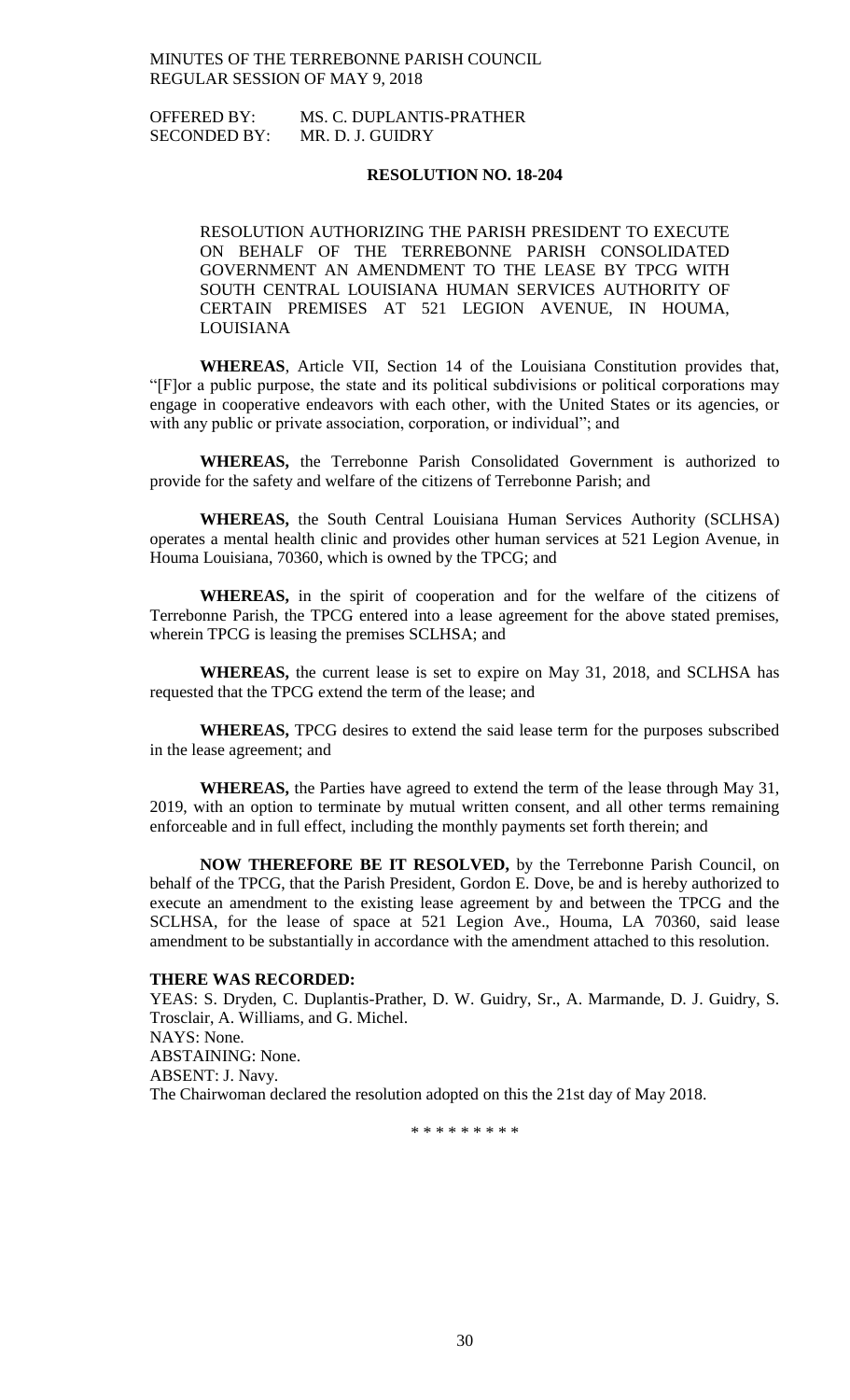OFFERED BY: MR. G. MICHEL SECONDED BY: MR. D. W. GUIDRY, SR.

### **RESOLUTION NO. 18-205**

A RESOLUTION AUTHORIZING THE PARISH PRESIDENT TO ENTER INTO A REVISED SUBGRANTEE AGREEMENT BETWEEN TERREBONNE PARISH CONSOLIDATED GOVERNMENT AND THE GOVERNOR'S OFFICE OF HOMELAND SECURITY AND EMERGENCY PREPAREDNESS (GOHSEP) TO IMPLEMENT THE GUSTAV/IKE ADDITIONAL FUNDS ELEVATION PROJECT 1786-109-0006.

**WHEREAS**, the Terrebonne Parish Consolidated Government has applied for funding allocated as a result of the Hazard Mitigation Grant Program (HMGP) through the Federal Emergency Management Agency (FEMA), and

**WHEREAS,** by communication from the GOHSEP dated October 5, 2015, the Terrebonne Parish Consolidated Government has been notified that its application 1786-109- 0006 for federal assistance allocated to elevate repetitive loss structures was approved by FEMA September 24, 2015; and

**WHEREAS,** by communication from the GOHSEP dated February 20, 2018, the Terrebonne Parish Consolidated Government has been notified that its request to transfer funds from 1786-109-0006 for federal assistance allocated to elevate repetitive loss structures to 1786-109-0007 to build a multi-agency safe room was approved by FEMA November 14, 2017; and

**WHEREAS,** this funding was made available through savings on two structures and a withdrawal requested by a homeowner and will not compromise the elevation program; and

**WHEREAS,** the revised funding for the elevation of the remaining flood damaged structures in the Parish is as follows:

| Federal Share (100%)     | \$7,197,809 |
|--------------------------|-------------|
| Nonfederal Share $(0\%)$ | \$2,581,633 |
| TOTAL PROJECT AWARD:     | \$9,779,442 |

**WHEREAS**, the Governor's Office of Homeland Security and Emergency Preparedness (GOHSEP) is the grantee under this Hazard Mitigation Grant Program; and

**WHEREAS**, Terrebonne Parish Consolidated Government is a subgrantee;

**NOW, THEREFORE, BE IT RESOLVED** by the Terrebonne Parish Council that the Parish President is hereby authorized to sign the revised subgrantee agreement with GOHSEP in order to accept the transfer of funds from the HMGP Gustav/Ike Additional Funds Elevation Program to the Safe Room East.

#### **THERE WAS RECORDED:**

YEAS: S. Dryden, C. Duplantis-Prather, D. W. Guidry, Sr., A. Marmande, D. J. Guidry, S. Trosclair, A. Williams, and G. Michel. NAYS: None. ABSTAINING: None. ABSENT: J. Navy. The Chairwoman declared the resolution adopted on this the 21st day of May 2018.

\* \* \* \* \* \* \* \* \*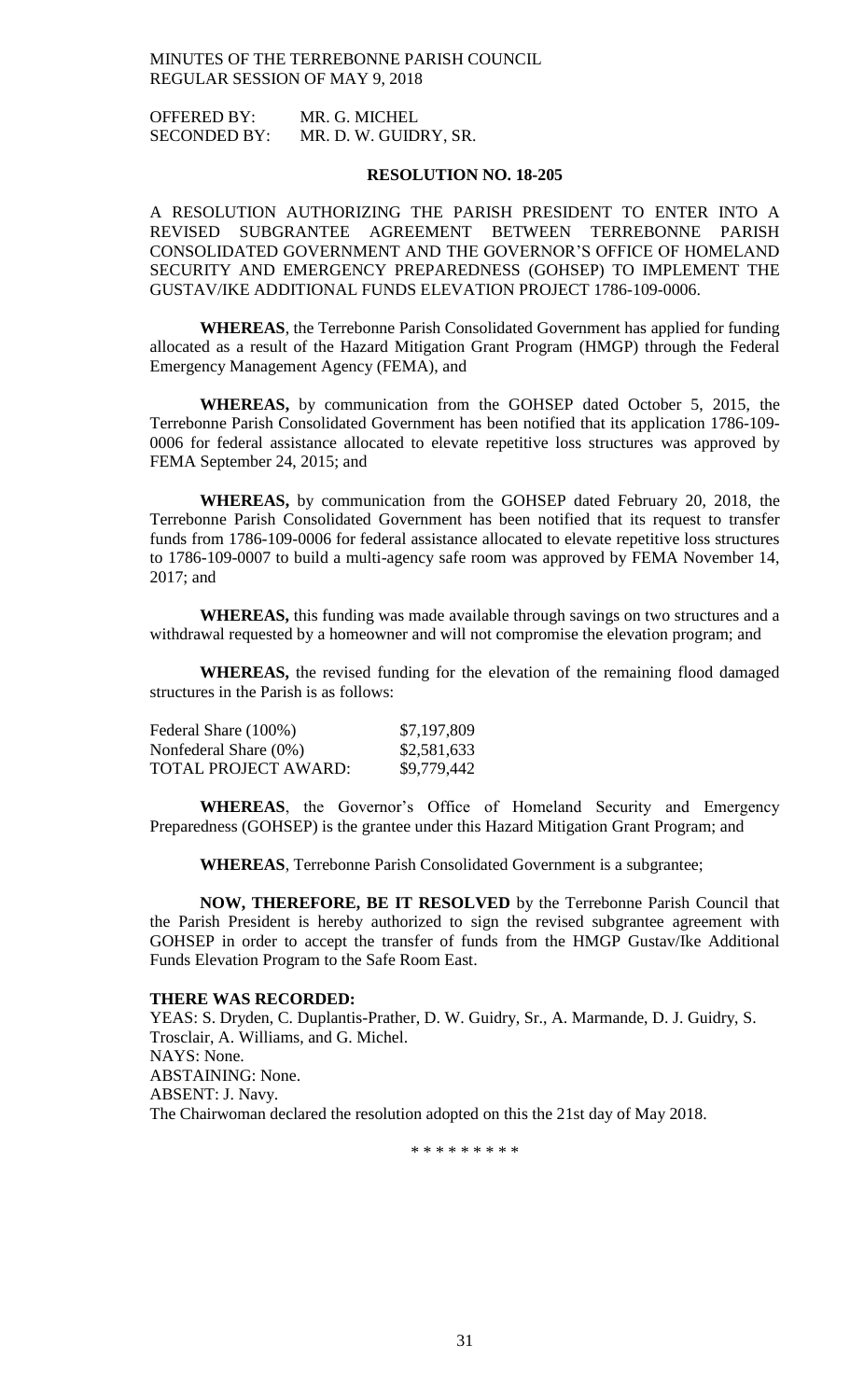| <b>OFFERED BY:</b>  | MR. D. J. GUIDRY |
|---------------------|------------------|
| <b>SECONDED BY:</b> | MR. A. MARMANDE  |

### **RESOLUTION NO. 18-206**

A RESOLUTION AUTHORIZING THE PARISH PRESIDENT TO EXECUTE A COOPERATIVE ENDEAVOR AGREEMENT BETWEEN TERREBONNE PARISH CONSOLIDATED GOVERNMENT AND THE LOUISIANA WILDLIFE AND FISHERIES FOUNDTION IN SUPPORT OF FURTHER STUDY OF METHODS TO CONTROL OR PREVENT ROSEAU CANE DIE-OFFS IN TERREBONNE PARISH.

**WHEREAS**, Article VII, Section 14 of the Louisiana Constitution provides that "For a public purpose, political subdivisions of the state or political corporations may engage in cooperative endeavors with each other, with the United States or its agencies, or with any public or private association, corporation or individual"; and

**WHEREAS**, Terrebonne Parish Consolidated Government (TPCG) and the Louisiana Wildlife and Fisheries Foundation (LWFF), a tax-exempt  $501(c)(3)$  foundation, believe they can substantially benefit the citizens of Terrebonne Parish by entering into a cooperative endeavor with each other; and

**WHEREAS**, Terrebonne Parish Consolidated Government proposes to allocate seven thousand, five hundred dollars (\$7,500.00) for use by the LSU Ag Center through its contract with LWFF in order to assist in the continued research into the control and prevention of Roseau Cane problems and die-offs associated with the spread of certain insects throughout coastal Louisiana.

**NOW THEREFORE BE IT RESOLVED** that the Terrebonne Parish Council (Budget and Finance Committee), on behalf of the Terrebonne Parish Consolidated Government hereby authorizes its Parish President to execute a Cooperative Endeavor Agreement with the Louisiana Wildlife and Fisheries Foundation for the continued scientific research by the LSU Ag Center as described herein.

# **THERE WAS RECORDED:**

YEAS: S. Dryden, C. Duplantis-Prather, D. W. Guidry, Sr., A. Marmande, D. J. Guidry, S. Trosclair, J. Navy, A. Williams, and G. Michel. NAYS: None. ABSTAINING: None. ABSENT: None. The Chairwoman declared the resolution adopted on this the 21st day of May 2018.

\* \* \* \* \* \* \* \* \*

OFFERED BY: MR. D. W. GUIDRY, SR. SECONDED BY: MR. G. MICHEL

#### **RESOLUTION NO. 18-207**

**WHEREAS,** Louisiana Statutory Law provides for the disposal of surplus movable property having a value of \$5,000.00 or less, in addition to other legally permissible means, at private sale which is, in the opinion of the governing authority, not needed for public purposes; and

**WHEREAS**, the movable property listed in the attached Exhibit "A" each have a valued of \$5,000.00 or less, as indicated by the values set out next to each item on the attached Exhibit "A"; and

**WHEREAS**, the Parish Administration has recommended that the movable property listed in the attached Exhibit "A" be declared surplus as the items are no longer useful, nor do they serve a public purpose and authorizes immediate award to the highest bidder for all items; and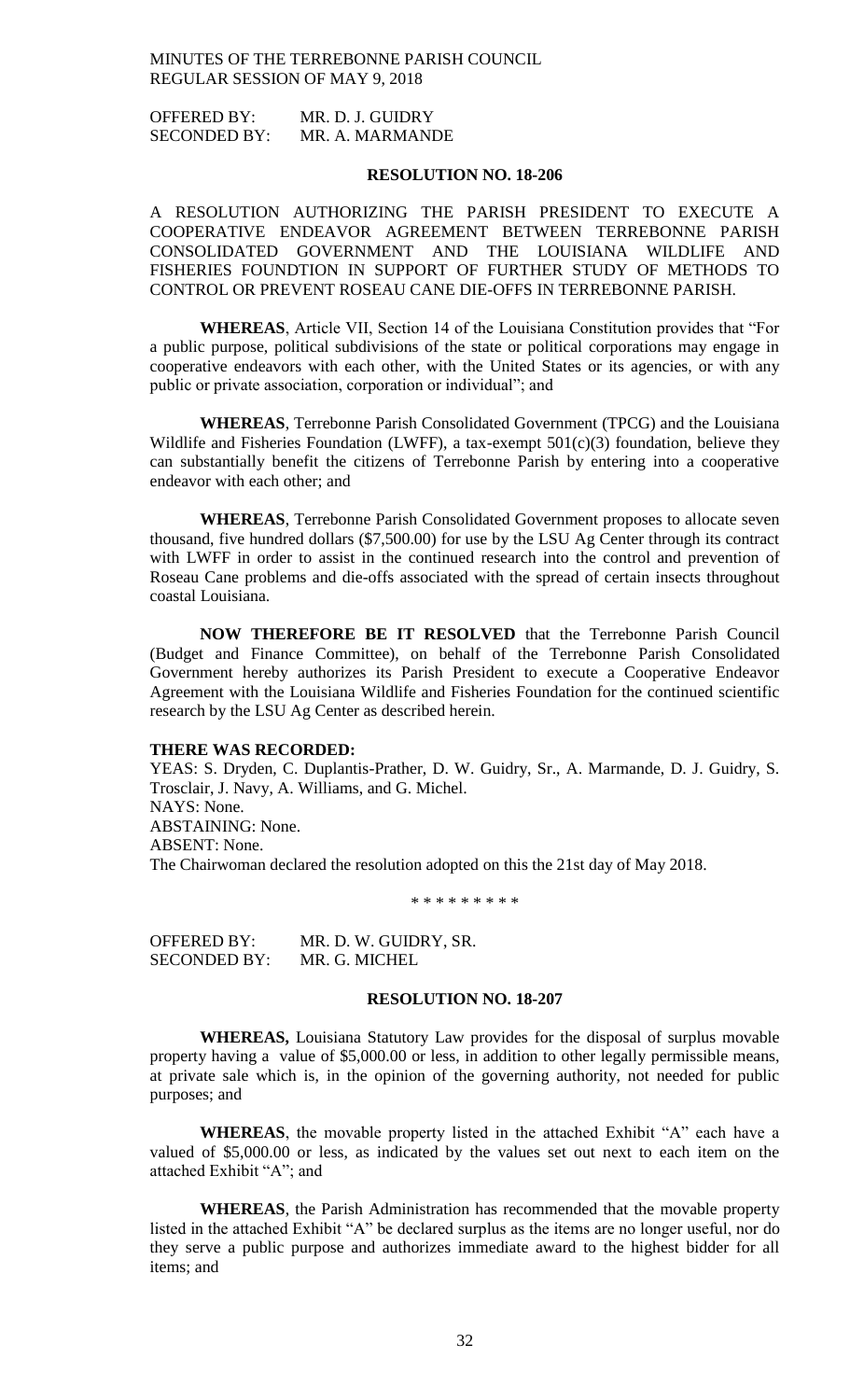**NOW THEREFORE, BE IT RESOLOVED** by the Terrebonne Parish Council, on behalf of the Terrebonne Parish Consolidated Government, does hereby declare the attached Exhibit "A" surplus and authorizes the Parish President to dispose said item(s) by public bid, negotiated sale, junked or by any other legally approved method. Per LA R.S. 40:1798 E (1) c, the firearms may only be sold to a firearms dealer or firearms manufacturer who is licensed to buy, sell or trade that type of firearm.

# **THERE WAS RECORDED:**

YEAS: S. Dryden, C. Duplantis-Prather, D. W. Guidry, Sr., A. Marmande, D. J. Guidry, S. Trosclair, J. Navy, A. Williams, and G. Michel. NAYS: None. ABSTAINING: None. ABSENT: None. The Chairwoman declared the resolution adopted on this the 21st day of May 2018.

# **Exhibit "A" HPD FIREARMS**

| LOT#1                                      |        |
|--------------------------------------------|--------|
| Smith & Wesson .40 Caliber S/N RBN9803     | \$250  |
| Walther PPK/S 9mm S/N 44222                | \$450  |
| Colts Gov't .45 Caliber S/N CV25648        | \$ 200 |
| Raven Arms MP-25 .25 Caliber S/N 1634854   | \$50   |
| <b>LOT #2</b>                              |        |
| Smith & Wesson .40 Caliber S/N RBT1231     | \$250  |
| Mossberg. 20 Gauge S/N R590282             | \$175  |
| Glock .40 Caliber S/N BBS610US             | \$400  |
| Ruger P90 Pistol S/N 662-25417             | \$350  |
| LOT#3                                      |        |
| AMT Automag II .22 Caliber S/N Z64153      | \$500  |
| Heritage Rough Rider S/N J69904            | \$120  |
| Charter Arms 38 Special S/N 466815         | \$ 200 |
| Taurus 9mm S/N TXC59131                    | \$250  |
| <b>LOT #4</b>                              |        |
| Browning Arms 22 Long Rifle S/N 655nt17935 | \$350  |
| Bryco Arms .25 Caliber S/N 125858          | \$100  |
| Clerke $1st$ .22 Caliber S/N 49659         | \$50   |
| Bushmaster 5.56 S/N E10693                 | \$550  |
| <b>LOT #5</b>                              |        |
| Thompson .45 Caliber S/N AOC36461          | \$500  |
| Ruger .22 Caliber Long Rifle S/N 228-14212 | \$225  |
| Hi Point 9mm $S/N$ P131306                 | \$50   |
| Mossberg 12 Gauge S/N K312506              | \$250  |
| <b>LOT#6</b>                               |        |
| Desert Eagle 40 S & W Pistol S/N 38303330  | \$550  |
| Super Comanche 45 Caliber S/N 173627       | \$200  |
| Ruger Single 6.22 Caliber S/N 68-65461     | \$275  |
| LOT#7                                      |        |
| Smith & Wesson .40 Caliber S/N RAM4671     | \$250  |
| Smith & Wesson 9mm S/N PDW578              | \$ 200 |
| Russian M\$\$ 7.62x54 S/N 2285             | \$350  |

\* \* \* \* \* \* \* \* \*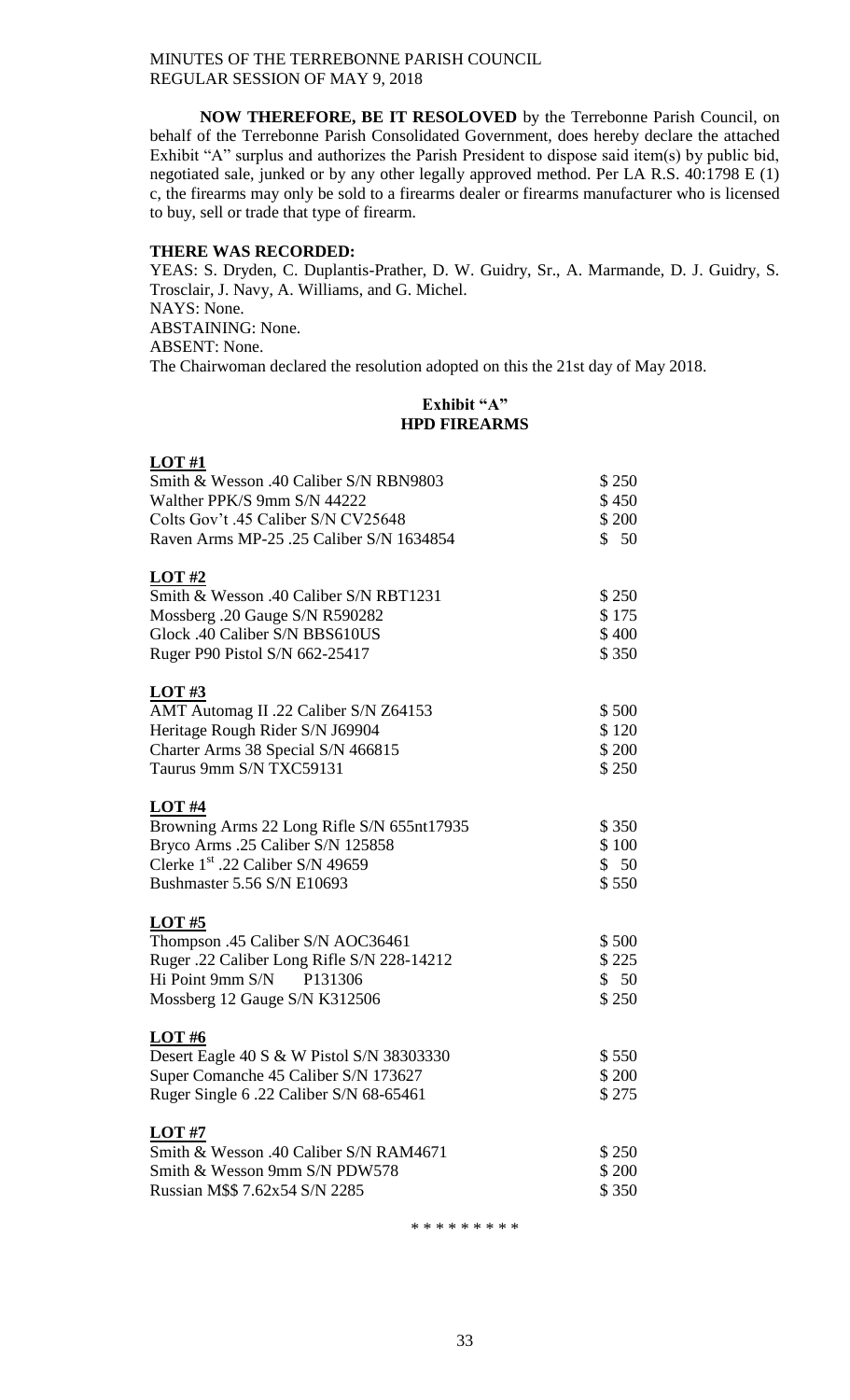OFFERED BY: MR. D. J. GUIDRY SECONDED BY: MR. G. MICHEL

# **RESOLUTION NO. 18-208**

**WHEREAS,** on May 11, 2018 bids were received by the Terrebonne Parish Consolidated Government for BID 18-WHSE-20 Purchase of New/ Unused Paper Products for Warehouse Inventory (12-Month Requirements Contract), and

**WHEREAS,** after careful review by Angela Guidry, Purchasing Manager, it has been determined that the bid of Economical Janitorial, & Paper Supplies LLC, for items on the attached listing is the lowest qualified bid, and

**WHEREAS,** should the awarded vendor be unable to supply the Warehouse Division with the required paper product(s), the Warehouse Division shall be authorized to award the item(s) to the next lowest qualified bidder, and

**WHEREAS,** Parish Administration has concurred with the recommendation that the bid of Economical Janitorial, & Paper Supplies LLC be accepted for BID 18-WHSE-20 Purchase of New/ Unused Paper Products for Warehouse Inventory (12-Month Requirements Contract) as per the attached documents, and

**NOW, THEREFORE BE IT RESOLVED** by the Terrebonne Parish Council (Budget & Finance Committee), on behalf of the Terrebonne Parish Consolidated Government that the recommendation of Parish Administration is approved for the purchase of paper products for the Warehouse inventory as per attached documents.

#### **THERE WAS RECORDED:**

YEAS: S. Dryden, C. Duplantis-Prather, D. W. Guidry, Sr., A. Marmande, D. J. Guidry, S. Trosclair, J. Navy, A. Williams, and G. Michel. NAYS: None. ABSTAINING: None. ABSENT: None. The Chairwoman declared the resolution adopted on this the 21st day of May 2018.

\* \* \* \* \* \* \* \* \*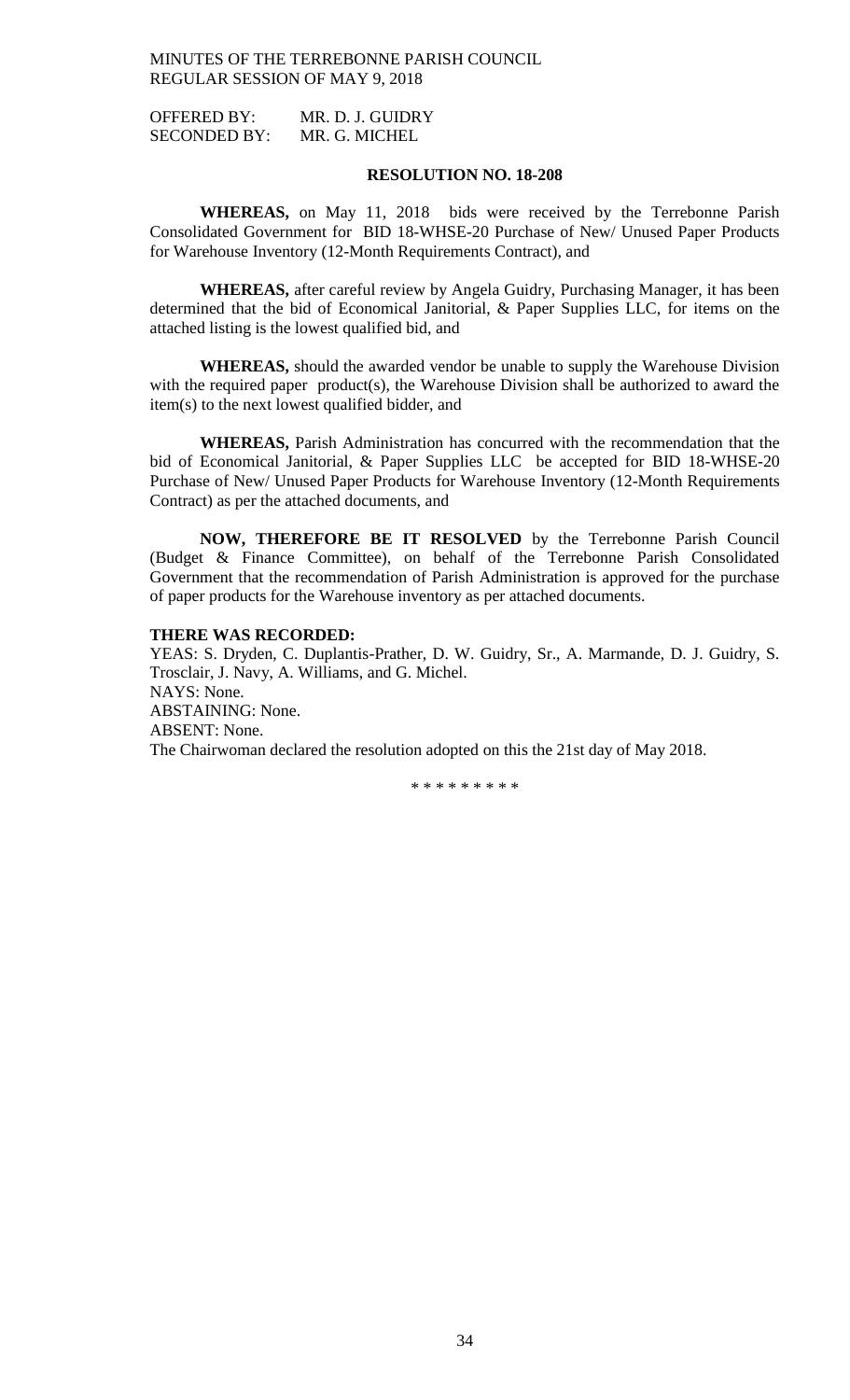Mr. J. Navy moved, seconded by Mr. D. J. Guidry, "THAT, the Budget & Finance Committee introduce an ordinance to amend the 2018 Adopted Operating Budget and the 5- Year Capital Outlay Budget of the Terrebonne Parish Consolidated Government for the following items and to provide for related matters:

- I. Airbase Splash Park, \$30,000
- II. Recreation Fund-Summer Camps, \$15,000
- III. Recreation Fund-Playground Equipment, \$25,000

and call a public hearing on Wednesday, June 13, 2018 at 6:30 p.m."

The Chairwoman called for the vote on the motion offered by Mr. J. Navy. THERE WAS RECORDED: YEAS: S. Dryden, C. Duplantis-Prather, D. W. Guidry, Sr., A. Marmande, D. J. Guidry, S. Trosclair, J. Navy, A. Williams and G. Michel. NAYS: None. ABSENT: None. The Chairwoman declared the motion adopted.

Committee Member J. Navy explained, for clarification purposes, that the \$15,000.00 that was listed for the Mechanicville and Lee Avenue splash parks will actually be going to the Airbase Splash Park.

Mr. D. W. Guidry, Sr. moved, seconded by Mr. S. Dryden, "THAT, there being no further business to come before the Budget & Finance Committee, the meeting be adjourned."

The Chairwoman called for the vote on the motion offered by Mr. D. W. Guidry, Sr. THERE WAS RECORDED:

YEAS: S. Dryden, C. Duplantis-Prather, D. W. Guidry, Sr., A. Marmande, D. J. Guidry, S. Trosclair, J. Navy, A. Williams and G. Michel.

NAYS: None.

ABSENT: None.

The Chairwoman declared the motion adopted and the meeting was adjourned at 5:53 p.m.

Arlanda J. Williams, Chairwoman

Tammy E. Triggs, Minute Clerk

Ms. A. Williams moved, seconded by Mr. D. J. Guidry, "THAT the Council accept and ratify the minutes of the Budget and Finance Committee meeting held on 5/21/18."

The Chairman called for a vote on the motion offered by Ms. A. Williams. THERE WAS RECORDED: YEAS: C. Duplantis-Prather, D. W. Guidry, Sr., A. Marmande, D. J. Guidry, S. Trosclair, and A. Williams. NAYS: None. ABSENT: J. Navy, G. Michel and S. Dryden. The Chairman declared the motion adopted.

The Chairman called for a report on the Policy, Procedure, and Legal Committee meeting held on 5/21/18, whereupon the Committee Chairman, noting ratification of minutes calls a public hearing on May 23, 2018 at 6:30 p.m., rendered the following:

### **POLICY, PROCEDURE, & LEGAL COMMITTEE**

#### **MAY 21, 2018**

The Chairman, Darrin W. Guidry, Sr., called the Policy, Procedure, & Legal Committee meeting to order at 5:56 p.m. in the Terrebonne Parish Council Meeting Room with an Invocation offered by Committee Member S. Dryden and the Pledge of Allegiance led by Committee Member C. Duplantis-Prather. Upon roll call, Committee Members recorded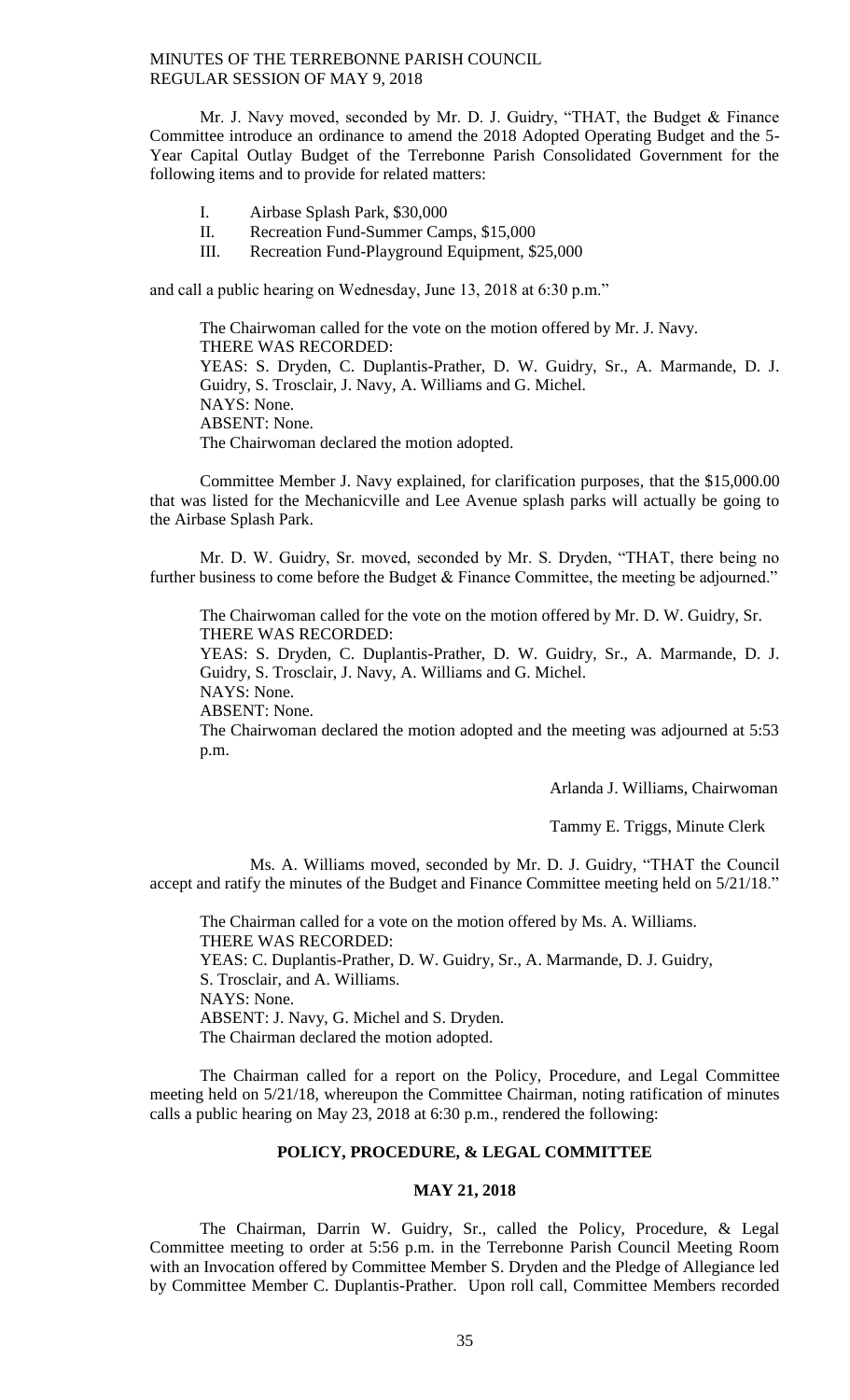as present were: S. Dryden, C. Duplantis-Prather, D. W. Guidry, Sr., A. Marmande, D. J. Guidry, S. Trosclair, J. Navy, A. Williams and G. Michel. A quorum was declared present.

Ms. A. Williams moved, seconded by Mr. G. Michel, "THAT, the Policy, Procedure, & Legal Committee approve the co-sponsorship request from Leadership Terrebonne Alumni's Annual Association's Annual Environment Day on May 23, 2018 (Use of Transit Bus)."

The Chairman called for the vote on the motion offered by Ms. A. Williams. THERE WAS RECORDED: YEAS: S. Dryden, C. Duplantis-Prather, D. W. Guidry, Sr., A. Marmande, D. J. Guidry, S. Trosclair, J. Navy, A. Williams and G. Michel. NAYS: None. ABSENT: None. The Chairman declared the motion adopted.

Mr. G. Michel moved, seconded by Mr. J. Navy, "THAT, the Policy, Procedure, & Legal Committee approve the Appointment of "The Courier" as the Official Journal for Terrebonne Parish for the period beginning July 1, 2018 and ending June 30, 2019."

The Chairman called for the vote on the motion offered by Mr. G. Michel. THERE WAS RECORDED: YEAS: S. Dryden, C. Duplantis-Prather, D. W. Guidry, Sr., A. Marmande, D. J. Guidry, S. Trosclair, J. Navy, A. Williams and G. Michel. NAYS: None. ABSENT: None. The Chairman declared the motion adopted.

Mr. G. Michel moved, seconded by Mr. D. J. Guidry, "THAT, there being no further business to come before the Policy, Procedure, & Legal Committee, the meeting be adjourned."

The Chairman called for the vote on the motion offered by Mr. G. Michel. THERE WAS RECORDED: YEAS: S. Dryden, C. Duplantis-Prather, D. W. Guidry, Sr., A. Marmande, D. J. Guidry, S. Trosclair, J. Navy, A. Williams and G. Michel. NAYS: None. ABSENT: None. The Chairman declared the motion adopted and the meeting was adjourned at 5:58

p.m.

Darrin W. Guidry, Sr., Chairman

Tammy E. Triggs, Minute Clerk

Mr. D. W. Guidry, Sr. moved, seconded by Mr. D. J. Guidry, "THAT the Council accept and ratify the minutes of the Policy, Procedure, and Legal Committee meeting held on 5/21/18."

The Chairman called for a vote on the motion offered by Mr. D. W. Guidry, Sr. THERE WAS RECORDED: YEAS: C. Duplantis-Prather, D. W. Guidry, Sr., A. Marmande, D. J. Guidry, S. Trosclair, and A. Williams. NAYS: None. ABSENT: J. Navy, G. Michel and S. Dryden. The Chairman declared the motion adopted.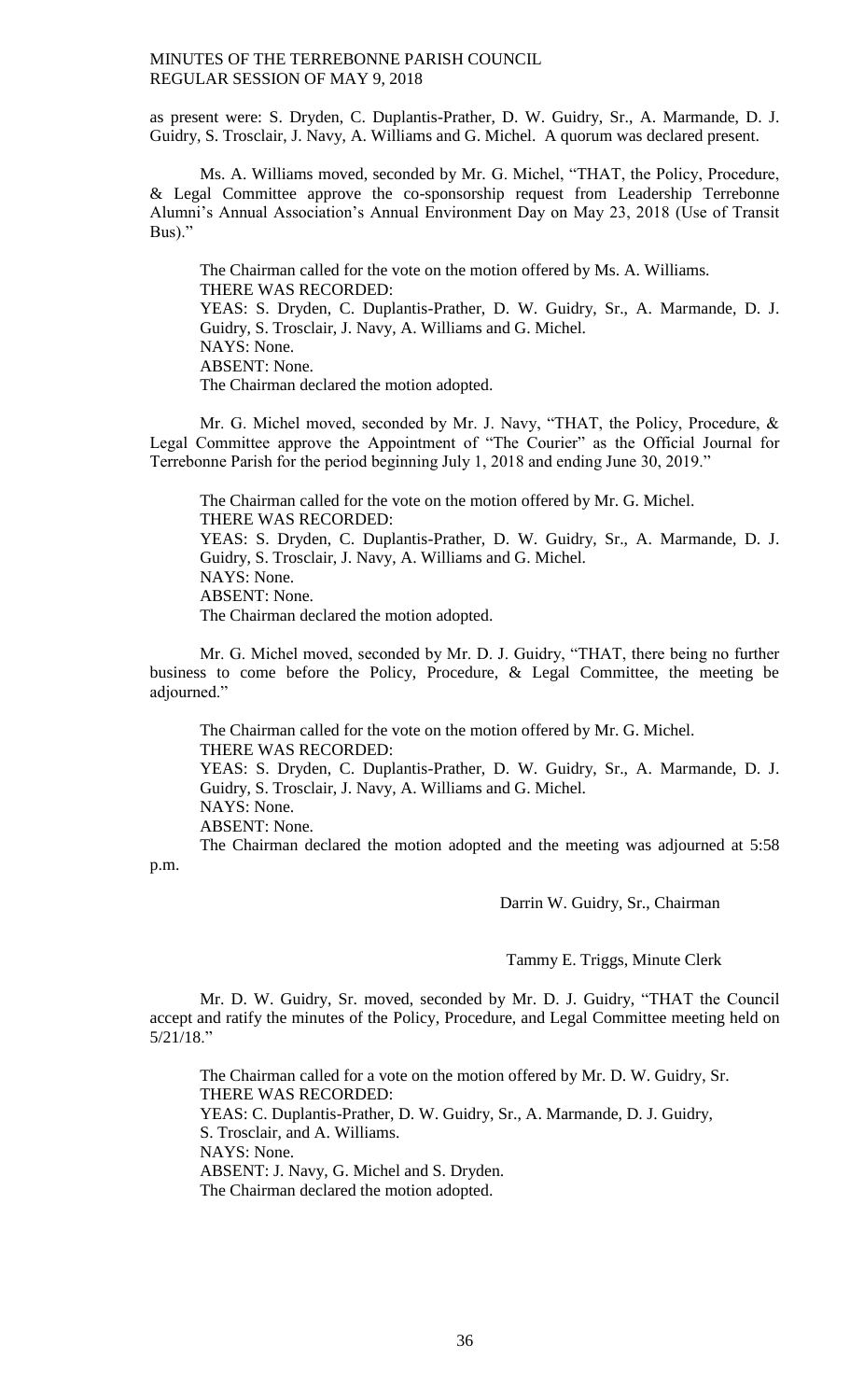Mr. D. J. Guidry moved, seconded by Mr. D. W. Guidry, Sr., "THAT, the Council approve the following street light list:

#### **STREET LIGHT LIST 5-23-18**

INSTALL ONE (1) 100-WATT HPS STREET LIGHT ON EXISTING POLE AT 125 SAINT LOUIS STREET, RLD #3-A; TPCG UTILITIES; CHRISTA DUPLANTIS-PRATHER; DISTRICT 5."

INSTALL ONE (1) 100-WATT HPS STREET LIGHT ON EXISTING POLE AT 7932 SHRIMPER'S ROW, RLD #4; SLECA; AL MARMANDE; DISTRICT 7.

The Chairman called for a vote on the motion offered by Mr. D. J. Guidry. THERE WAS RECORDED: YEAS: C. Duplantis-Prather, D. W. Guidry, Sr., A. Marmande, D. J. Guidry, S. Trosclair, J. Navy, and A. Williams. NAYS: None. ABSENT: G. Michel and S. Dryden. The Chairman declared the motion adopted.

Ms. A. Williams moved, seconded by Mr. A. Marmande, "THAT the Council open nominations for an H. L. Bourgeois representative on Terrebonne Parish Youth Advisory Council, nominate Ms. Reaonna Monae Cage, close nominations, appoint Ms. Cage to serve and to hold the remaining positions open for three weeks on the aforementioned board."

The Chairman called for a vote on the motion offered by Ms. A. Williams. THERE WAS RECORDED: YEAS: C. Duplantis-Prather, D. W. Guidry, Sr., A. Marmande, D. J. Guidry, S. Trosclair, J. Navy, and A. Williams. NAYS: None. ABSENT: G. Michel and S. Dryden. The Chairman declared the motion adopted.

Mr. D. W. Guidry, Sr. moved, seconded by Mr. D. J. Guidry, "THAT the Council hold nominations open for the one unexpired term on the Bayou Cane Fire Protection District Board."

The Chairman called for a vote on the motion offered by Mr. D. W. Guidry, Sr. THERE WAS RECORDED: YEAS: C. Duplantis-Prather, D. W. Guidry, Sr., A. Marmande, D. J. Guidry, S. Trosclair, J. Navy, and A. Williams. NAYS: None. ABSENT: G. Michel and S. Dryden. The Chairman declared the motion adopted.

Mr. D. J. Guidry moved, seconded by Mr. J. Navy, "THAT the Council hold nominations open for the one unexpired term on the Recreation District No. 3 Board."

The Chairman called for a vote on the motion offered by Mr. D. J. Guidry. THERE WAS RECORDED: YEAS: C. Duplantis-Prather, D. W. Guidry, Sr., A. Marmande, D. J. Guidry, S. Trosclair, J. Navy, and A. Williams. NAYS: None. ABSENT: G. Michel and S. Dryden. The Chairman declared the motion adopted.

Mr. D. J. Guidry moved, seconded by Ms. C. Duplantis-Prather, "THAT the Council open nominations for the one expiring term on the Recreation District No. 7 Board, nominate Mr. Donald Tivet, close nominations, and re-appoint Mr. Tivet to serve on the aforementioned board."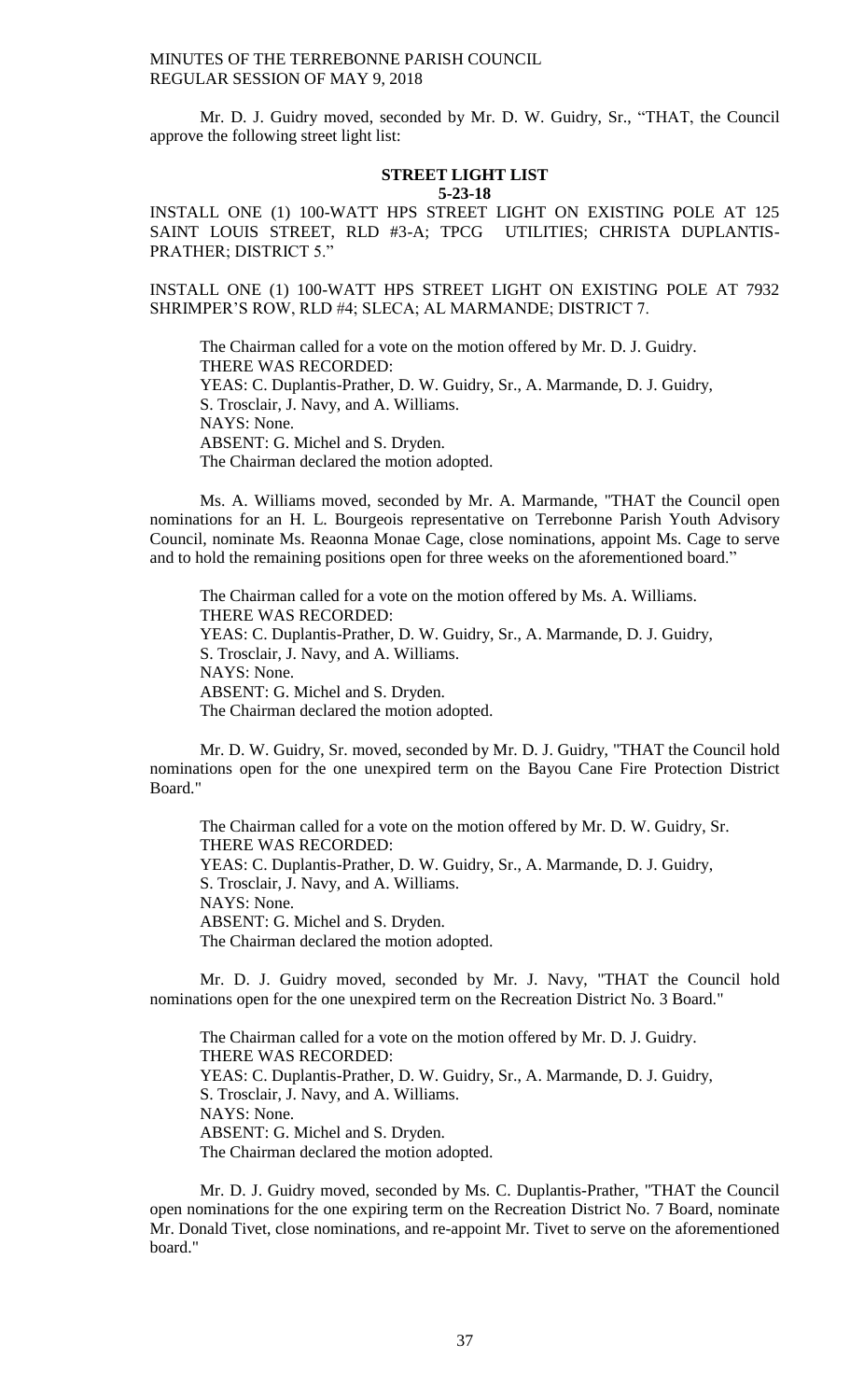The Chairman called for a vote on the motion offered by Mr. D. J. Guidry. THERE WAS RECORDED: YEAS: C. Duplantis-Prather, D. W. Guidry, Sr., A. Marmande, D. J. Guidry, S. Trosclair, J. Navy, and A. Williams. NAYS: None. ABSENT: G. Michel and S. Dryden. The Chairman declared the motion adopted.

Mr. D. W. Guidry, Sr. moved, seconded by Ms. A. Williams, "THAT the Council open nominations for the one expiring term on the Recreation District No. 9 Board, nominate Mr. Robert LaJaunie, close nominations, and re-appoint Mr. LaJaunie to serve on the aforementioned board."

The Chairman called for a vote on the motion offered by Mr. D. W. Guidry, Sr. THERE WAS RECORDED: YEAS: C. Duplantis-Prather, D. W. Guidry, Sr., A. Marmande, D. J. Guidry, S. Trosclair, J. Navy, and A. Williams. NAYS: None. ABSENT: G. Michel and S. Dryden. The Chairman declared the motion adopted.

Mr. D. J. Guidry moved, seconded by Ms. C. Duplantis-Prather, "THAT the Council open nominations for the three expiring terms on the Consolidated Waterworks District No. 1 Board, nominate Mr. C. J. Stoufflet (District 8), Mr. Chester Voisin (District 7), and Mr. Bobby Cockerham (District 3), close nominations, and re-appoint Mr. Stoufflet, Mr. Voisin, and Mr. Cockerham to serve on the aforementioned board."

The Chairman called for a vote on the motion offered by Mr. D. J. Guidry. THERE WAS RECORDED: YEAS: C. Duplantis-Prather, D. W. Guidry, Sr., A. Marmande, D. J. Guidry, S. Trosclair, J. Navy, and A. Williams. NAYS: None. ABSENT: G. Michel and S. Dryden. The Chairman declared the motion adopted.

Mr. D. W. Guidry, Sr. moved, seconded by Mr. D. J. Guidry, "THAT the Council select the terms for the Recreation District No. 2, 3 Board members by random drawing starting with the three-year terms, followed by the two-year terms, and then the one-year terms, consecutively."

The Chairman called for a vote on the motion offered by Mr. D. W. Guidry, Sr. THERE WAS RECORDED: YEAS: C. Duplantis-Prather, D. W. Guidry, Sr., A. Marmande, D. J. Guidry, S. Trosclair, J. Navy, and A. Williams. NAYS: None. ABSENT: G. Michel and S. Dryden. The Chairman declared the motion adopted.

Mr. Keith Hampton, Minute Clerk, announced the results of the random drawing and they were as follows: Mr. Michael Bergeron, Mr. Kevin Michael Guidry, and Mr. Martin Majewski were appointed to three-year terms, Mr. Robbie Liner, Mr. Christopher Chiasson, and Mr. Shawn Dupre were appointed to two-year terms, and Ms. Angi Falgout and Mr. Jeff Teuton were appointed to one-year terms.

Mr. D. J. Guidry moved, seconded by Mr. D. W. Guidry, Sr., "THAT the Council accept the terms for the Recreation District No. 2, 3 Board Members as per the results of the above random drawing."

The Chairman called for a vote on the motion offered by Mr. D. J. Guidry. THERE WAS RECORDED: YEAS: C. Duplantis-Prather, D. W. Guidry, Sr., A. Marmande, D. J. Guidry, S. Trosclair, J. Navy, and A. Williams.